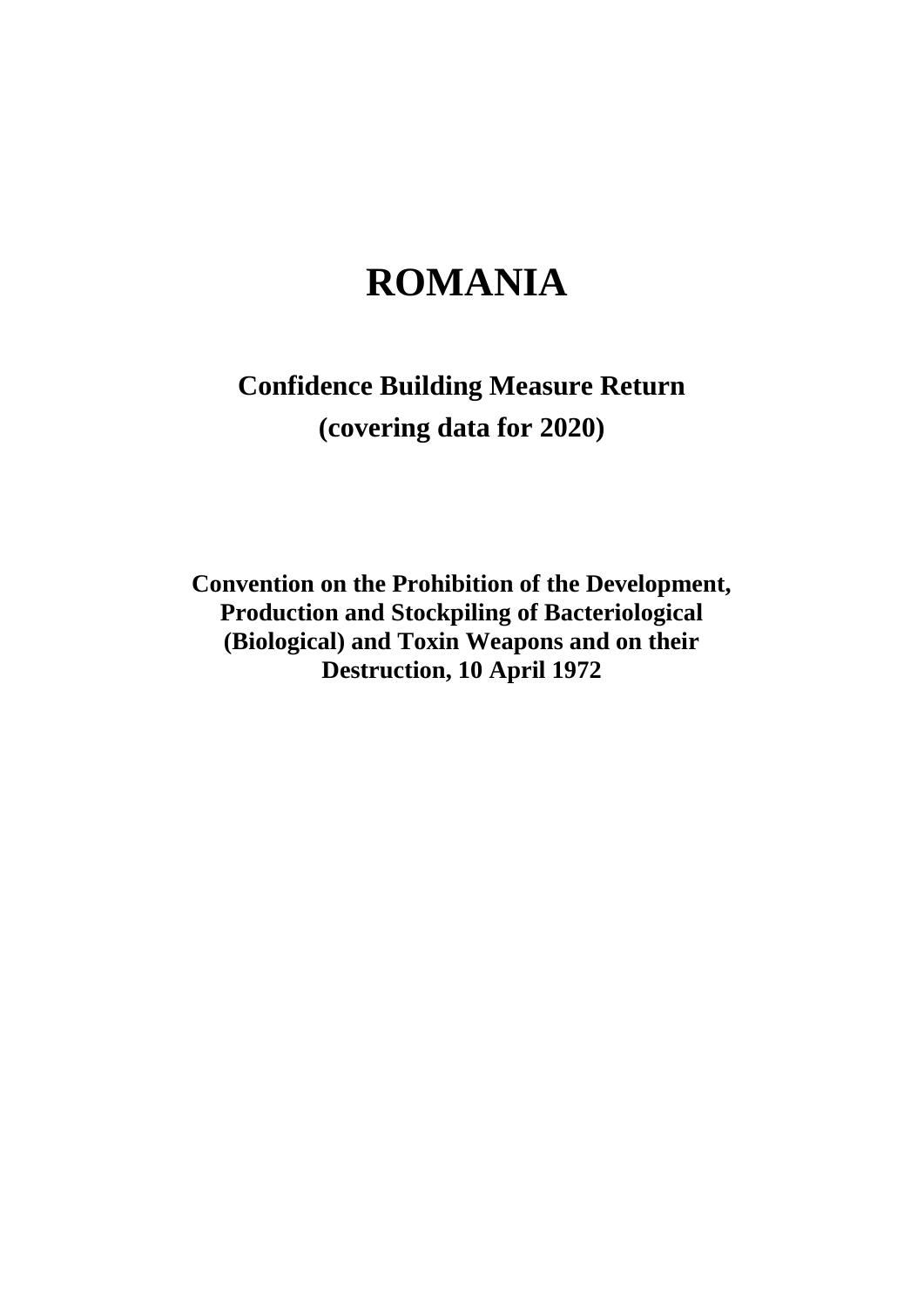# **Declaration form on Nothing to Declare or Nothing New to Declare for use in the information exchange**

| Measure         | Nothing to declare        | Nothing<br>new to<br>declare | Year of last<br>declaration if<br>nothing new to<br>declare |
|-----------------|---------------------------|------------------------------|-------------------------------------------------------------|
| A, part 1       |                           |                              |                                                             |
| A, part 2 (i)   | $\boldsymbol{\mathrm{X}}$ |                              |                                                             |
| A, part 2 (ii)  |                           |                              |                                                             |
| A, part 2 (iii) | $\mathbf{X}$              |                              |                                                             |
| $\, {\bf B}$    | $\mathbf X$               |                              |                                                             |
| $\mathbf C$     |                           |                              |                                                             |
| ${\bf E}$       |                           |                              |                                                             |
| ${\bf F}$       | $\boldsymbol{\mathrm{X}}$ |                              |                                                             |
| $\mathbf G$     |                           |                              |                                                             |

(Please mark the appropriate box(es) for each measure with a tick, and fill in the year of last declaration in the last column where applicable.)

Date: **15 October 2021**

State Party to the Convention: **ROMANIA**

Date of ratification/accession to the Convention: **25 July 1979**

National point of contact: **OSCE, Non-Proliferation and Arms Control Directorate**

**Ministry of Foreign Affairs**

**Tel. : +40 21 431 1262, Fax: +40 21 431 1804**

**E-mail: don@mae.ro**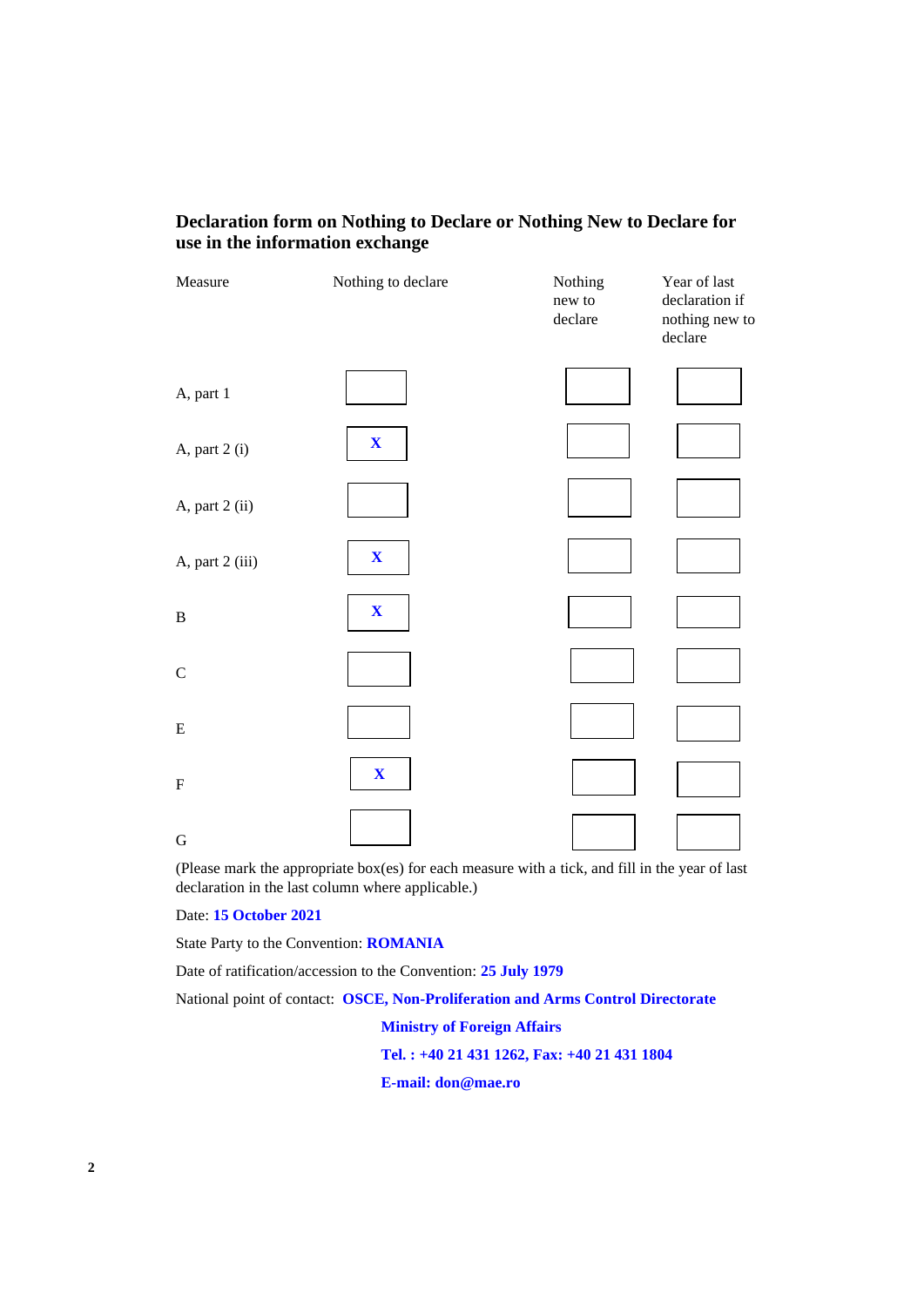## **Active promotion of contacts**

The Third Review Conference agreed that States parties continue to implement the following:

"Active promotion of contacts between scientists, other experts and facilities engaged in biological research directly related to the Convention, including exchanges and visits for joint research on a mutually agreed basis."

In order to actively promote professional contacts between scientists, joint research projects and other activities aimed at preventing or reducing the occurrence of ambiguities, doubts and suspicions and at improving international cooperation in the field of peaceful bacteriological (biological) activities, the Seventh Review Conference encouraged States parties to share forward looking information, to the extent possible,

on planned international conferences, seminars, symposia and similar events dealing with biological research directly related to the Convention, and

on other opportunities for exchange of scientists, joint research or other measures to promote contacts between scientists engaged in biological research directly related to the Convention,

including through the Implementation Support Unit (ISU) within the United Nations Office for Disarmament Affairs.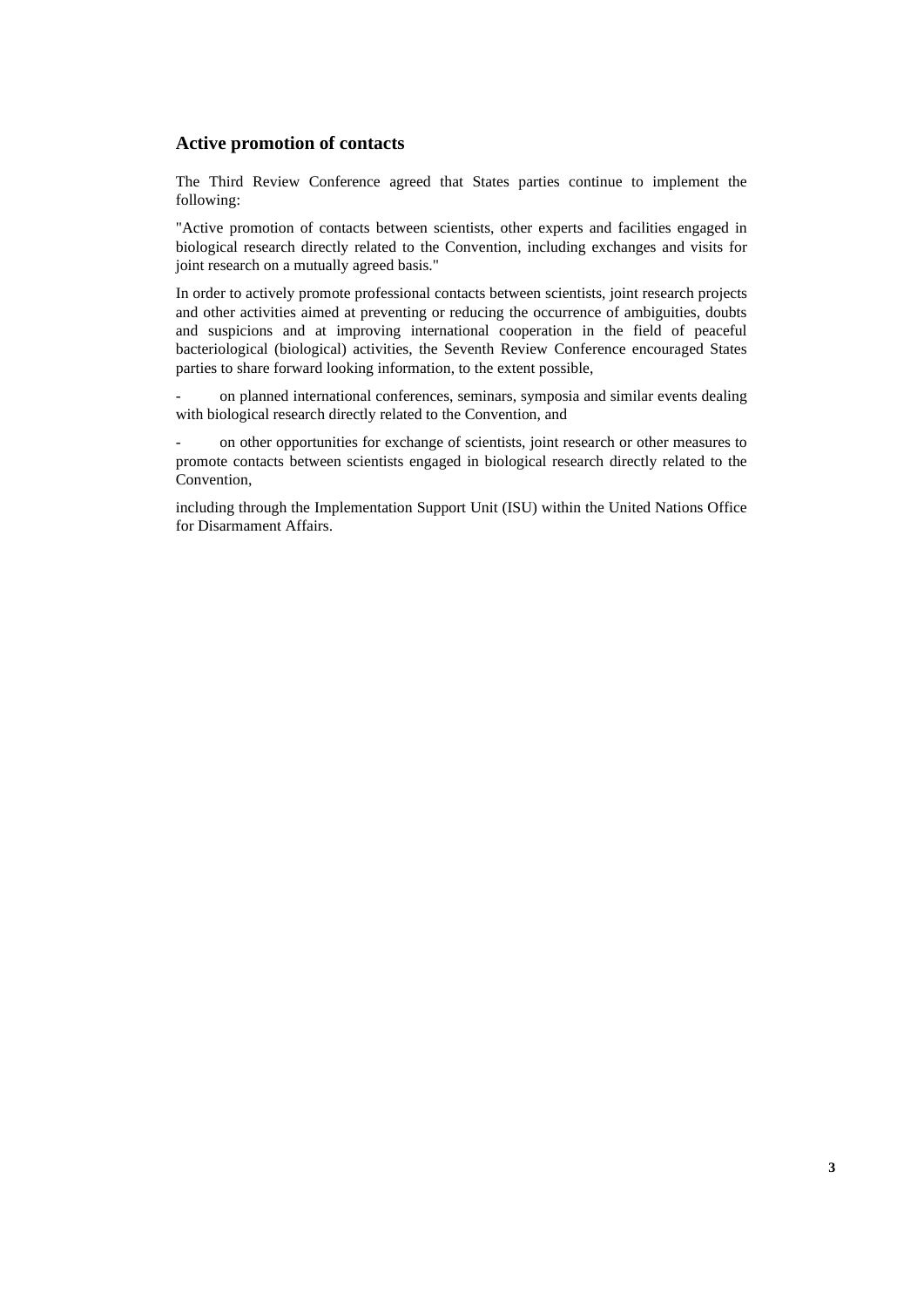# **Confidence-Building Measure "A"**

# **Part 1 Exchange of data on research centres and laboratories**

At the Third Review Conference it was agreed that States Parties continue to implement the following:

"Exchange of data, including name, location, scope and general description of activities, on research centres and laboratories that meet very high national or international safety standards established for handling, for permitted purposes, biological materials that pose a high individual and community risk or specialize in permitted biological activities directly related to the Convention."

#### **Modalities**

The Third Review Conference agreed on the following, later amended by the Seventh Review Conference:

Data should be provided by States Parties on each facility, within their territory or under their jurisdiction or control anywhere, which has any maximum containment laboratories meeting those criteria for such maximum containment laboratories as specified in the latest edition of the WHO<sup>1</sup> Laboratory Biosafety Manual and/or OIE<sup>2</sup> Terrestrial Manual or other equivalent guidelines adopted by relevant international organisations, such as those designated as biosafety level 4 (BL4, BSL4 or P4) or equivalent standards.

States Parties that do not possess a facility meeting criteria for such maximum containment should continue to Form A, part 1 (ii).

## **Form A, part 1 (i)**

*Exchange of data on research centres and laboratories<sup>3</sup>*

|    | Name(s) of facility <sup>4</sup> |  |
|----|----------------------------------|--|
| 2. | Responsible public or private    |  |
|    | organization or company          |  |
|    | Location and postal address      |  |
|    |                                  |  |

\_\_\_\_\_\_\_\_\_\_\_\_\_\_\_\_\_\_\_\_\_\_\_\_\_\_\_\_\_\_\_\_\_\_\_\_\_\_\_ \_\_\_\_\_\_\_\_\_\_\_\_\_\_\_\_\_\_\_\_\_\_\_\_\_\_\_\_\_\_\_\_\_\_\_\_\_\_\_ \_\_\_\_\_\_\_\_\_\_\_\_\_\_\_\_\_\_\_\_\_\_\_\_\_\_\_\_\_\_\_\_\_\_\_\_\_\_\_

4. Source(s) of financing of the reported activity, including indication if the activity is wholly or partly financed by the Ministry of Defence

<sup>1</sup> World Health Organization

<sup>2</sup> World Organization for Animal Health

<sup>&</sup>lt;sup>3</sup> The containment units which are fixed patient treatment modules, integrated with laboratories, should be identified separately.

<sup>4</sup> For facilities with maximum containment units participating in the national biological defence research and development programme, please fill in name of facility and mark "Declared in accordance with Form A, part 2 (iii)".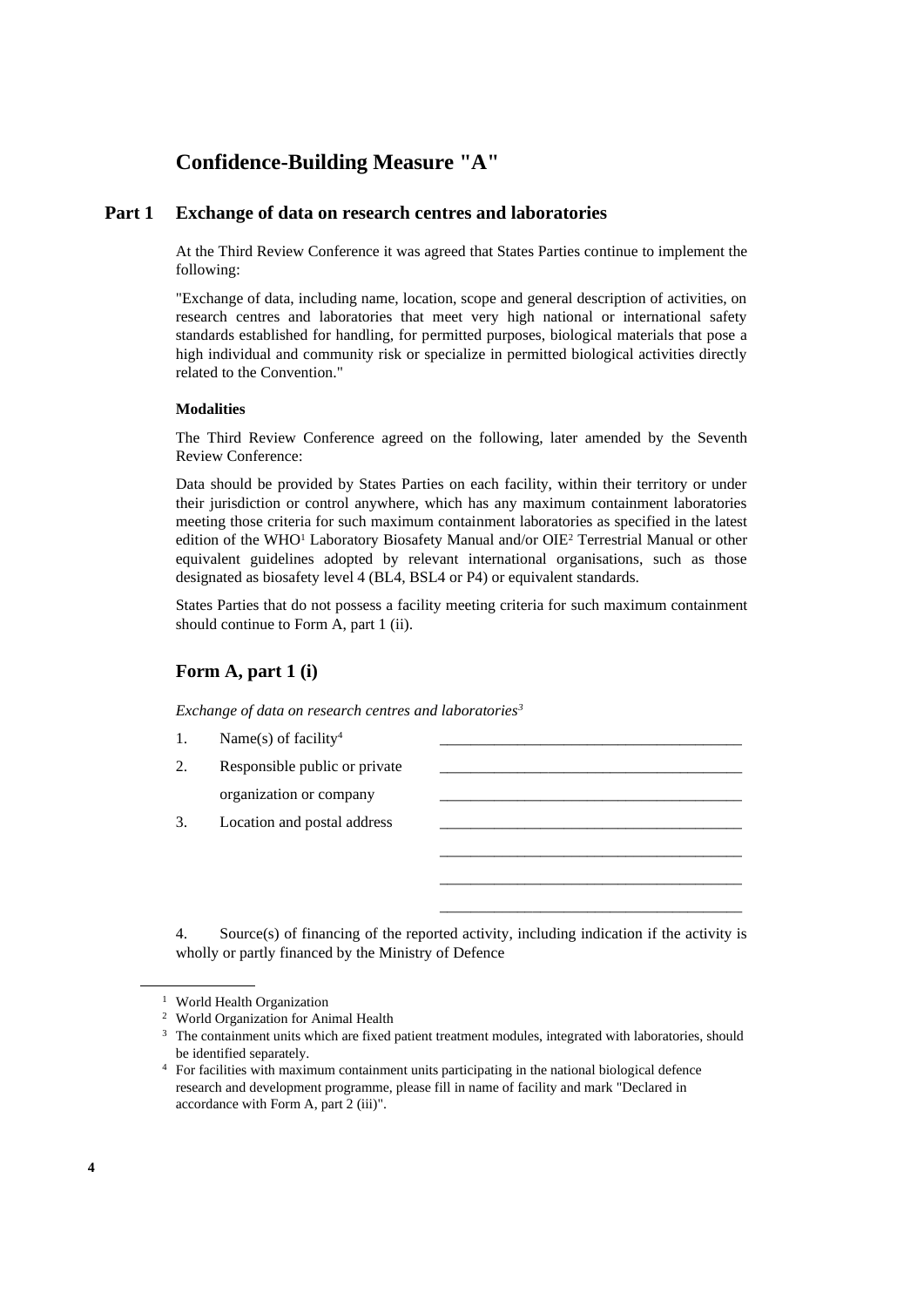5. Number of maximum containment units<sup>5</sup> within the research centre and/or laboratory, with an indication of their respective size  $(m^2)$ 

\_\_\_\_\_\_\_\_\_\_\_\_\_\_\_\_\_\_\_\_\_\_\_\_\_\_\_\_\_\_\_\_\_\_\_\_\_\_\_\_\_\_\_\_\_\_\_\_\_\_\_\_\_\_\_\_\_\_\_\_\_\_\_\_\_\_\_\_\_

\_\_\_\_\_\_\_\_\_\_\_\_\_\_\_\_\_\_\_\_\_\_\_\_\_\_\_\_\_\_\_\_\_\_\_\_\_\_\_\_\_\_\_\_\_\_\_\_\_\_\_\_\_\_\_\_\_\_\_\_\_\_\_\_\_\_\_\_\_

\_\_\_\_\_\_\_\_\_\_\_\_\_\_\_\_\_\_\_\_\_\_\_\_\_\_\_\_\_\_\_\_\_\_\_\_\_\_\_\_\_\_\_\_\_\_\_\_\_\_\_\_\_\_\_\_\_\_\_\_\_\_\_\_\_\_\_\_\_

\_\_\_\_\_\_\_\_\_\_\_\_\_\_\_\_\_\_\_\_\_\_\_\_\_\_\_\_\_\_\_\_\_\_\_\_\_\_\_\_\_\_\_\_\_\_\_\_\_\_\_\_\_\_\_\_\_\_\_\_\_\_\_\_\_\_\_\_\_

6. Scope and general description of activities, including type(s) of micro-organisms and/or toxins as appropriate

\_\_\_\_\_\_\_\_\_\_\_\_\_\_\_\_\_\_\_\_\_\_\_\_\_\_\_\_\_\_\_\_\_\_\_\_\_\_\_\_\_\_\_\_\_\_\_\_\_\_\_\_\_\_\_\_\_\_\_\_\_\_\_\_\_\_\_\_\_

<sup>&</sup>lt;sup>5</sup> In accordance with the latest edition of the WHO Laboratory Biosafety Manual, or equivalent.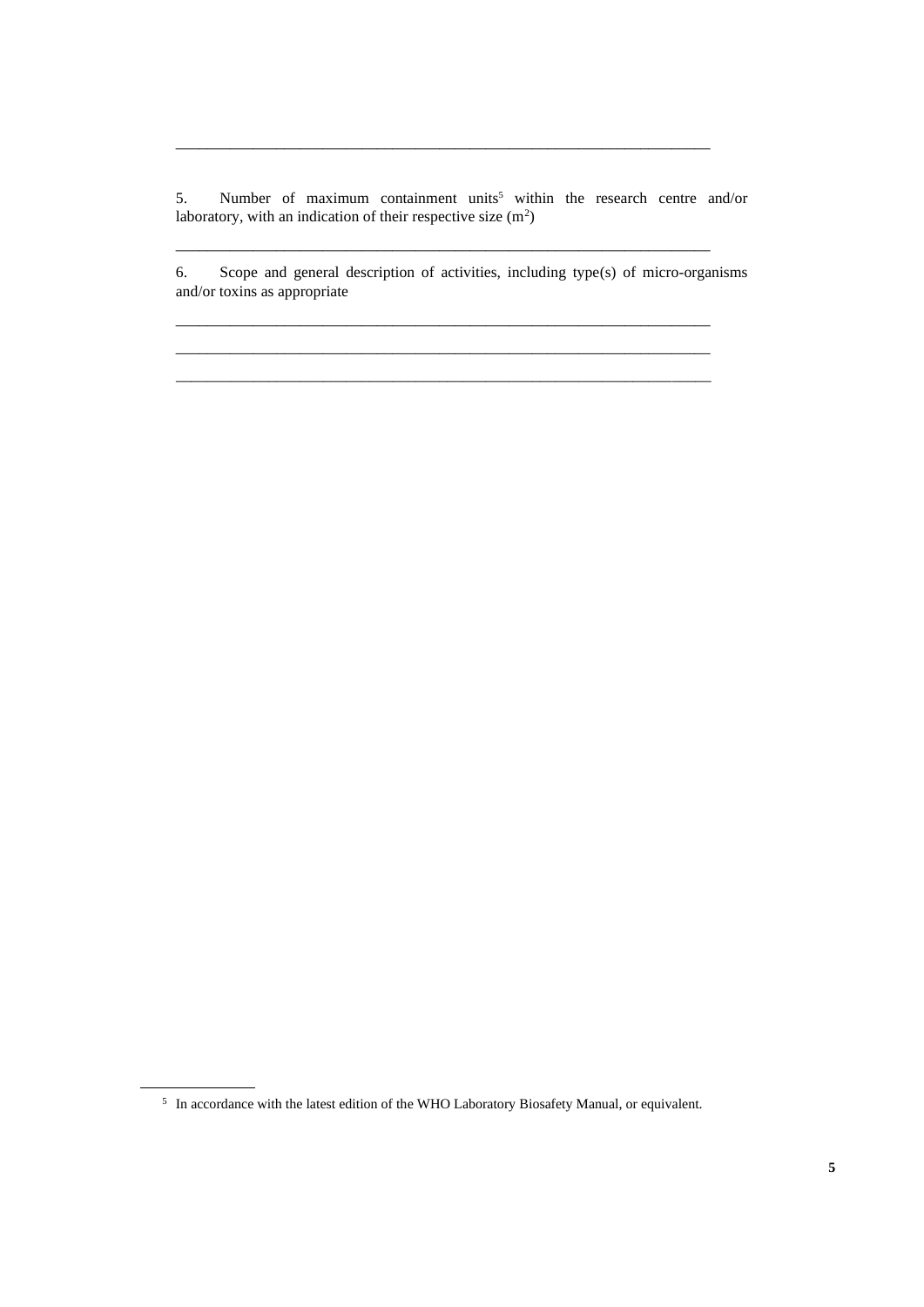If no BSL4 facility is declared in Form A, part 1 (i), indicate the highest biosafety level implemented in facilities handling biological agents<sup>6</sup> on a State Party's territory:

| Biosafety level 37                                | <b>No (under construction)</b> |
|---------------------------------------------------|--------------------------------|
| Biosafety level 2 <sup>8</sup> (if<br>applicable) | yes                            |

Any additional relevant information as appropriate:

The facility operating the BSL 2+ containment laboratory is the **Military Medical Research Center**, located in Bucharest, Institutul Medico–Militar street, District 1.

As a result of its reorganization (based on the Emergency Ordinance of the Government of Romania No. 125 from August 2020), the Military Medical Research Center was incorporated in the structure of The "Cantacuzino" National Medico-Military Institute for Research and Development ("Cantacuzino" NMMIRD) with all its staff, facilities and equipments. For details, see the corresponding section of "Cantacuzino" NMMIRD.

<sup>6</sup> Microorganisms pathogenic to humans and/or animals

<sup>7</sup> In accordance with the latest edition of the WHO Laboratory Biosafety Manual and/or the OIE Terrestrial Manual or other equivalent internationally accepted guidelines.

<sup>8</sup> In accordance with the latest edition of the WHO Laboratory Biosafety Manual and/or the OIE Terrestrial Manual or other equivalent internationally accepted guidelines.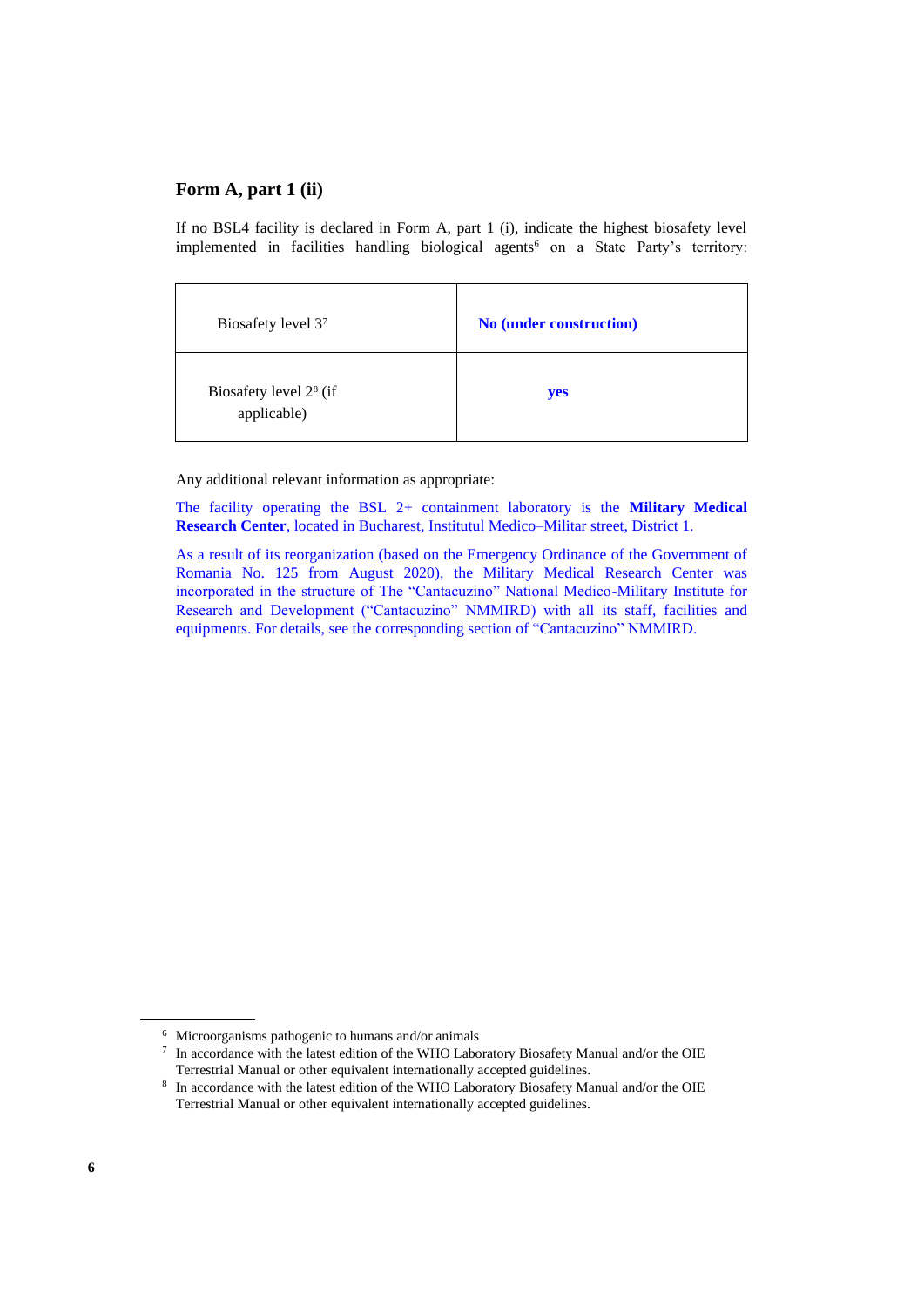If no BSL4 facility is declared in Form A, part 1 (i), indicate the highest biosafety level implemented in facilities handling biological agents<sup>9</sup> on a State Party's territory:

| Biosafety level 3 <sup>10</sup>             | yes (requires validation) |
|---------------------------------------------|---------------------------|
| Biosafety level $2^{11}$ (if<br>applicable) | yes                       |

Any additional relevant information as appropriate:

**The National Institute for Infectious Diseases "Matei Balș"** Bucharest (INBI MB) is the most important Romanian medical institution in charge with the management of patients with infectious diseases and consequently with victims of incidents involving biological agents. INBI MB is currently being charged by the Ministry of Health with the management of patients in case of out of the ordinary outbreaks (major, unusual, pandemic, such as the early stages of the Ebola epidemic in West Africa in 2014, when INBI MB was charged with the management of the potential Ebola infected patients on Romanian territory).

INBI MB was involved in managing patients infected with SARS-CoV-2 from the very first case in Romania and is the leading institution that coordinates the national strategy on management of COVID-19 cases. INBI MB provides scientific counselling regarding infectious diseases policies in Romania for the Ministry of Health and also performs tasks related to first response in unusual outbreaks (such as the ones triggered by SARS, MERS CoV, H7N9 or H5N1 influenza viruses etc.). INBI MB functions as the seat for the National Anti-AIDS Commission (www.cnlas.ro), managing the prevention and treatment of AIDS on national level.

INBI MB is also involved in medical research, having a very modern and state of the art equipped Centre for Biomolecular Applied Research in Infectious Diseases, **including BSL2 and BSL3 facilities**. This laboratory facility is located in a 4 floor (plus a 5th technical floor) building with over 3300 sqm and has several dedicated areas for virology, bacteriology, molecular biology, genetics, immunology, clinical biochemistry as well as imagistics (radiology, CT, MRI etc. for patient use). These laboratories are employed in diagnostic and applied research activities, including test validation, test development and microbiological surveys. The primary objectives of these facilities are to provide a capability allowing Romania to:

<sup>9</sup> Microorganisms pathogenic to humans and/or animals

<sup>&</sup>lt;sup>10</sup> In accordance with the latest edition of the WHO Laboratory Biosafety Manual and/or the OIE Terrestrial Manual or other equivalent internationally accepted guidelines.

<sup>&</sup>lt;sup>11</sup> In accordance with the latest edition of the WHO Laboratory Biosafety Manual and/or the OIE Terrestrial Manual or other equivalent internationally accepted guidelines.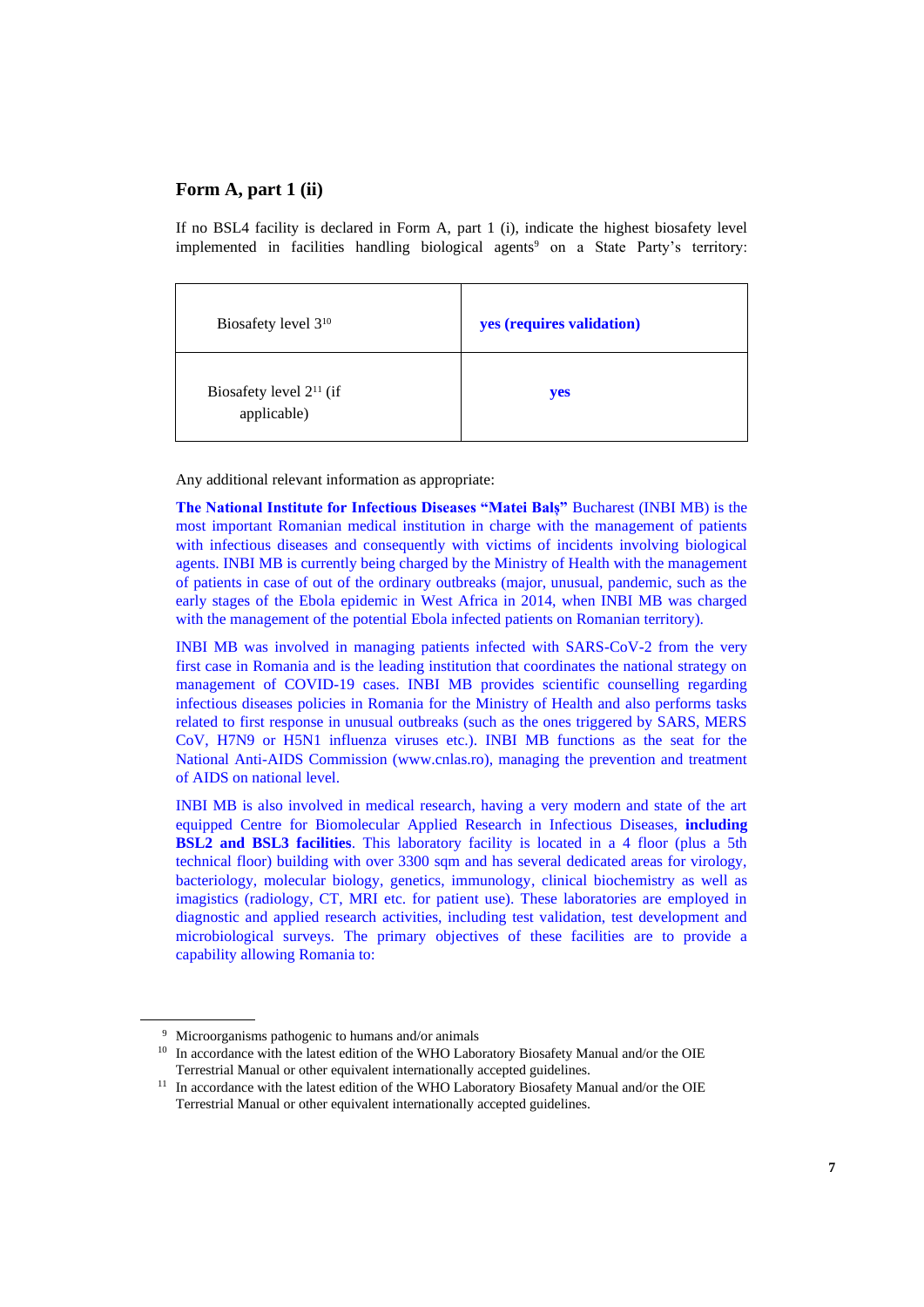- Survey human health status in relation with circulating pathogenic strains (microbiological surveillance);
- Identification of strains of certain micro-organisms not usually found in this country.

The **BSL3 facilities** are located at the second floor (areas dedicated to pathogenic fungi and Mycobacterium tuberculosis) but mainly at the 4th floor (540 sqm), with separated access from the ground level, includes a HLCC (High Level of Containment Care) infected patient management area (unique in Romania, designed for managing at least 2 patients simultaneously) as well as a nearby BSL3+ laboratory (with both glove box and level A suit systems), suited for diagnostic activities involving highly dangerous pathogens, up to P4 (including some of the select agents that have the potential to pose a severe threat to public health and safety). However, this capability refers mainly to diagnostic procedures performed on human biological samples (environmental samples will need further actions toward methods and techniques validation).

INBI MB **has no operational BSL4** and is not involved in any national biological defence research and development program.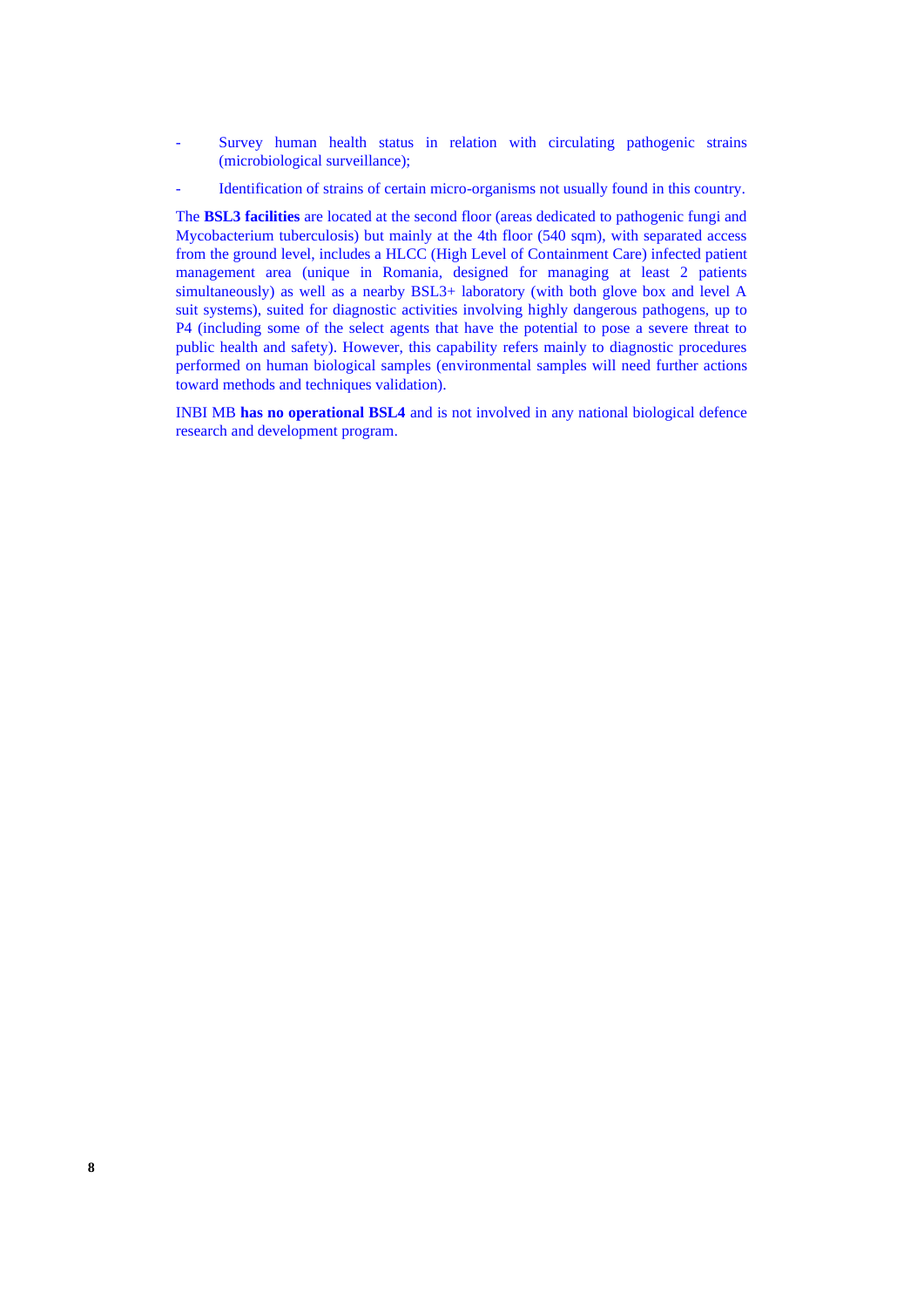If no BSL4 facility is declared in Form A, part 1 (i), indicate the highest biosafety level implemented in facilities handling biological agents<sup>12</sup> on a State Party's territory:

| Biosafety level 3 <sup>13</sup>             | yes (not operational) |
|---------------------------------------------|-----------------------|
| Biosafety level $2^{14}$ (if<br>applicable) | yes                   |

Any additional relevant information as appropriate:

**The "Cantacuzino" National Medico-Military Institute for Research and Development ("Cantacuzino" NMMIRD)**, located in Bucharest, operates several BSL2 containment laboratories (totalling 739.42 sqm) within the Department of Microbiology for Public Health (Viral Respiratory Infections Laboratory, Bacterial Respiratory Infections Laboratory, Viral Enteric Infections Laboratory, Vector Borne Diseases Laboratory, Sexually Transmitted Diseases Laboratory, Bacterial Enteric Infections Laboratory, Nosocomial Infections Laboratory, Anaerobical and Zoonosis Infections Laboratory, Parasitology, Molecular Epidemiology Laboratory) and the Department of Research and Development. These laboratories are used in diagnostic and applied research activities, including test validation, test development and microbiological surveys of bacterial, viral, parasitic and mycotic diseases.

The primary objectives of these facilities are to provide a capability allowing Romania to:

- Survey human health status in relation with circulating pathogenic strains (microbiological surveillance);
- Identification of strains of certain micro-organisms not usually found in Romania (as SARS-CoV-2 in 2020).

"Cantacuzino" NMMIRD has a BSL3 facility (totalling 175 sqm) within the Department of Microbiology for Public Health, intended for diagnostic and applied research activities. Currently the BSL3 facility is not operational, as there still are several validation procedures to be performed.

"Cantacuzino" NMMIRD has no operational BSL4.

"Cantacuzino" NMMIRD is not involved in any national biological defense research and development programme.

<sup>12</sup> Microorganisms pathogenic to humans and/or animals

<sup>&</sup>lt;sup>13</sup> In accordance with the latest edition of the WHO Laboratory Biosafety Manual and/or the OIE Terrestrial Manual or other equivalent internationally accepted guidelines.

<sup>&</sup>lt;sup>14</sup> In accordance with the latest edition of the WHO Laboratory Biosafety Manual and/or the OIE Terrestrial Manual or other equivalent internationally accepted guidelines.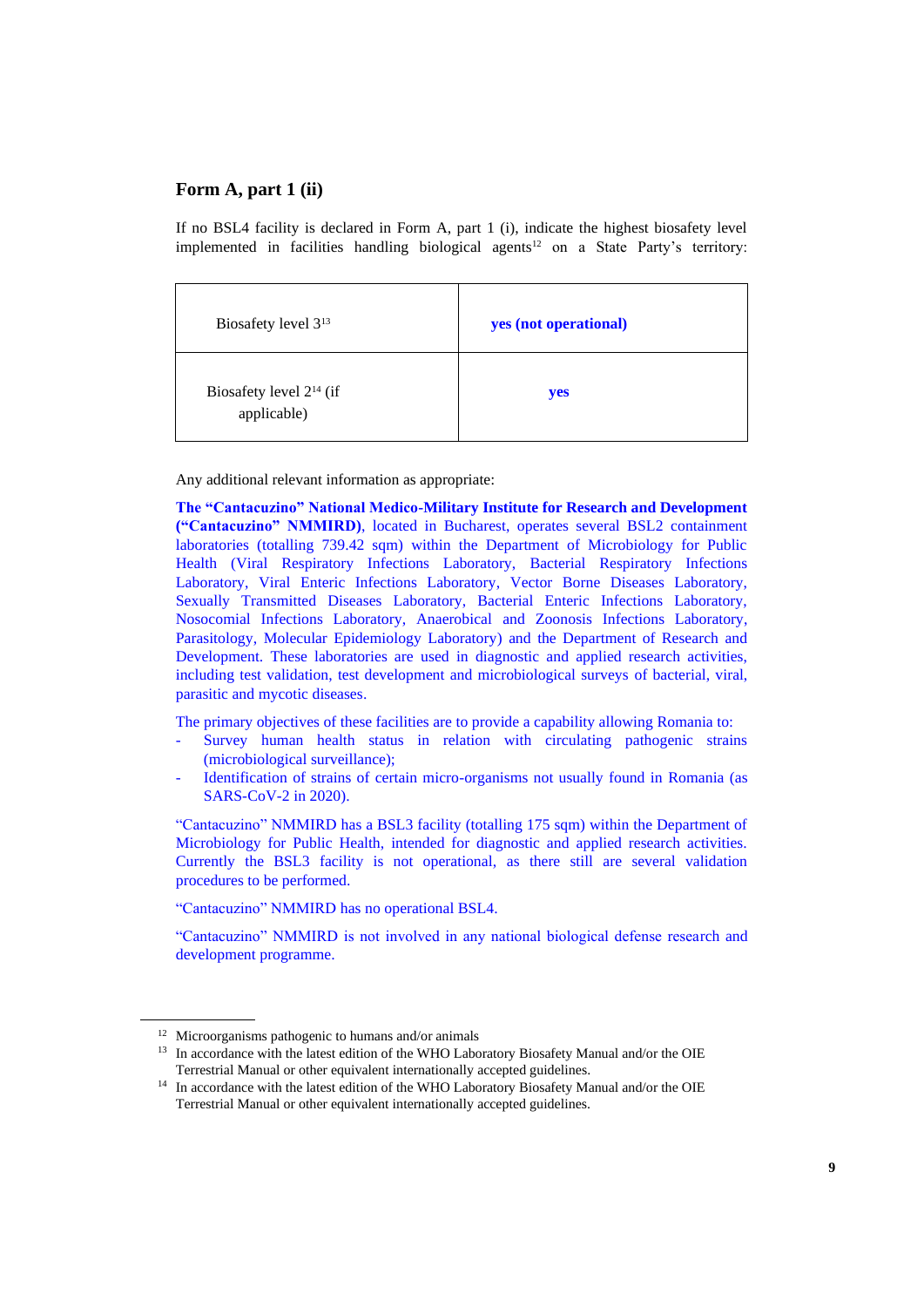If no BSL4 facility is declared in Form A, part 1 (i), indicate the highest biosafety level implemented in facilities handling biological agents<sup>15</sup> on a State Party's territory:

| Biosafety level 3 <sup>16</sup>          | yes |
|------------------------------------------|-----|
| Biosafety level $2^{17}$ (if applicable) | yes |

Any additional relevant information as appropriate:

**Romania's National Sanitary Veterinary and Food Safety Authority (NSVFSA)** operates a BSL3 containment laboratory, component of the **Institute for Diagnosis and Animal Health/ IDAH** (located in Bucharest, Dr. N. Staicovici street, no. 63, sector 5, zip code 050557; Phone: +40/374.322.013, Fax: . +40/21.411.33.94, e-mail: office@idah.ro , web: [www.idah.ro/](http://www.idah.ro/) ).

The BSL3 containment laboratory is used for diagnostic in animal health and welfare; including test validation, and surveys, and participation to the international intercomparison and proficiency tests. Primary objectives are to have a capability allowing Romania to:

- demonstrate its animal health status; and

- demonstrate strains of certain micro-organisms not found in this country.

The Institute for Diagnosis and Animal Health is a governmental institution with public financing and has no national biological defence research and development programme.

IDAH (through its National Reference laboratories for animal health and welfare) coordinates the diagnosis and surveillance work on animal health of the 40 County Sanitary Veterinary and Food Safety Laboratories. It is also the National Reference Laboratory for GMO in Food and Feed.

The Institute for Diagnosis and Animal Health provides technical guidance for County Sanitary Veterinary and Food Safety Laboratories and has the responsibility of performing confirmatory tests. It has also the responsibility to organize every County Sanitary Veterinary and Food Safety Laboratory, training and continuous training activities, in order to teach the specialists working in the County Sanitary veterinary and Food Safety Laboratories.

The Institute is accredited in accordance with ISO 17025 and ISO 17043 by RENAR, national accreditation body. It also received an attestation from the National Authority for

<sup>15</sup> Microorganisms pathogenic to humans and/or animals

<sup>&</sup>lt;sup>16</sup> In accordance with the latest edition of the WHO Laboratory Biosafety Manual and/or the OIE Terrestrial Manual or other equivalent internationally accepted guidelines.

<sup>&</sup>lt;sup>17</sup> In accordance with the latest edition of the WHO Laboratory Biosafety Manual and/or the OIE Terrestrial Manual or other equivalent internationally accepted guidelines.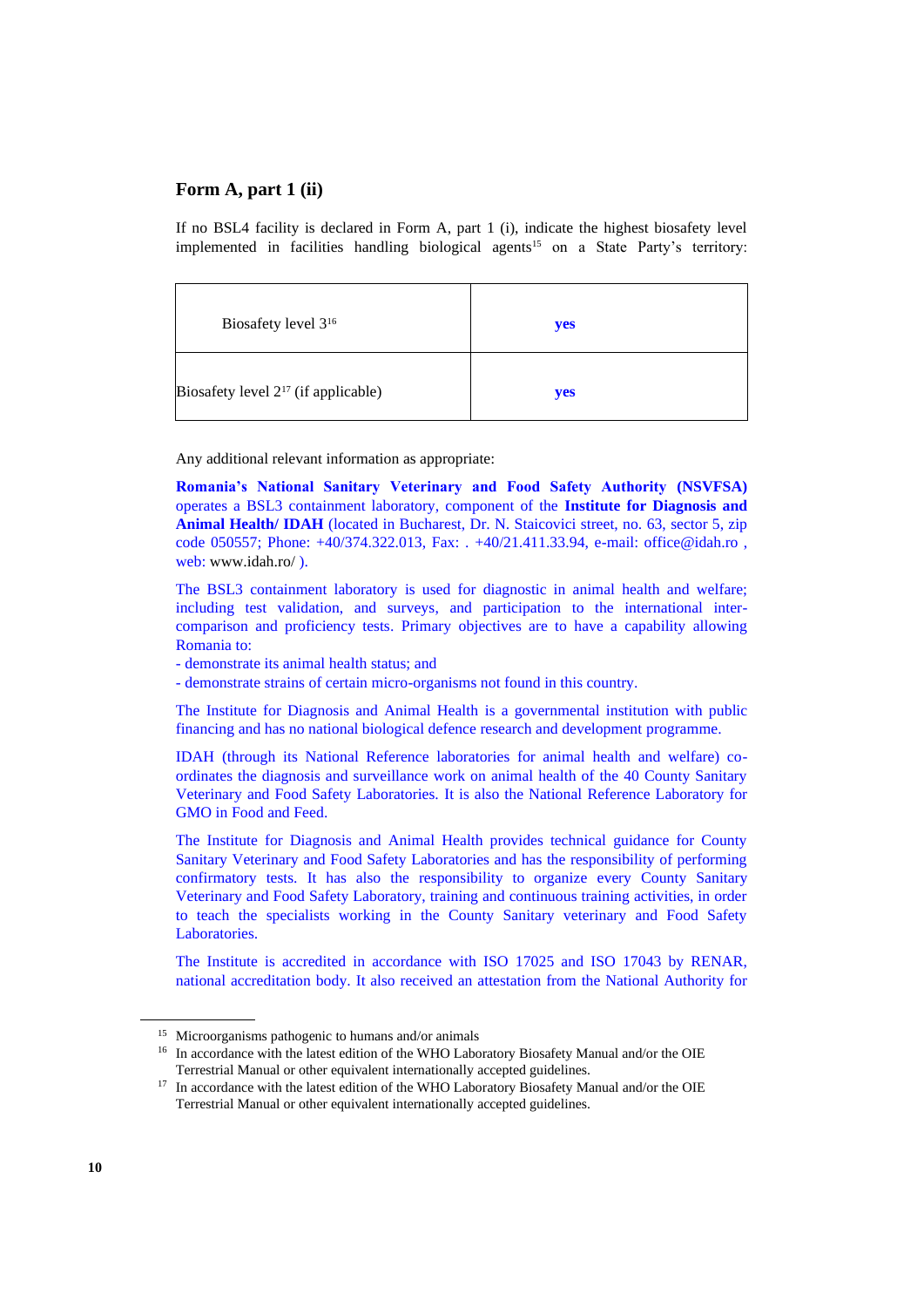Scientific Research, to initiate/participate/conduct research programs in area falling within their competence.

As the main activity of the Institute for Diagnosis and Animal Health is the laboratory diagnosis in the field of animal health, it has reference materials (bacterial and viruses strains, etc.) destined strictly for the laboratory diagnostic and stored, manipulated and used in biosafety and biosecurity conditions, only by the authorized personnel.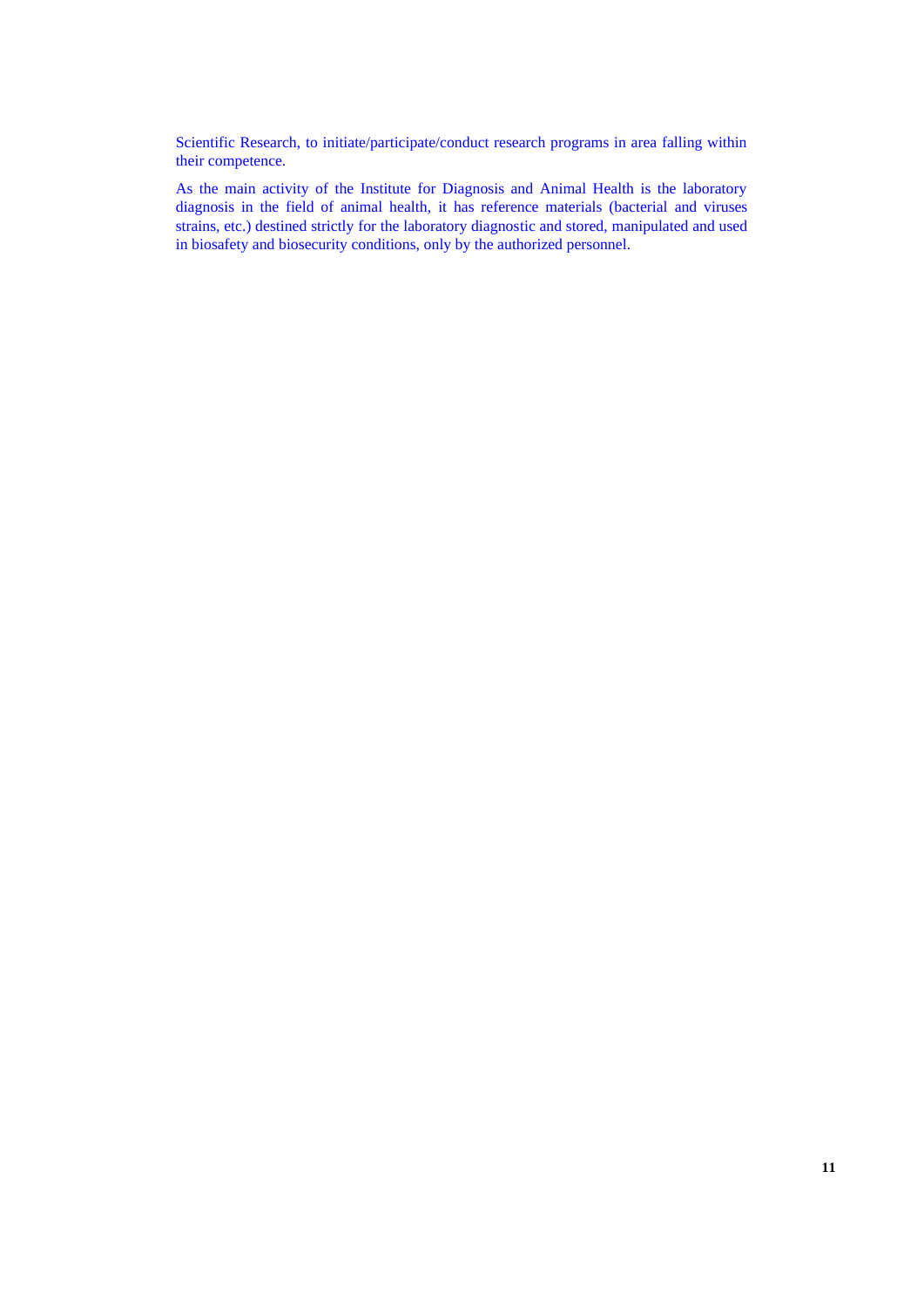If no BSL4 facility is declared in Form A, part 1 (i), indicate the highest biosafety level implemented in facilities handling biological agents<sup>18</sup> on a State Party's territory:

| Biosafety level 3 <sup>19</sup>          | no  |
|------------------------------------------|-----|
| Biosafety level $2^{20}$ (if applicable) | yes |

Any additional relevant information as appropriate:

**The Institute for Hygiene and Veterinary Public Health (IHVPH)**, located in Bucharest, Campul Mosilor street no. 5, sector 2, postal code 021201, operates several BSL2 containment laboratories. Its source of financing comes only from the National Sanitary Veterinary and Food Safety Authority.

The Institute is the national reference laboratory in the field of animal origin products, food and animal feeding stuffs. Some of the main duties include activities of guidance, proficiency tests, technical co-ordination and control of the county Sanitary Veterinary Food Safety laboratories, sanitary veterinary expertise for animal origin foodstuffs, caring out of results confirmation for laboratory testing, participation in the development of guidelines, instructions and technical details in the field of food safety and participation in the assessment proceedings for the authorization of veterinary microbiology laboratory.

The types of the micro-organisms used in daily activities are mentioned in the following table:

| No. | <b>Micro-organism</b>               | <b>Reference</b>   |
|-----|-------------------------------------|--------------------|
|     | Aspergillus brasiliensis            | <b>ATCC 16404</b>  |
| 2.  | Aspergillus caesiellus              | <b>ATCC 42693</b>  |
| 3.  | <b>Bacillus</b> cereus              | <b>ATTCC 11778</b> |
| 4.  | Bacillus subtilis subsp. spizizenii | <b>ATCC 6633</b>   |
| 5.  | Candida albicans                    | <b>ATCC 10231</b>  |
| 6.  | Campylobacter coli                  | <b>ATCC 43478</b>  |
| 7.  | Campylobacter jejuni                | <b>ATTC 33291</b>  |
| 8.  | Campylobacter jejuni                | <b>ATCC 29428</b>  |
| 9.  | Campylobacter lari                  | <b>ATCC 35221</b>  |
| 10. | Citrobacter freundii                | <b>ATCC 43864</b>  |

<sup>18</sup> Microorganisms pathogenic to humans and/or animals

<sup>&</sup>lt;sup>19</sup> In accordance with the latest edition of the WHO Laboratory Biosafety Manual and/or the OIE Terrestrial Manual or other equivalent internationally accepted guidelines.

<sup>&</sup>lt;sup>20</sup> In accordance with the latest edition of the WHO Laboratory Biosafety Manual and/or the OIE Terrestrial Manual or other equivalent internationally accepted guidelines.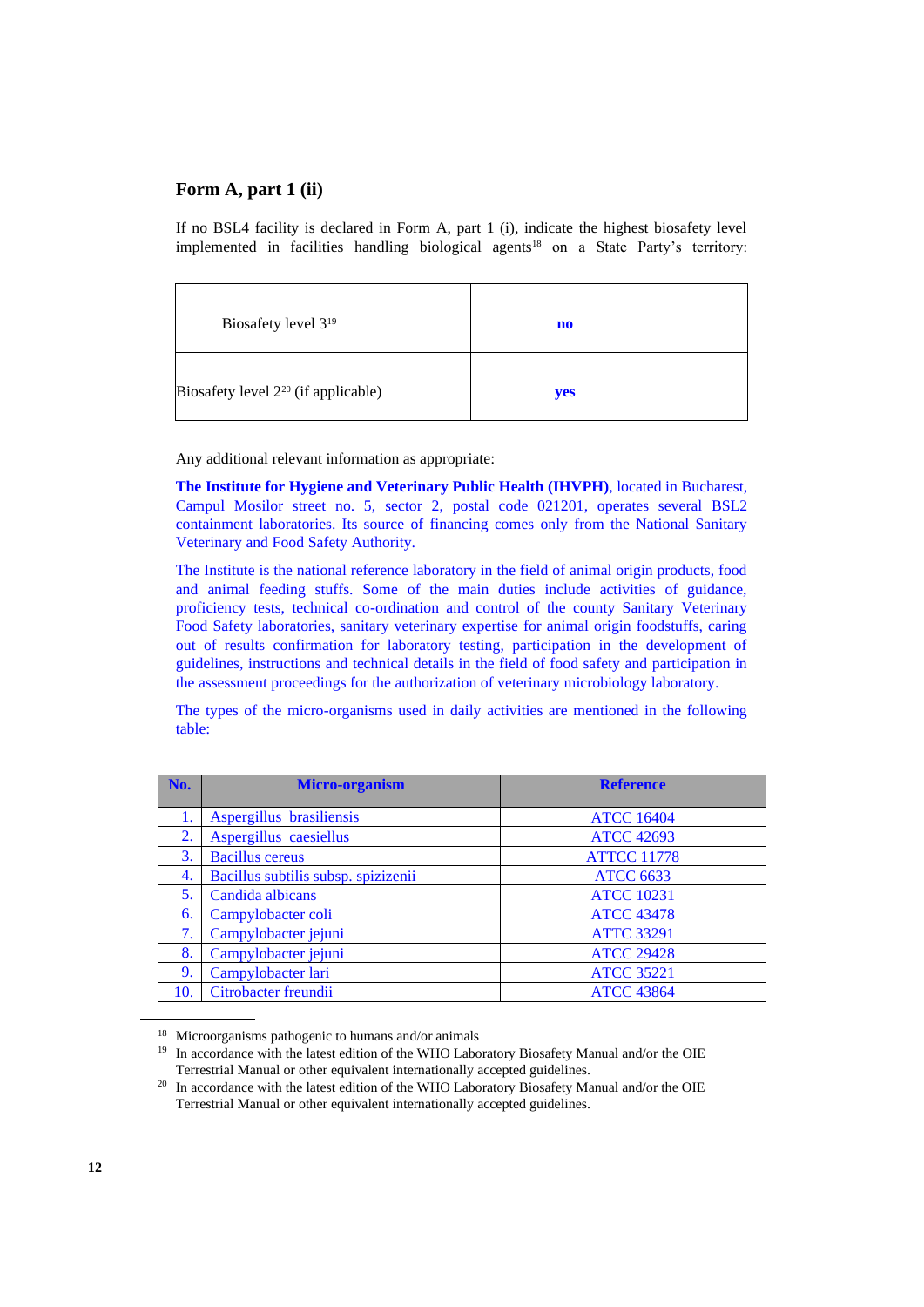| 11. | Clostridium perfringens                       | <b>ATCC 13124</b>            |
|-----|-----------------------------------------------|------------------------------|
| 12. | <b>Clostridium botulinum TIP F</b>            | <b>NCTC 10281</b>            |
| 13. | Clostridium botulinum TIP B                   | <b>NCTC 7273</b>             |
| 14. | Clostridium botulinum TIP E                   | <b>NCTC 11219</b>            |
| 15. | Clostridium botulinum TIP A                   | <b>NCTC 11199</b>            |
| 16. | <b>Clostridium butiricum</b>                  | <b>ATCC 19398</b>            |
| 17. | Cronobacter sakazakii                         | <b>ATCC 29544</b>            |
| 18. | Cronobacter muytjensii                        | <b>ATCC 51329</b>            |
| 19. | Enterobacter cloacae subsp. cloacae           | <b>ATCC 13047</b>            |
| 20. | <b>Enterococcus</b> faecalis                  | <b>ATCC 19433</b>            |
| 21. | <b>Enterococcus</b> faecalis                  | <b>ATCC 29212</b>            |
| 22. | Enterococcus faecium                          | <b>ATCC 6057</b>             |
| 23. | Escherichia coli                              | <b>ATCC 8739</b>             |
| 24. | Escherichia coli                              | NCTC 12900 (serotip O157:H7) |
| 25. | Escherichia coli                              | <b>NCTC 13216</b>            |
| 26. | Escherichia coli                              | <b>ATCC 25922</b>            |
| 27. | Listeria innocua serotip 6a                   | <b>ATCC 33090</b>            |
| 28. | Listeria ivanovii subsp. ivanovii             | <b>ATCC 19119</b>            |
| 29. | Listeria monocytogenes serotip 4b             | <b>ATCC 13932</b>            |
| 30. | Listeria monocytogenes serotip 1a             | <b>ATCC 35152</b>            |
| 31. | Proteus mirabilis                             | <b>ATCC 29906</b>            |
| 32. | Pseudomonas aeruginosa                        | <b>ATCC 10145</b>            |
| 33. | Pseudomonas aeruginosa                        | <b>ATCC 27853</b>            |
| 34. | Rhodococcus equi                              | <b>ATCC 6939</b>             |
| 35. | Saccharomyces cerevisiae                      | <b>ATCC 9763</b>             |
| 36. | Salmonella enterica subsp. enterica serovar   | <b>ATCC 10708</b>            |
|     | Choleraesuis                                  |                              |
| 37. | Salmonella enterica subsp. enterica serovar   | <b>ATCC 7001</b>             |
|     | Choleraesuis                                  |                              |
| 38. | Salmonella enterica subsp. enterica serovar   | <b>ATCC 13076</b>            |
|     | Enteritidis                                   |                              |
| 39. | Salmonella enterica subsp. enterica serovar   | <b>ATCC 35640</b>            |
|     | Abaetetuba                                    |                              |
| 40. | Salmonella enterica subsp. enterica serovar   | <b>ATCC 14028</b>            |
|     | Typhimurium                                   |                              |
| 41. | Staphylococcus aureus subsp. aureus           | <b>ATCC 6538</b>             |
| 42. | Staphylococcus aureus subsp. aureus           | <b>ATCC 25923</b>            |
| 43. | Staphylococcus epidermidis                    | <b>ATCC 12228</b>            |
| 44. | Vibrio cholerae                               | <b>NCTC 11348</b>            |
| 45. | Vibrio furnissii                              | <b>NCTC 11218</b>            |
| 46. | Vibrio parahaemolyticus                       | <b>NCTC 10884</b>            |
| 47. | Vibrio parahaemolyticus                       | <b>NCTC 10885</b>            |
| 48. | Vibrio parahaemolyticus                       | <b>NCTC 10903</b>            |
| 49. | Vibrio parahaemolyticus                       | <b>NCTC 10885</b>            |
| 50. | Vibrio parahaemolyticus                       | <b>ATCC 17802</b>            |
| 51. | Vibrio vulnificus                             | <b>NCTC 13647</b>            |
| 52. | Wallemia mellicola                            | <b>ATCC 42694</b>            |
| 53. | Yersinia enterocolitica subsp. enterocolitica | <b>ATCC 23715</b>            |
| 54. | Yersinia enterocolitica                       | <b>NCTC 11174</b>            |
| 55. | Yersinia enterocolitica                       | <b>NCTC 10598</b>            |
| 56. | Yersinia intermedia                           | <b>NCTC 11469</b>            |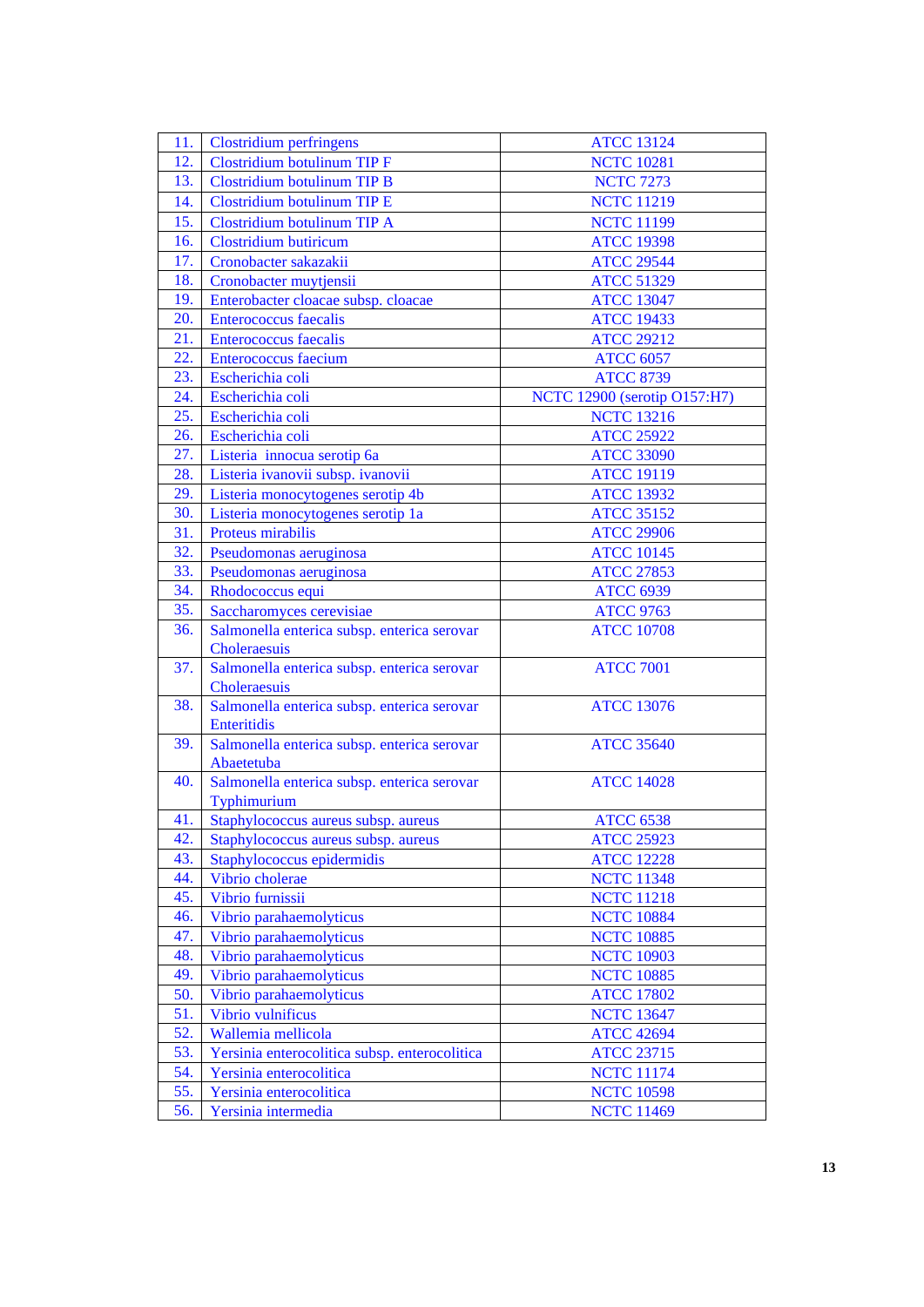| 57.  | Yersinia pseudotuberculosis           | <b>NCTC 10275</b>                      |
|------|---------------------------------------|----------------------------------------|
| 58.  | Yersinia enterocolitica palearctica O | <b>NCTC 13769</b>                      |
| 59.  | E. coli O103                          | ref. EURL E coli B07                   |
| 60.  | E. coli O111                          | ref. EURL E coli A07                   |
| 61.  | E. coli O157                          | ref. EURL E coli C07                   |
| 62.  | E. coli O145                          | ref. EURL E coli E07                   |
| 63.  | E. coli O26                           | ref. EURL E coli D07                   |
| 64.  | E. coli O104:K-H12                    | ref. EURL E coli H519                  |
| 65.  | E. coli O113:H21                      | ref. EURL E coli 6182-50               |
| 66.  | E. coli O55:H-                        | ref. EURL E coli Su 3912-41            |
| 67.  | E. coli O121:K-:H10                   | ref. EURL E coli 39w                   |
| 68.  | E. coli O128ab:H2                     | ref. EURL E coli Cigleris              |
| 69.  |                                       |                                        |
|      | E. coli O146:K-:H21                   | ref. EURL E coli CDC2950-54            |
| 70.  | E. coli O91:K-:H-                     | ref. EURL E coli H307B                 |
| 71.  | E. coli O104:H4                       | ref. EURL E coli D4116                 |
| 72.  | Salmonella Braenderup                 | ref. EURL E coli H9812                 |
| 73.  | E. coli                               | ref. EURL SSI-NN14                     |
| 74.  | E. coli                               | ref. EURL EA22                         |
| 75.  | E. coli                               | ref. EURL SSI-OO15                     |
| 76.  | E. coli                               | ref. EURL E coli D2653                 |
| 77.  | E. coli                               | ref. EURL E coli D3602                 |
| 78.  | E. coli                               | ref. EURL E coli D3522                 |
| 79.  | E. coli                               | ref. EURL E coli D3428                 |
| 80.  | E. coli                               | ref. EURL E coli D3648                 |
| 81.  | E. coli                               | ref. EURL E coli D3546                 |
| 82.  | E. coli                               | ref. EURL E coli D3509                 |
| 83.  | E. coli                               | ref. EURL E coli D3431                 |
| 84.  | E. coli                               | ref. EURL E coli D4134                 |
| 85.  | Staphylococcus aureus                 | ref. EURL CPS FRI 137                  |
| 86.  | Staphylococcus aureus                 | ref. EURL CPS FRI 361                  |
| 87.  | Staphylococcus aureus                 | ref. EURL CPS A900322                  |
| 88.  | Staphylococcus aureus                 | ref. EURL CPS FRI S6                   |
| 89.  | Staphylococcus aureus                 | ref. EURL CPS FRI 326                  |
| 90.  | Listeria monocytogenes                | ref. Anses 00EB248LM                   |
|      |                                       | ref. colectie Inst. Pasteur Clip74902  |
| 91.  | Listeria monocytogenes                | ref. Anses 00EB249LM                   |
|      |                                       | ref. colectie Inst. Pasteur Clip74903  |
| 92.  | Listeria monocytogenes                | ref. Anses 00EB250LM                   |
|      |                                       | .ref. colectie Inst. Pasteur Clip74904 |
| 93.  | Listeria monocytogenes                | ref. Anses 00EB254LM                   |
|      |                                       | ref. colectie Inst. Pasteur Clip74908  |
| 94.  | Listeria monocytogenes                | ref. Anses 00EB256LM                   |
|      |                                       | ref. colectie Inst. Pasteur Clip74910  |
| 95.  | E. coli ESBL AmpC martor +            | 2005-10-96-1K99+ EURL AR               |
| 96.  | E. coli ESBL AmpC martor -            | <b>OXA-30 EURL AR</b>                  |
| 97.  | E. coli control CARBAPENEMAZE         | TZ3638 EURL AR                         |
| 98.  | E. coli control CARBAPENEMAZE         | TZ 116 EURL AR                         |
| 99.  | E. coli                               | <b>ATCC 16874</b>                      |
| 100. | <b>Enterococcus</b> faecalis          | ATCC 29212 ref. EURL-AR                |
| 101. | E. coli                               | ATCC 25922 ref. EURL-AR                |
| 102. | Staphylococcus aureus                 | ATCC 29213 ref. EURL-AR                |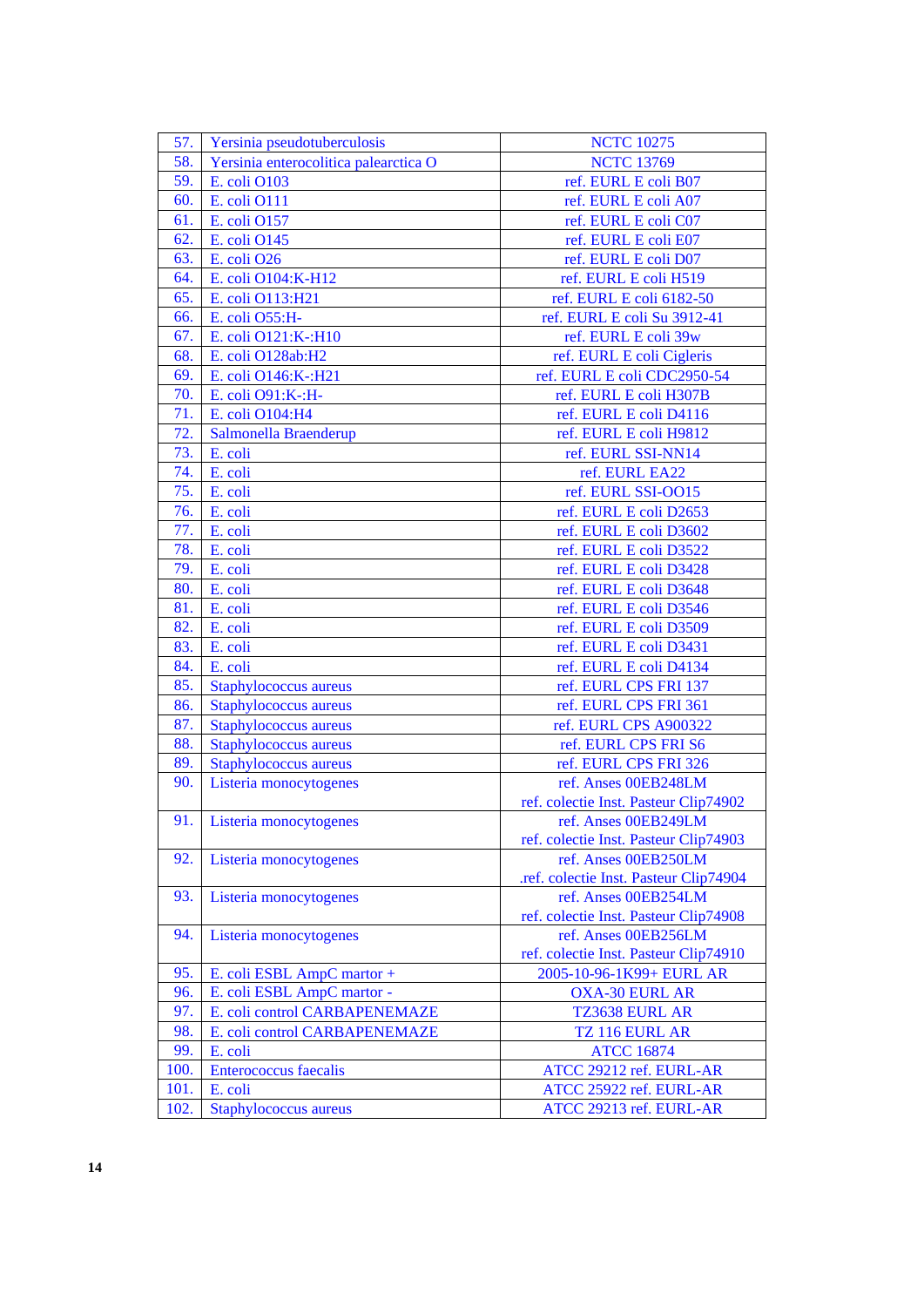| 103. | Salmonella infantis          | ref. EURL Salmonella                       |
|------|------------------------------|--------------------------------------------|
| 104. | Campylobacter jejuni         | ATCC 33560 ref. EURL-AR                    |
| 105. | <b>Bacillus</b> cereus       | <b>NCTC 11143</b>                          |
| 106. | Norovirus G I                | lenticule disc-Certified Reference         |
|      |                              | <b>Material from Public Health England</b> |
|      |                              | and reference materials from European      |
|      |                              | <b>Union Reference Laboratory for</b>      |
|      |                              | foodborne viruses                          |
| 107. | Norovirus G II               | lenticule disc-Certified Reference         |
|      |                              | <b>Material from Public Health England</b> |
|      |                              | and reference materials from European      |
|      |                              | <b>Union Reference Laboratory for</b>      |
|      |                              | foodborne viruses                          |
| 108. | <b>Hepatitis A virus</b>     | lenticule disc-Certified Reference         |
|      |                              | <b>Material from Public Health England</b> |
|      |                              | and reference materials from European      |
|      |                              | <b>Union Reference Laboratory for</b>      |
|      |                              | foodborne viruses                          |
| 109. | Clostridium botulinum type B | Strain isolated by IHVPH in food           |
| 110. | Clostridium botulinum type E | Strain isolated by IHVPH in food           |
| 111. | Clostridium botulinum TIP A  | <b>NCTC 11199</b>                          |
| 112. | Clostridium botulinum type B | NCTC 7273 Public Health England            |
| 113. | Clostridium botulinum type E | NCTC 7272 Public Health England            |
| 114. | Clostridium botulinum type F | NCTC 10281 Public Health England           |
| 115. | Vibrio vulnificus            | NC 13647 Public Health England             |
| 116. | Vibrio cholerae              | NC 11348 Public Health England             |
| 117. | Vibrio parahaemolyticus      | NC 10885 Public Health England             |
| 118. | Vibrio parahaemolyticus      | NC 10884 Public Health England             |
| 119. | Vibrio parahaemolyticus      | NC 10903 Public Health England             |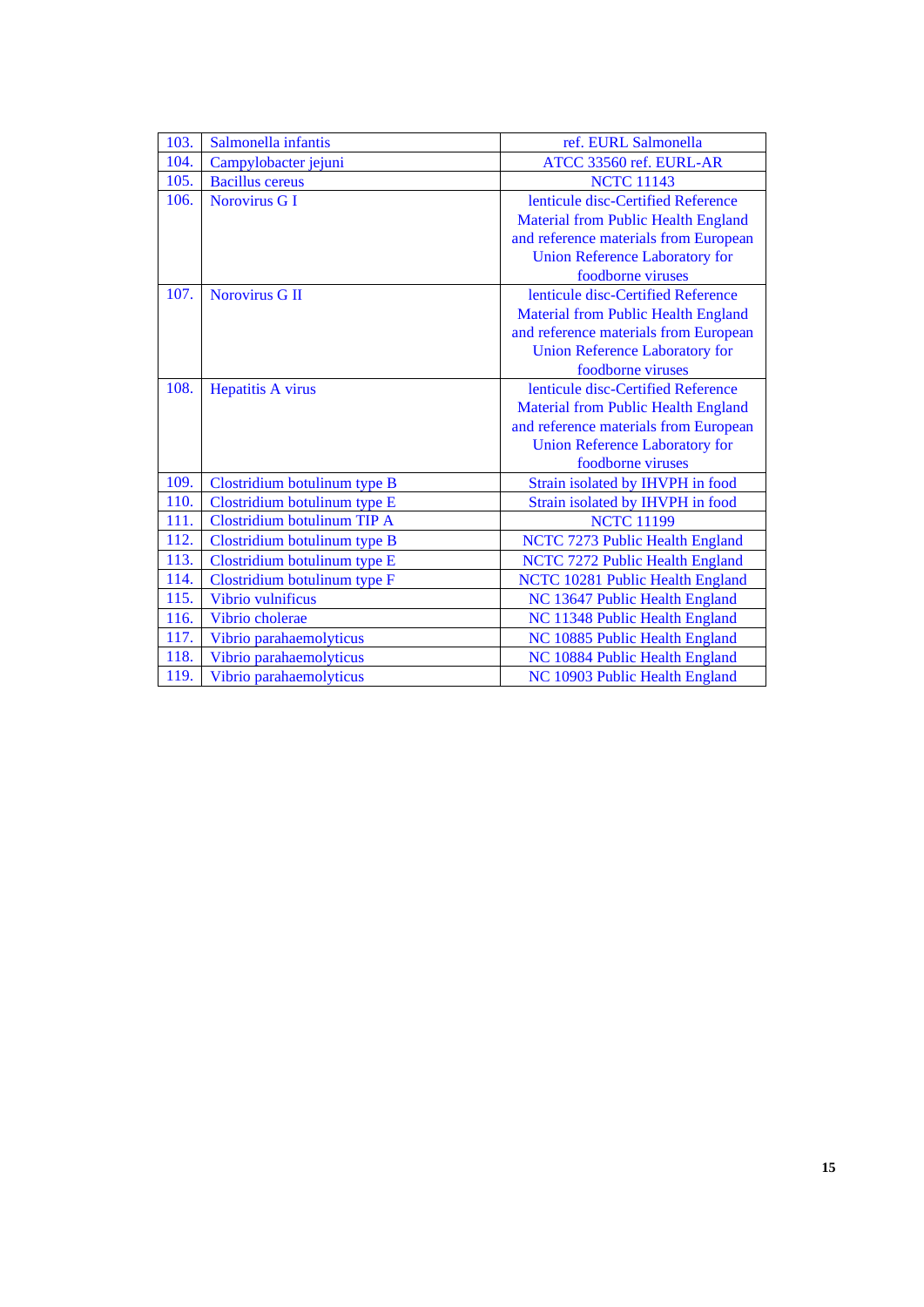If no BSL4 facility is declared in Form A, part 1 (i), indicate the highest biosafety level implemented in facilities handling biological agents<sup>21</sup> on a State Party's territory:

| Biosafety level 3 <sup>22</sup>          | $\mathbf{n}\mathbf{o}$ |
|------------------------------------------|------------------------|
| Biosafety level $2^{23}$ (if applicable) | yes                    |

Any additional relevant information as appropriate:

**The Institute for Control of Veterinary Biological Products and Medicines (ICVBPM)**, located in Bucharest, 39 Dudului Street, sector 6, Romania, is a unit with juridical status, functioning as a national reference institute, under the technical subordination of the National Sanitary Veterinary and Food Safety Authority. ICVBPM has competence in the field of veterinary medicinal products, biocides, feed additives, diagnosis sets, other veterinary products (vitamins, mineral supplements and cosmetics).

The main task with relevance on these issues is quality control of veterinary of live and inactivated vaccines for bacterial, viral, parasites:

- live vaccines against distemper, infectious hepatitis, infectious laryngotracheitis, parvovirosis and parainfluenza in dogs,
- inactivated vaccine for rabies,
- live and inactivated vaccines for panleucopenia, calicivirus and herpesvirus infection of cats,
- live and inactivated vaccines for IBR, BVD and SRB of bovine,
- rabies live vaccine for oral immunization in foxes,
- live vaccines against Aujeszky virus for pigs,
- live vaccine against myxomatosis and inactivated vaccines for Infectious Rabbit Hemorrhagic Disease,
- live vaccine against infectious bronchitis in poultry, infectious bursitis in poutry (Gumboro disease), Newcastle disease in poultry, inactivated vaccine against the egg drop syndrome, Inactivated vaccine against Newcastle disease and infectious bursitis in poultry,
- vaccine against porcine parvovirosis, inactivated,
- vaccine against leptospirosis in dogs and furry animals,
- inactivated vaccine against equine influenza and tetanus,
- inactivated vaccines against parvovirosis and swine erysipelas,
- live vaccine against antrax with B. Anthracis, attenuated strain 1190 R,
- live vaccines for Salmonella in poultry,
- vaccine inactivated against avian Cholerae.

<sup>21</sup> Microorganisms pathogenic to humans and/or animals

 $22$  In accordance with the latest edition of the WHO Laboratory Biosafety Manual and/or the OIE Terrestrial Manual or other equivalent internationally accepted guidelines.

<sup>&</sup>lt;sup>23</sup> In accordance with the latest edition of the WHO Laboratory Biosafety Manual and/or the OIE Terrestrial Manual or other equivalent internationally accepted guidelines.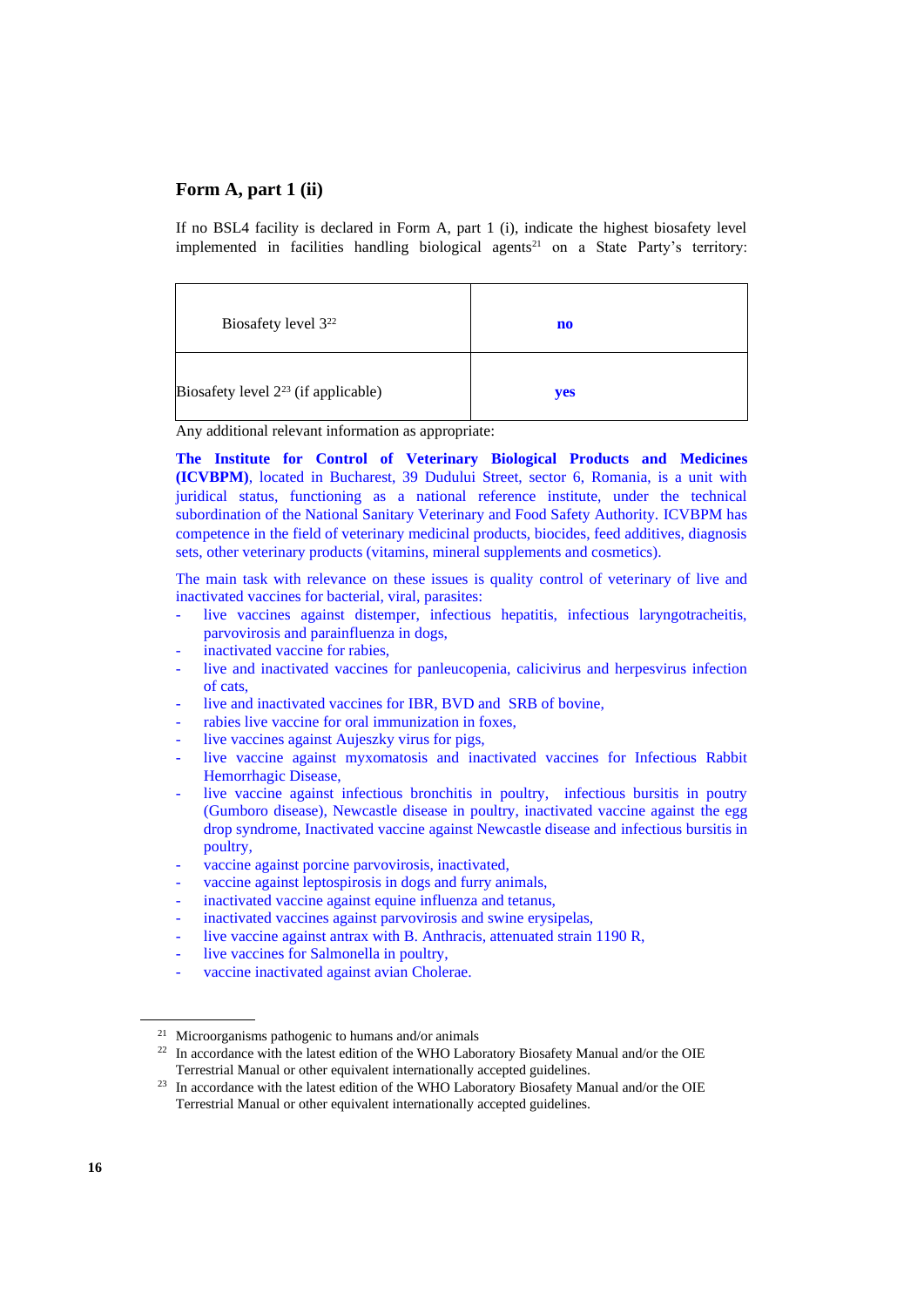Quality control of veterinary pharmaceutical products (antimicrobial, anti-inflammatory, antiparasitics, etc.). To perform the quality control of pharmaceutical products is used the microorganisms test as bellow:

- Staphylococcus aureus ATCC 6538,
- Bacillus subtilis ATCC 6633, NCTC 2589,
- Pseudomonasaeruginosa ATCC 9027,
- Clostridium sporogenes ATCC 11437,
- Candida albicans ATCC 10231,
- Aspergillus Brasiliensis ATCC16404,
- Escherichia coli ATCC 8739, ATCC 10536, ATCC 1133,
- Salmonella enterica subsp. Enterica serovariant typhimurium ATCC 14028,
- Saccharomyces cerevisiae ATCC 2601,
- Micrococcus luteus ATCC 10240, ATCC 9341,
- Bordetella bronchiseptica ATCC 4617,
- Bacillus pumilus NCTC 8241, CIP 76.18,
- Staphylococcus epidermitis NCIMB 8853, CIP 68.21, ATCC 12228,
- Candida tropicalis CIP 1433-83, NCYC 1393,
- Bacillus spizizenii ATCC 4617,
- Streptococcus faecalis 8043.

Diagnostic test kits: for viral, bacterial and parasites disease by following tests: ELISA, immunodifusion test, complement bond reaction, slow and quick agglutination, immunofluorescent test, immunoperoxidase test.

Quality control of immunological veterinary medicinal products: Tuberculines avian and bovines (PPD) by using inactivated strains of Mycobacterium bovis and avium.

The laboratory's activities are organized and performed according to ISO 17025:2005 requirements and ISO 9001:2008 requirements.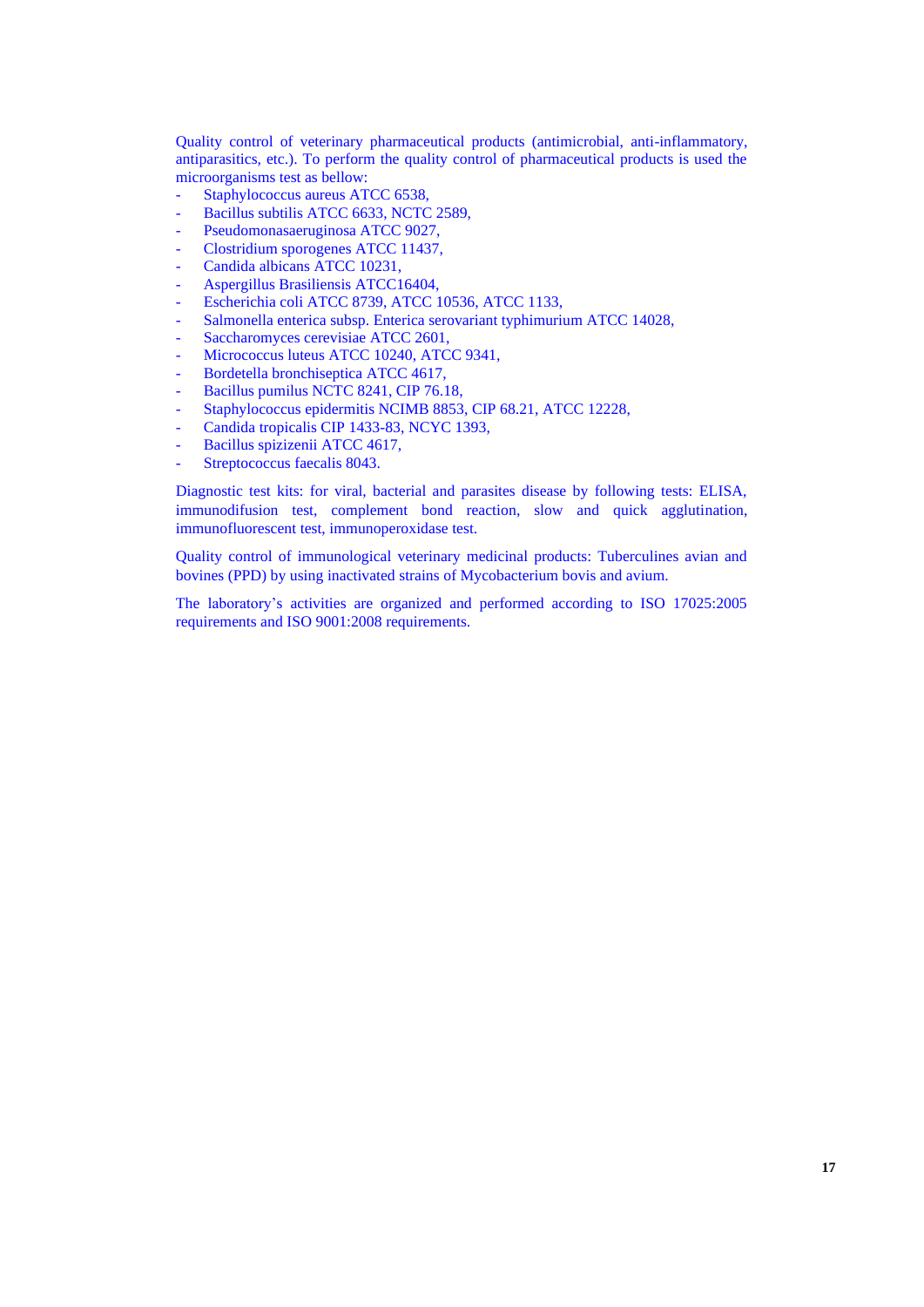If no BSL4 facility is declared in Form A, part 1 (i), indicate the highest biosafety level implemented in facilities handling biological agents<sup>24</sup> on a State Party's territory:

| Biosafety level 3 <sup>25</sup>          | no  |
|------------------------------------------|-----|
| Biosafety level $2^{26}$ (if applicable) | yes |

Any additional relevant information as appropriate:

The facility operating BSL2 containment laboratories is the research department of the **National Society "Pasteur Institute" SA** - CENTER FOR RESEARCH AND DEVELOPMENT, DIAGNOSTIC AND QUALITY CONTROL (Giulesti street no. 333, sector 6, Postal Code 060269, Bucharest). The source of financing of the reported activity is Pasteur Filipesti Branch SA.

The research activity regards animal viruses and bacteria (*Escherichia coli*, *Actinobacillus pleuropenumoniae, Erysipelothrix rhusiopathiae,* Aujeszky virus, avian laringotracheitis virus, avian coronavirus, avipox viruses, avian bursitis virus, avian paramyxoviruses, *Mycoplasma agalactiae*, *Clostridium perfringens, Clostridium septicum, Clostridium novyi, Clostridium chauvoei, Leptospira* spp.). Veterinary immunoprophylactic and pharmaceutical products, but also *in vivo* and *in vitro* diagnostic products are also provided.

The laboratories activities are organized in accordance to ISO 9001:2008 and for some of their methods to ISO 17025:2005 requirements.

<sup>24</sup> Microorganisms pathogenic to humans and/or animals

<sup>&</sup>lt;sup>25</sup> In accordance with the latest edition of the WHO Laboratory Biosafety Manual and/or the OIE Terrestrial Manual or other equivalent internationally accepted guidelines.

<sup>&</sup>lt;sup>26</sup> In accordance with the latest edition of the WHO Laboratory Biosafety Manual and/or the OIE Terrestrial Manual or other equivalent internationally accepted guidelines.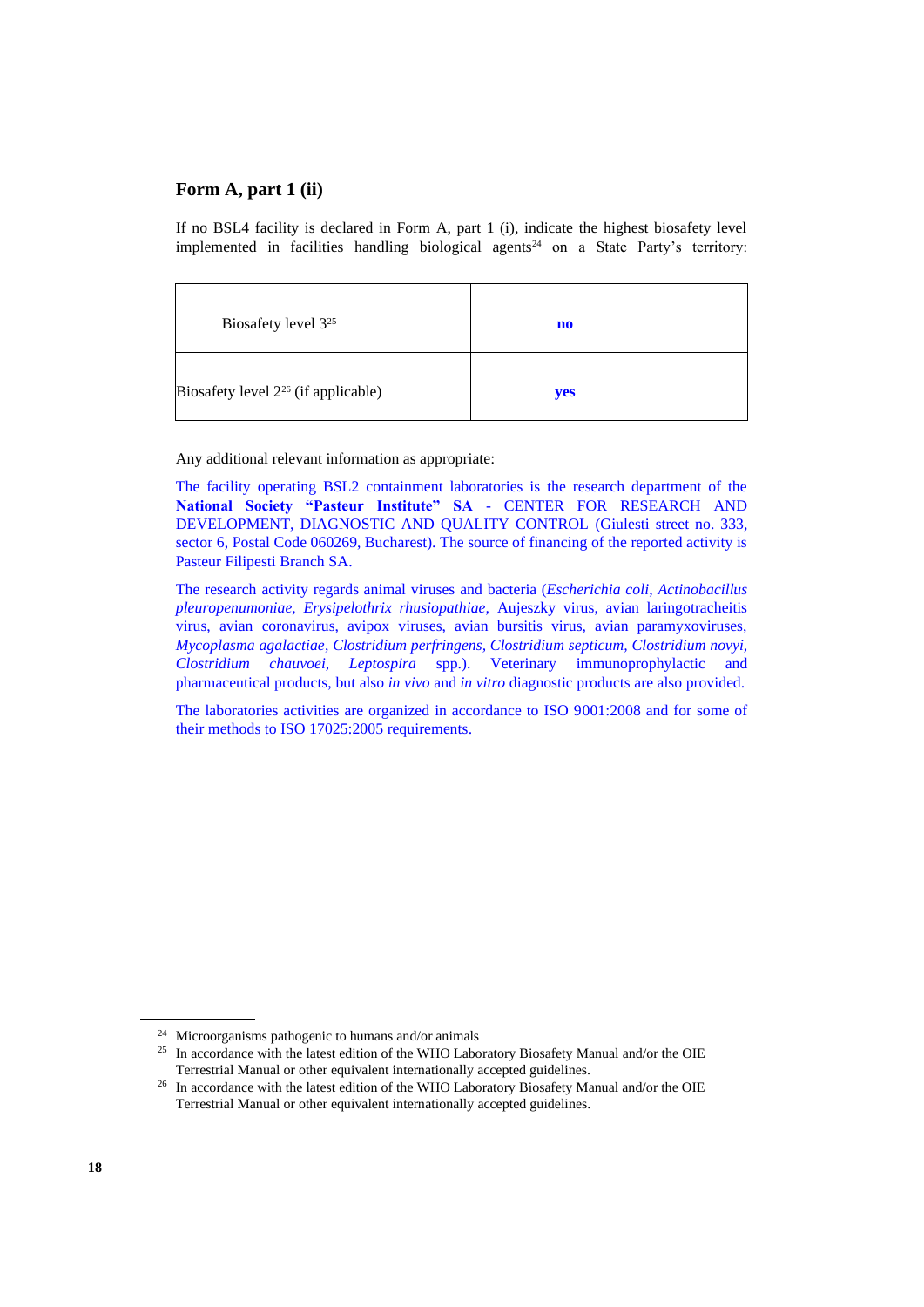# **Part 2 Exchange of information on national biological defence research and development programmes**

At the Third Review Conference it was agreed that States Parties are to implement the following:

In the interest of increasing the transparency of national research and development programmes on biological defence, the States Parties will declare whether or not they conduct such programmes. States Parties agreed to provide, annually, detailed information on their biological defence research and development programmes including summaries of the objectives and costs of effort performed by contractors and in other facilities. If no biological defence research and development programme is being conducted, a null report will be provided.

States Parties will make declarations in accordance with the attached forms, which require the following information:

(1) The objective and summary of the research and development activities under way indicating whether work is conducted in the following areas: prophylaxis, studies on pathogenicity and virulence, diagnostic techniques, aerobiology, detection, treatment, toxinology, physical protection, decontamination and other related research;

(2) Whether contractor or other non-defence facilities are utilized and the total funding provided to that portion of the programme;

(3) The organizational structure of the programme and its reporting relationships; and

(4) The following information concerning the defence and other governmental facilities in which the biological defence research and development programme is concentrated;

(a) location;

(b) the floor areas (sqM) of the facilities including that dedicated to each of BL2, BL3 and BL4 level laboratories;

(c) the total number of staff employed, including those contracted full time for more than six months;

(d) numbers of staff reported in (c) by the following categories: civilian, military, scientists, technicians, engineers, support and administrative staff;

(e) a list of the scientific disciplines of the scientific/engineering staff;

(f) the source and funding levels in the following three areas: research, development, and test and evaluation; and

(g) the policy regarding publication and a list of publicly-available papers and reports.

#### **Form A, part 2 (i)**

## **National biological defence research and development programmes Declaration**

Are there any national programmes to conduct biological defence research and development within the territory of the State Party, under its jurisdiction or control anywhere? Activities of such programmes would include prophylaxis, studies on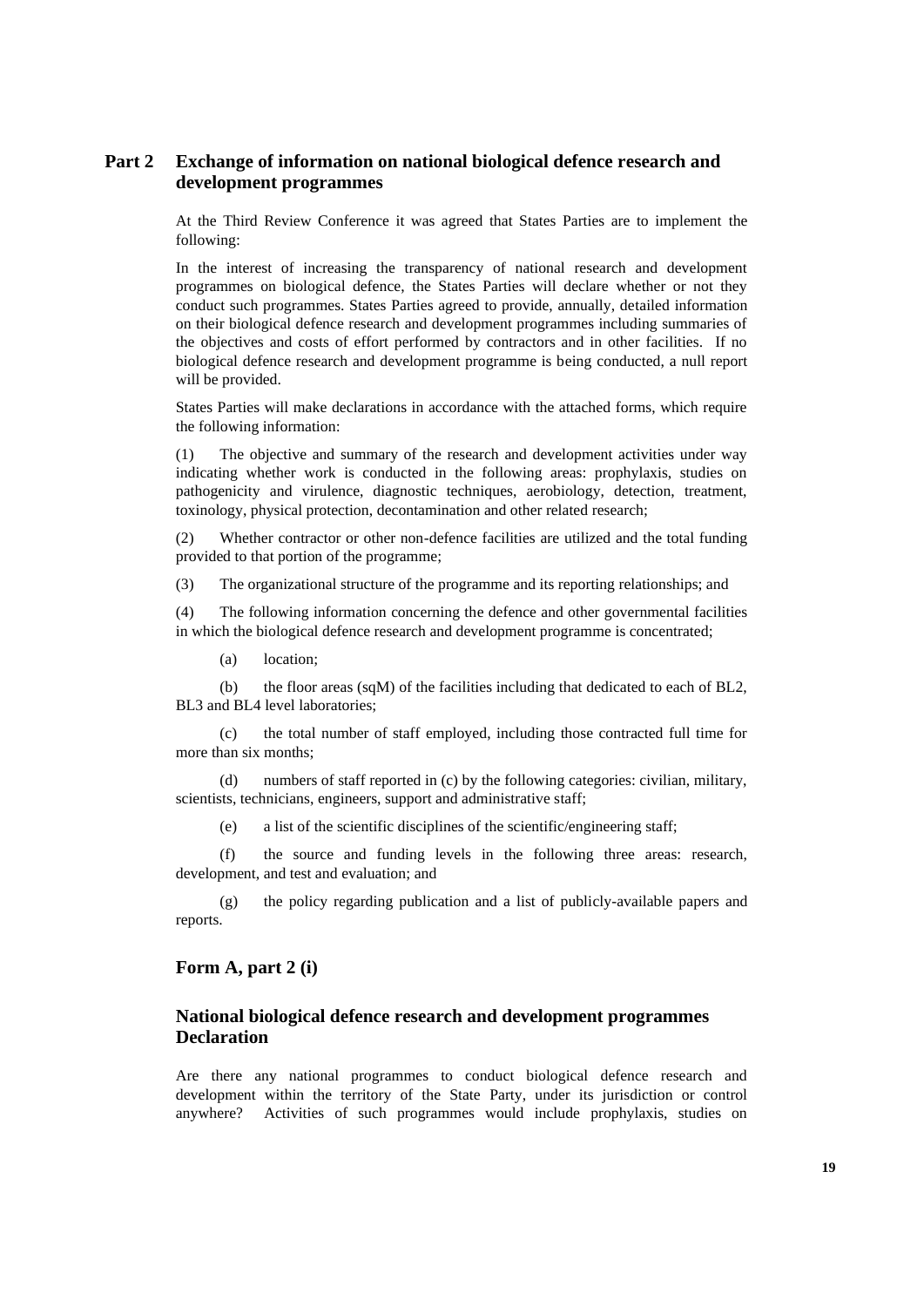pathogenicity and virulence, diagnostic techniques, aerobiology, detection, treatment, toxinology, physical protection, decontamination and other related research.

#### **Yes/No**

If the answer is Yes, complete Form A, part 2 (ii) which will provide a description of each programme.

## **Form A, part 2 (ii)**

### **National biological defence research and development programmes**

#### **Description**

1. State the objectives and funding of each programme and summarize the principal research and development activities conducted in the programme. Areas to be addressed shall include: prophylaxis, studies on pathogenicity and virulence, diagnostic techniques, aerobiology, detection, treatment, toxinology, physical protection, decontamination and other related research.

2. State the total funding for each programme and its source.

3. Are aspects of these programmes conducted under contract with industry, academic institutions, or in other non-defence facilities?

#### **Yes/No**

4. If yes, what proportion of the total funds for each programme is expended in these contracted or other facilities?

5. Summarize the objectives and research areas of each programme performed by contractors and in other facilities with the funds identified under paragraph 4.

6. Provide a diagram of the organizational structure of each programme and the reporting relationships (include individual facilities participating in the programme).

7. Provide a declaration in accordance with Form A, part 2 (iii) for each facility, both governmental and non-governmental, which has a substantial proportion of its resources devoted to each national biological defence research and development programme, within the territory of the reporting State, or under its jurisdiction or control anywhere.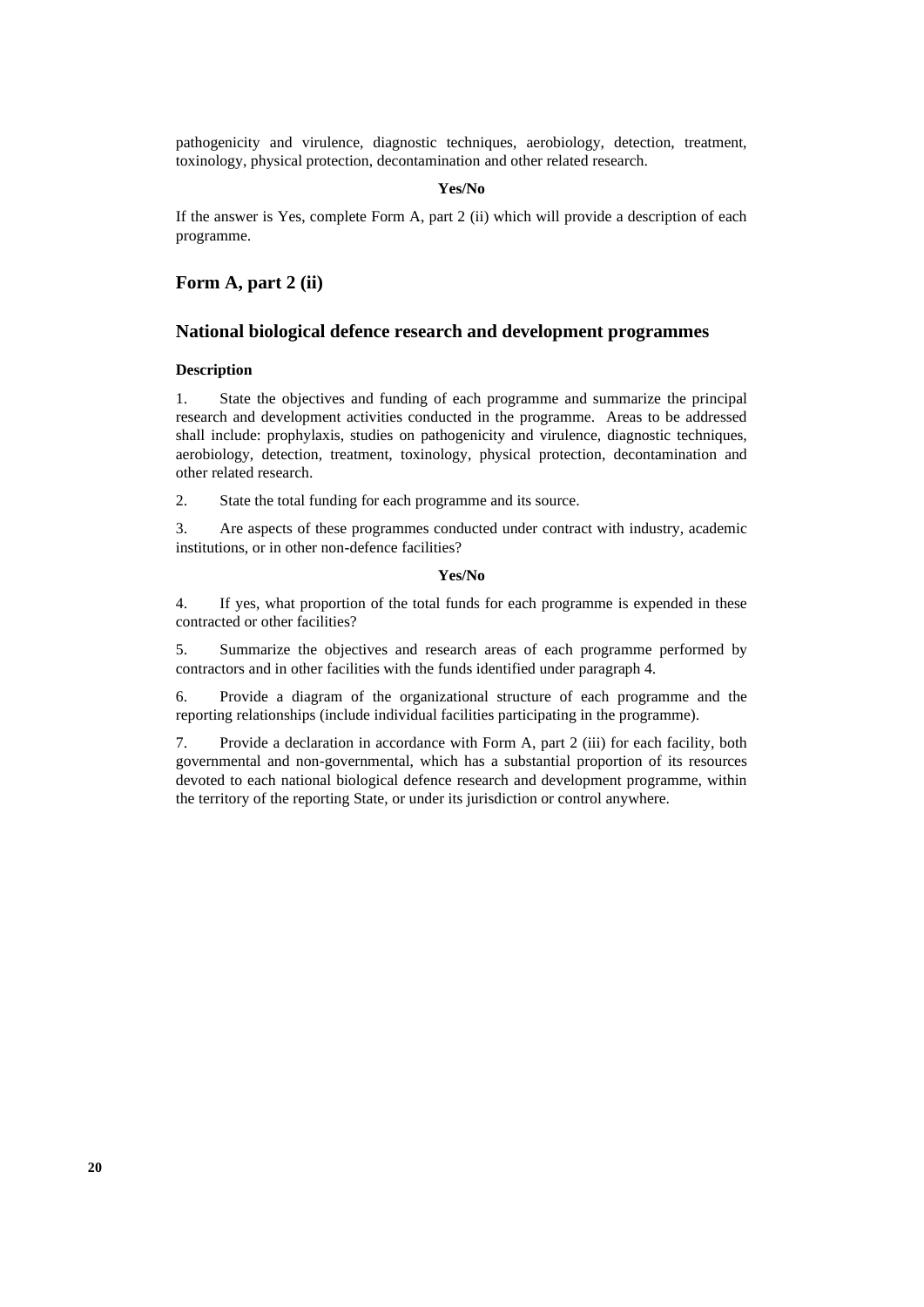# **National biological defence research and development programmes**

#### **Facilities**

Complete a form for each facility declared in accordance with paragraph 7 in Form A, part 2 (ii).

In shared facilities, provide the following information for the biological defence research and development portion only.

- 1. What is the name of the facility?
- 2. Where is it located (include both address and geographical location)?

| 3.  | Floor area of laboratory areas by containment level: |  |  |
|-----|------------------------------------------------------|--|--|
| BL2 | $\sim$ (sqM)                                         |  |  |
| BL3 |                                                      |  |  |
| BL4 |                                                      |  |  |
|     | (sqM)                                                |  |  |

| 4.                | The organizational structure of each facility. |  |  |
|-------------------|------------------------------------------------|--|--|
| (i)               | Total number of personnel                      |  |  |
| (ii)              | Division of personnel:                         |  |  |
| Military          |                                                |  |  |
| Civilian          |                                                |  |  |
| (iii)             | Division of personnel by category:             |  |  |
| <b>Scientists</b> |                                                |  |  |
| Engineers         |                                                |  |  |
| Technicians       |                                                |  |  |
|                   | Administrative and support staff               |  |  |

(iv) List the scientific disciplines represented in the scientific/engineering staff.

(v) Are contractor staff working in the facility? If so, provide an approximate number.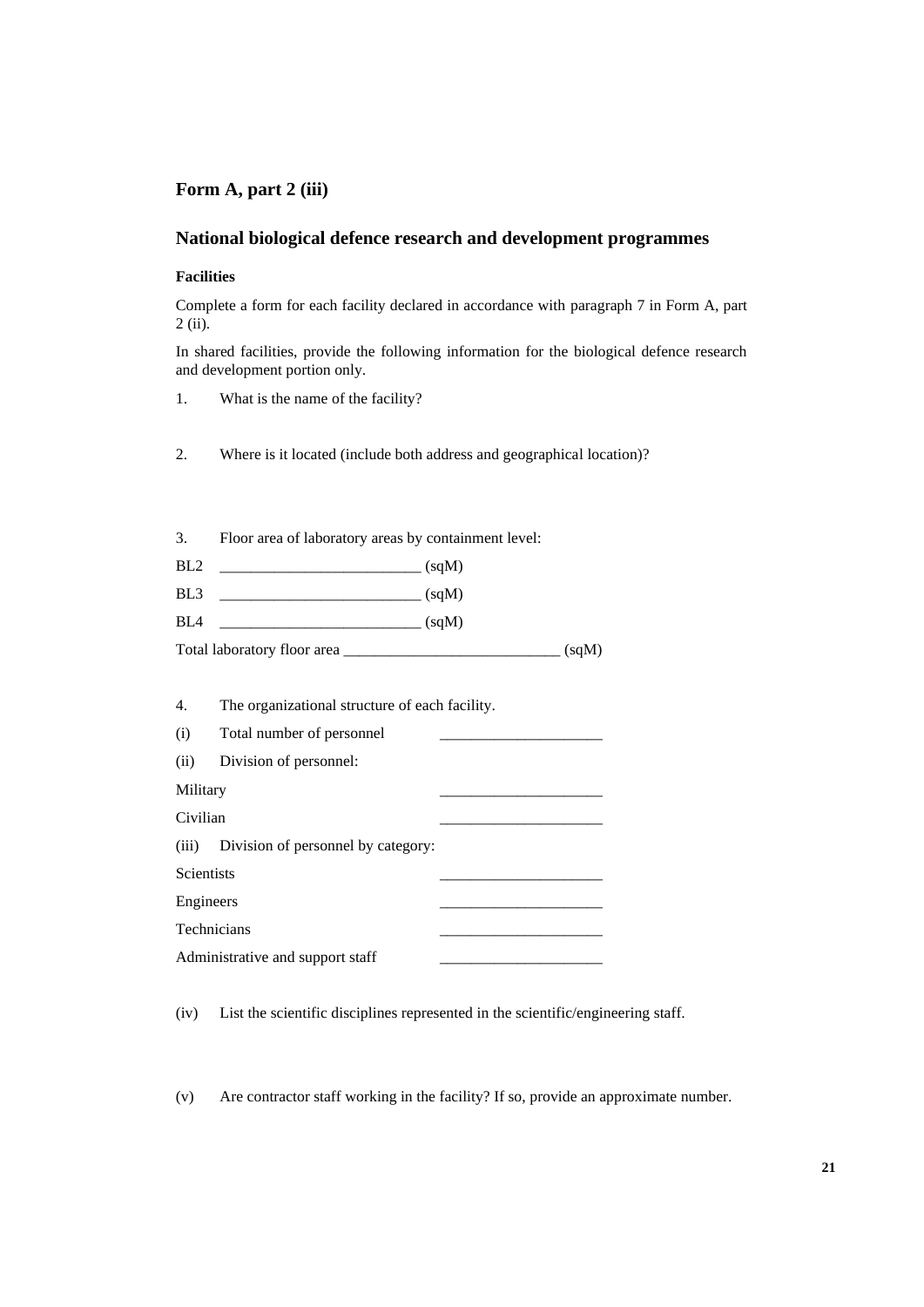(vi) What is (are) the source(s) of funding for the work conducted in the facility, including indication if activity is wholly or partly financed by the Ministry of Defence?

(vii) What are the funding levels for the following programme areas:

| Research            |  |
|---------------------|--|
| Development         |  |
| Test and evaluation |  |

(viii) Briefly describe the publication policy of the facility:

(ix) Provide a list of publicly-available papers and reports resulting from the work published during the previous 12 months. (To include authors, titles and full references.)

5. Briefly describe the biological defence work carried out at the facility, including type(s) of micro-organisms<sup>27</sup> and/or toxins studied, as well as outdoor studies of biological aerosols.

<sup>27</sup> Including viruses and prions.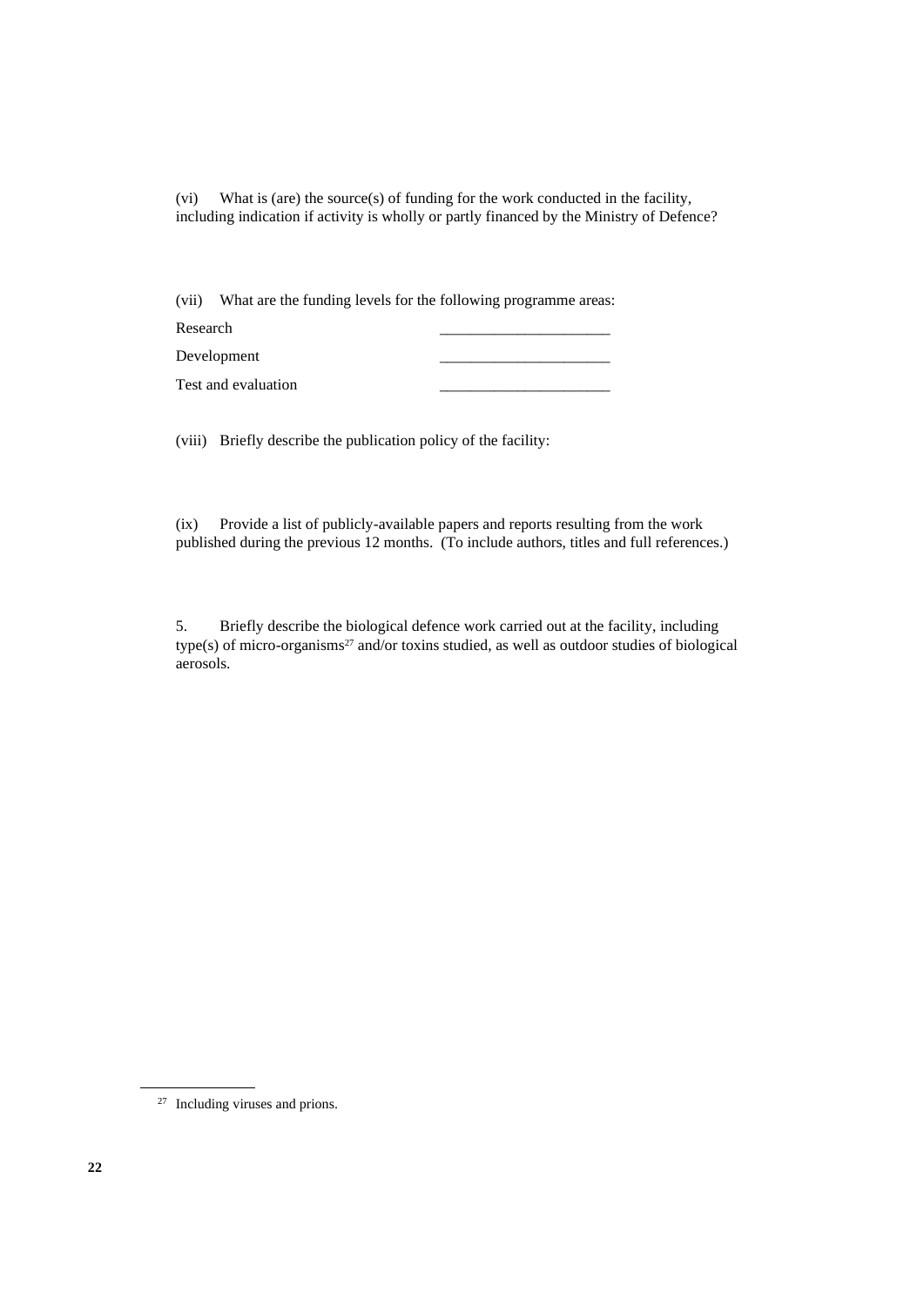# **Confidence-Building Measure "B"**

## **Exchange of information on outbreaks of infectious diseases and similar occurrences caused by toxins**

At the Third Review Conference it was agreed that States Parties continue to implement the following:

Exchange of information on outbreaks of infectious diseases and similar occurrences caused by toxins, and on all such events that seem to deviate from the normal pattern as regards type, development, place, or time of occurrence. The information provided on events that deviate from the norm will include, as soon as it is available, data on the type of disease, approximate area affected, and number of cases.

The Seventh Review Conference agreed the following:

No universal standards exist for what might constitute a deviation from the normal pattern.

#### **Modalities**

The Third Review Conference agreed on the following, later amended by the Seventh Review Conference:

1. Exchange of data on outbreaks that seem to deviate from the normal pattern is considered particularly important in the following cases:

When the cause of the outbreak cannot be readily determined or the causative agent<sup>28</sup> is difficult to diagnose,

When the disease may be caused by organisms which meet the criteria for risk groups III or IV, according to the classification in the latest edition of the WHO Laboratory Biosafety Manual,

- When the causative agent is exotic to a given geographical region,
- When the disease follows an unusual pattern of development,

When the disease occurs in the vicinity of research centres and laboratories subject to exchange of data under item A,

When suspicions arise of the possible occurrence of a new disease.

2. In order to enhance confidence, an initial report of an outbreak of an infectious disease or a similar occurrence that seems to deviate from the normal pattern should be given promptly after cognizance of the outbreak and should be followed up by annual reports. To enable States Parties to follow a standardized procedure, the Conference has agreed that Form B should be used, to the extent information is known and/or applicable, for the exchange of annual information.

3. The declaration of electronic links to national websites or to websites of international, regional or other organizations which provide information on disease outbreaks (notably outbreaks of infectious diseases and similar occurrences caused by

<sup>&</sup>lt;sup>28</sup> It is understood that this may include organisms made pathogenic by molecular biology techniques, such as genetic engineering.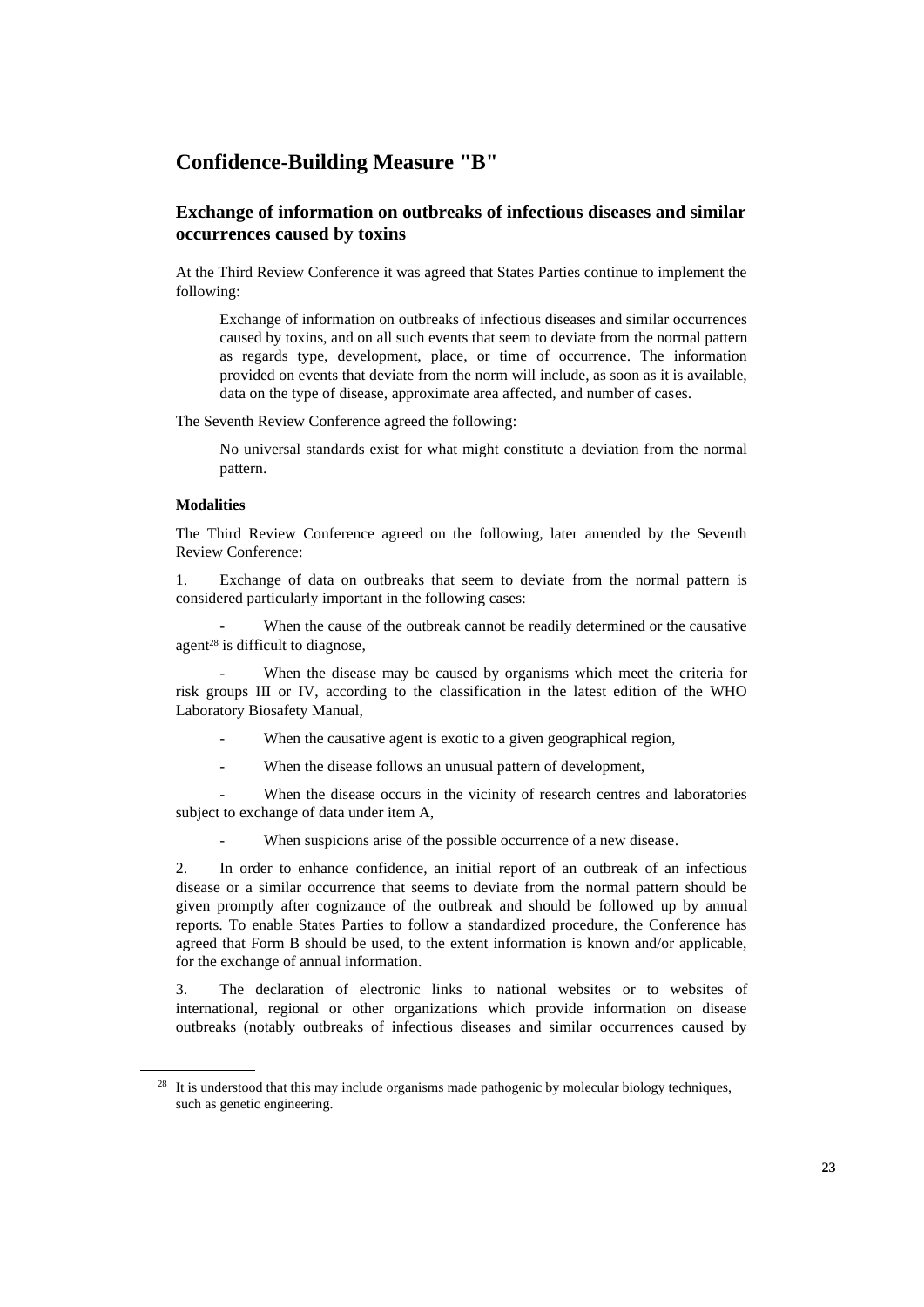toxins that seem to deviate from the normal pattern) may also satisfy the declaration requirement under Form B.

4. In order to improve international cooperation in the field of peaceful bacteriological (biological) activities and in order to prevent or reduce the occurrence of ambiguities, doubts and suspicions, States Parties are encouraged to invite experts from other States Parties to assist in the handling of an outbreak, and to respond favourably to such invitations, respecting applicable national legislation and relevant international instruments.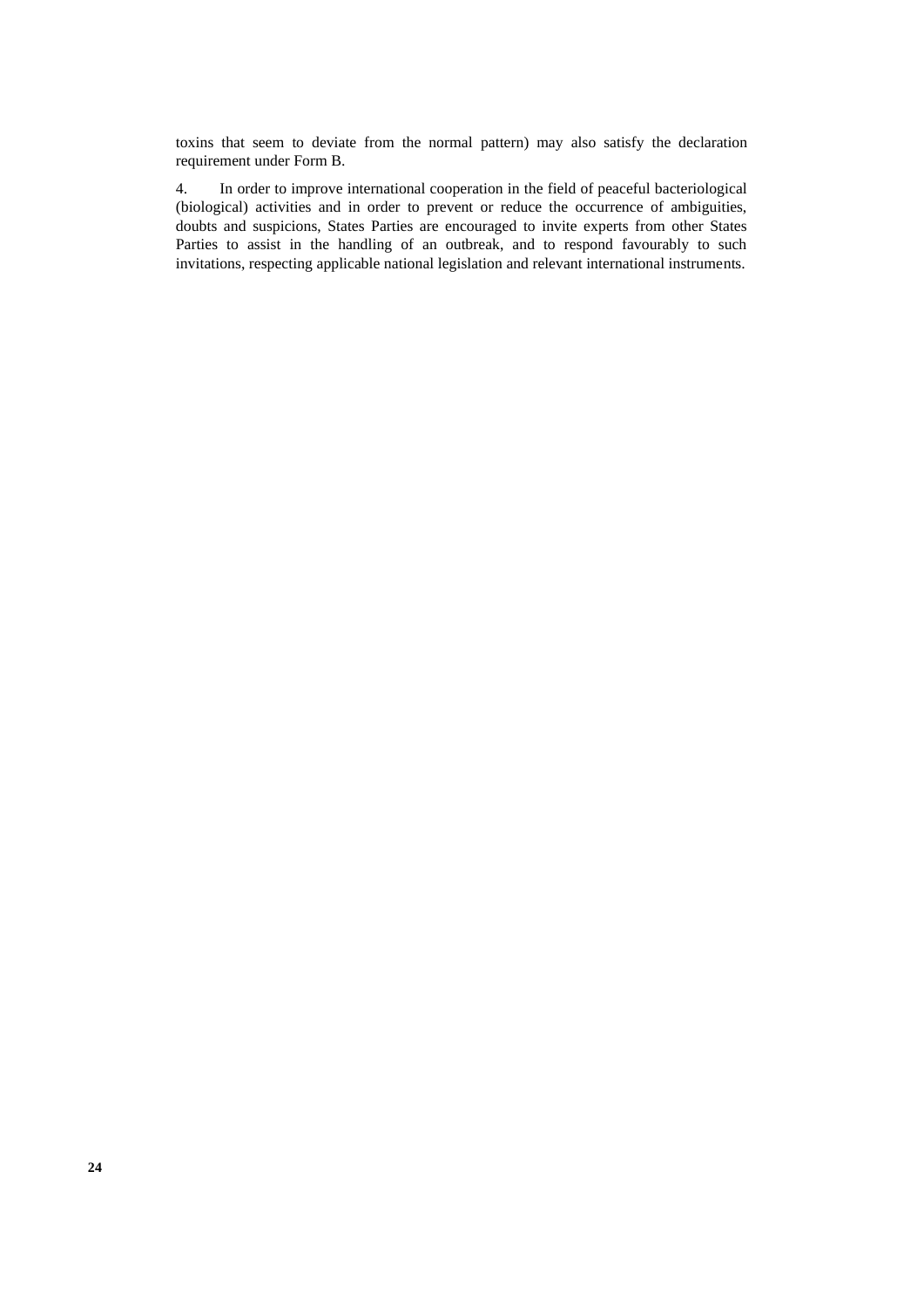# **Form B**

# **Information on outbreaks of infectious diseases and similar occurrences, that seem to deviate from the normal pattern<sup>29</sup>**

| 1.  | Time of cognizance of the outbreak              |  |
|-----|-------------------------------------------------|--|
| 2.  | Location and approximate area affected          |  |
| 3.  | Type of disease/intoxication                    |  |
| 4.  | Suspected source of disease/intoxication        |  |
| 5.  | Possible causative agent(s)                     |  |
| 6.  | Main characteristics of systems                 |  |
| 7.  | Detailed symptoms, when applicable              |  |
|     | respiratory                                     |  |
|     | circulatory                                     |  |
|     | neurological/behavioural                        |  |
|     | intestinal                                      |  |
|     | dermatological                                  |  |
|     | nephrological                                   |  |
|     | other                                           |  |
| 8.  | Deviation(s) from the normal pattern as regards |  |
|     | type                                            |  |
|     | development                                     |  |
|     | place of occurrence                             |  |
|     | time of occurrence                              |  |
|     | symptoms                                        |  |
|     | virulence pattern                               |  |
|     | drug resistance pattern                         |  |
|     | agent(s) difficult to diagnose                  |  |
|     | presence of unusual vectors                     |  |
|     | other                                           |  |
| 9.  | Approximate number of primary cases             |  |
| 10. | Approximate number of total cases               |  |
| 11. | Number of deaths                                |  |
| 12. | Development of the outbreak                     |  |
| 13. | Measures taken                                  |  |

<sup>29</sup> See paragraph 2 of the chapeau to Confidence-Building Measure B.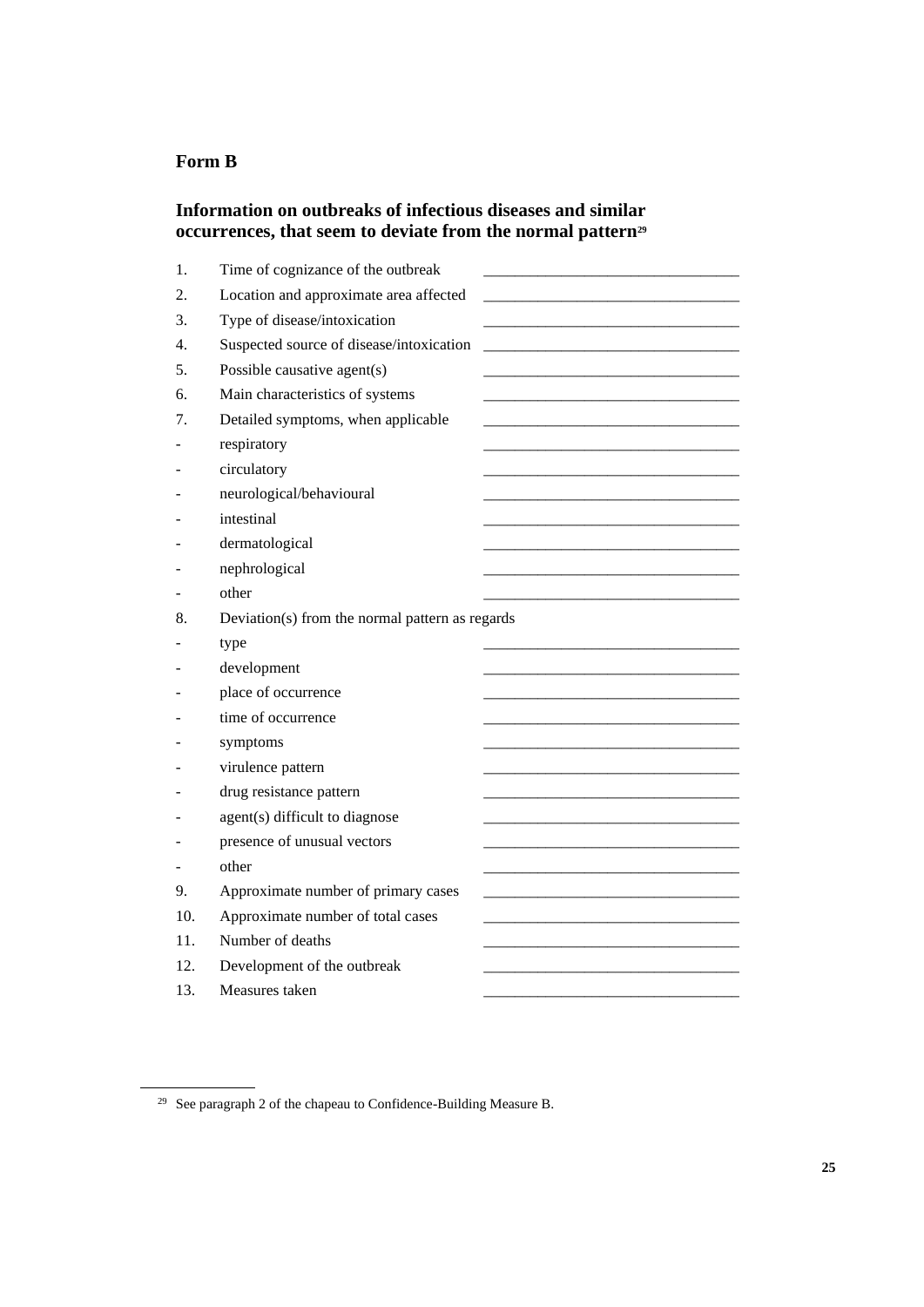# **Confidence-Building Measure "C"**

# **Encouragement of publication of results and promotion of use of knowledge**

At the Third Review Conference it was agreed that States parties continue to implement the following:

Encouragement of publication of results of biological research directly related to the Convention, in scientific journals generally available to States parties, as well as promotion of use for permitted purposes of knowledge gained in this research.

#### **Modalities**

The Third Review Conference agreed on the following:

1. It is recommended that basic research in biosciences, and particularly that directly related to the Convention should generally be unclassified and that applied research to the extent possible, without infringing on national and commercial interests, should also be unclassified.

2. States parties are encouraged to provide information on their policy as regards publication of results of biological research, indicating, *inter alia*, their policies as regards publication of results of research carried out in research centres and laboratories subject to exchange of information under item A and publication of research on outbreaks of diseases covered by item B, and to provide information on relevant scientific journals and other relevant scientific publications generally available to States parties.

3. The Third Review Conference discussed the question of cooperation and assistance as regards the safe handling of biological material covered by the Convention. It concluded that other international forums were engaged in this field and expressed its support for efforts aimed at enhancing such cooperation.

**Romania encourages publication of results of biological research directly related to the Convention provided it is in compliance with good biosecurity practices.**

| No. | Title of the published scientific paper                                                                                                                                    | Name of the<br><b>Scientific Journal</b>                                    | <b>Authors</b>                                                         | <b>Additional</b><br>information              |
|-----|----------------------------------------------------------------------------------------------------------------------------------------------------------------------------|-----------------------------------------------------------------------------|------------------------------------------------------------------------|-----------------------------------------------|
|     | The extraction procedure and cyclic voltammetry<br>assay using screen printed electrodes for detection<br>of monosodium glutamate from different<br>processed food sources | Revista de Chimie                                                           | Dora Domnica Baciu,<br>Aurora Sălăgeanu, Teodor<br>Visan               | https://doi.org<br>/10.37358/RC.<br>20.2.7947 |
|     | Generation of a 3D melanoma model and<br>visualization of doxorubicin uptake by fluorescence<br>imaging                                                                    | Analytical<br>Biochemistry:<br>Methods in the<br><b>Biological Sciences</b> | Baciu, D.D, Dumitrașcu,<br>A.M, Vasile, V., Palade, B,<br>Sălăgeanu, A | Under peer<br>review                          |

## • **Published papers generated through research and development activities performed within "Cantacuzino" NMMIRD in 2020**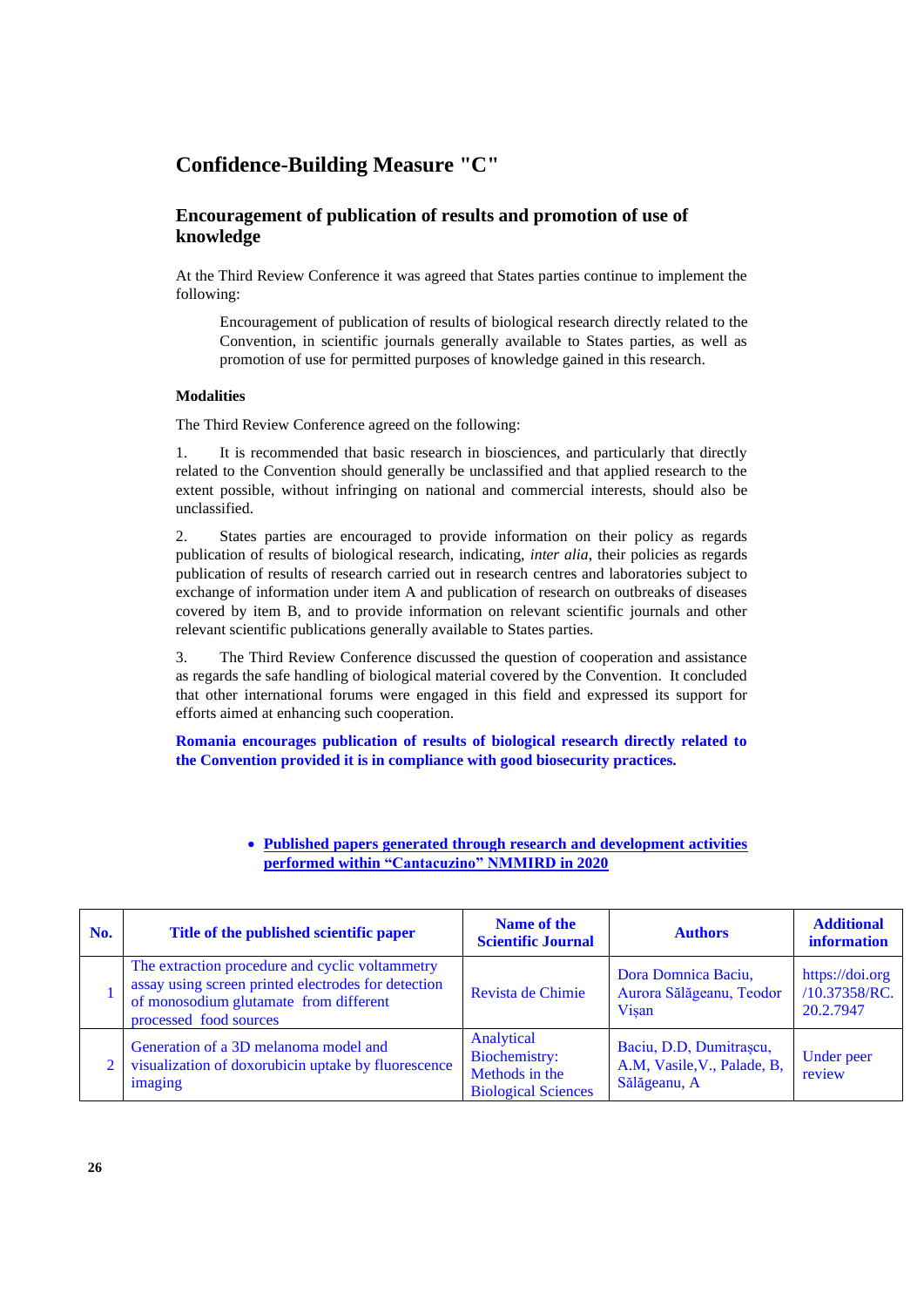| 3              | Saccharomyces cerevisiae cells lacking<br>transcription factors Skn7 or Yap1 exhibit different<br>susceptibility to cyanidin                        | Heliyon                                                                                               | Ruta, L.L., Oprea, E.,<br>Popa, C.V., Farcasanu,<br>I.C.                                                                          | https://doi.org<br>$/10.1016$ /j.heli<br>yon.2020.e05<br>352 |
|----------------|-----------------------------------------------------------------------------------------------------------------------------------------------------|-------------------------------------------------------------------------------------------------------|-----------------------------------------------------------------------------------------------------------------------------------|--------------------------------------------------------------|
| 4              | Edible and functionalized films/coatings-<br>performances and perspectives                                                                          | Coatings                                                                                              | Avramescu, S.M., Butean,<br>C., Popa, C.V., Ortan A.,<br>Moraru, I., Temocico, G.                                                 | https://doi.org<br>/10.3390/coati<br>ngs10070687             |
| 5              | Resistance and features of Bacteroides spp. isolated<br>from abdominal infections in romanian patients                                              | Pathogens, vol.9,<br>Nr.11/2020.                                                                      | Pricop R.G., Gheorghe I.,<br>Pircalabioru G., Cristea<br>C.V., Popa M., Marutescu<br>L., Chifiriuc M.C.,<br>Mihăescu G            |                                                              |
| 6              | Antibiotherapy: latest current affairs – state of the<br>art 2019                                                                                   | Vol. CXXIII . No.<br>$2/2020 \cdot$ May $\cdot$<br><b>Romanian Journal</b><br>of Military<br>Medicine | Viorel Ordeanu, Lucia E.<br>Ionescu, Victoria G.<br>Dumitrescu, Roxana G.<br>Pricop, Răzvan Neagu,<br>Diana M. Popescu            |                                                              |
| $\overline{7}$ | The strategic need for the implementation of a<br>technological platform for the<br>microproduction of antidotes for the CBRN<br>medical protection | Vol. CXXIII . No.<br>3/2020 • August •<br><b>Romanian Journal</b><br>of Military<br>Medicine          | Viorel Ordeanu, Adrian<br>A. Andries, Lucia E.<br><b>Ionescu</b> , Marius<br>Necșulescu, Diana M.<br>Popescu                      |                                                              |
| 8              | Medical devices in current medicine                                                                                                                 | Vol. CXXIII . No.<br>4/2020 • November<br>• Romanian Journal<br>of Military<br>Medicine               | Viorel Ordeanu, Lucia E.<br>Ionescu, Victoria G.<br>Dumitrescu, Roxana G.<br>Pricop, Răzvan Neagu,<br>Diana M. Popescu            |                                                              |
| 9              | <b>Effect of Different Antioxidants on X-ray Induced</b><br>DNA Double-strand Breaks Using y-H2AX in<br><b>Human Blood Lymphocytes</b>              | <b>Health Physiscs</b>                                                                                | Nicoleta Simona<br>Bicheru, Cerasela<br>Haidoiu, Octavian<br>Călborean, Adrian<br>Popa, Ioana<br>Porosnicu, Radu Hertzog          | 10.1097/HP.0<br>00000000000<br>1267                          |
| 10             | Hypoxic preconditioning - a non-pharmacological<br>approach in COVID-19 prevention                                                                  | <b>International Journal</b><br>of Infectious<br><b>Diseases</b>                                      | <b>Radu Gabriel</b><br>Hertzog, Nicoleta Simona<br>Bicheru, Diana Mihaela<br>Popescu, Octavian<br>Călborean, Ana-Maria<br>Catrina | 10.1016/j.ijid.<br>2020.11.181                               |
| 11             | Radiotherapy in the fight against pneumonia<br>associated with SARS-CoV-2                                                                           | <b>International Journal</b><br>of Radiation<br><b>Biology</b>                                        | <b>Radu Gabriel</b><br>Hertzog, Nicoleta Simona<br><b>Bicheru</b>                                                                 | 10.1080/0955<br>3002.2020.18<br>22560                        |
| 12             | The Synthesis and Toxicological Characterization<br>of Neurotoxic Chemical Agents Simulants                                                         | Revista de Chimie<br>$vol$ 70<br>no.11.nov.2019                                                       | Mihai Silviu Tudosie,<br>Cristina Anca Secară,<br>Cătălin-Gabriel<br>Smarandache, Simona<br>Bicheru, Constantin<br>Drăghici       | https://doi.org<br>/10.37358/RC.<br>70.19.11.7664            |
| 13             | The synthesis and in vitro testing of symmetric<br>bispiridinium compounds active in the exposure to<br>neurotoxic chemical agents                  | Vol. CXXIII . No.<br>2/2020 • May ••<br>Romanian Journal<br>of Military<br>Medicine                   | Cristina Anca Secară,<br>Bogdan Patrinichi, Simona<br>Bicheru, Mihai Tudosie                                                      | http://www.re<br>vistamedicina<br>militara.ro/               |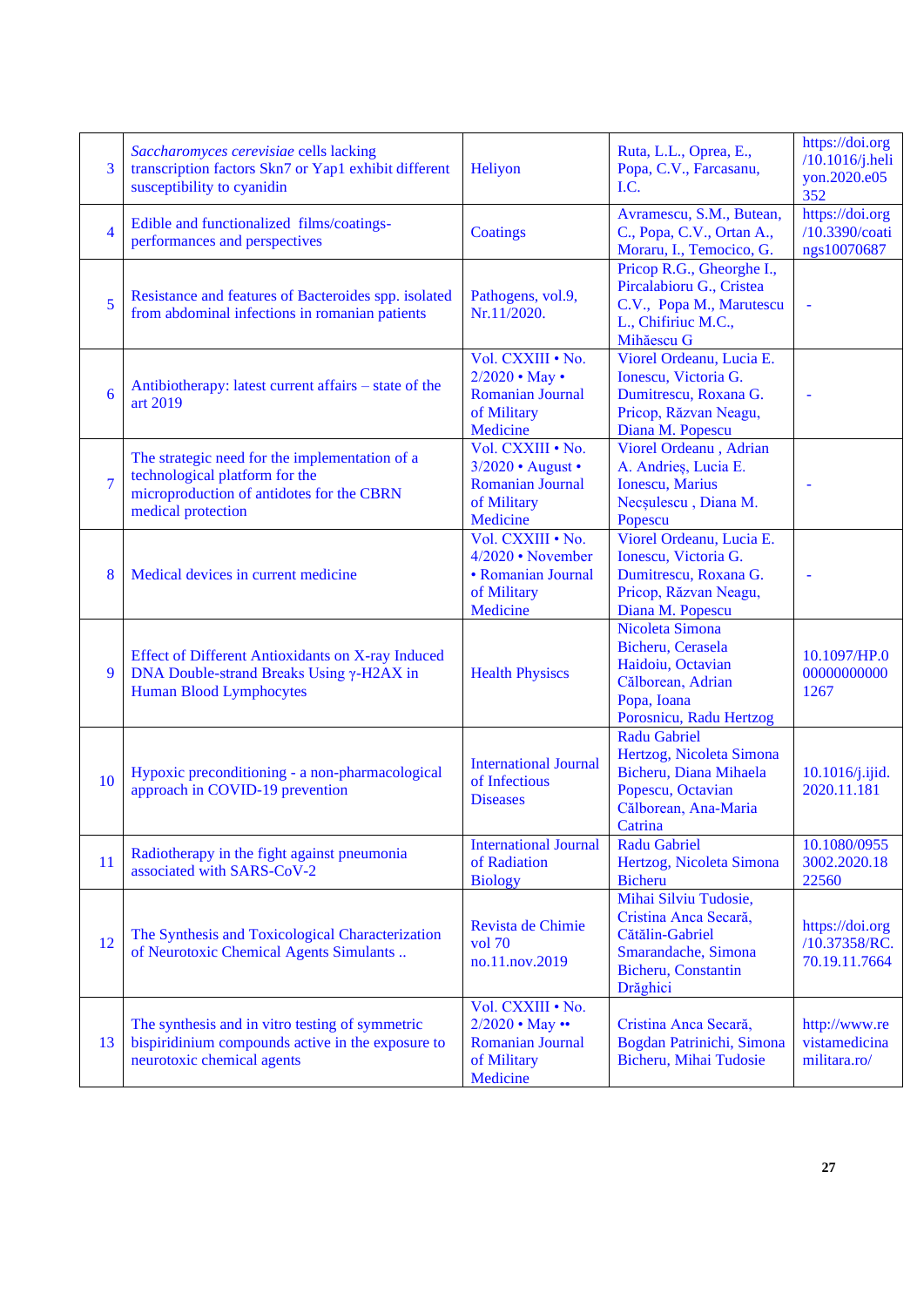| 14 | Differential diagnosis in case of overdose of<br>antiepileptic treatment. Clinical case,                                                                                                  | Vol. CXXIII . No.<br>$1/2020 \cdot May$<br>Romanian Journal<br>of Military<br>Medicine      | Mihail S. Tudosie, Genica<br>Caragea, Ana D. Radu,<br>Ilenuța L. Dănescu,                                                                                                                                                                       | http://www.re<br>vistamedicina<br>militara.ro/                                         |
|----|-------------------------------------------------------------------------------------------------------------------------------------------------------------------------------------------|---------------------------------------------------------------------------------------------|-------------------------------------------------------------------------------------------------------------------------------------------------------------------------------------------------------------------------------------------------|----------------------------------------------------------------------------------------|
| 15 | Study regarding the determination of valproic acid<br>serum levels by EMIT                                                                                                                | Revista Farmacia,<br>nr. 5, 2020                                                            | Mihail S. Tudosie, Genica<br>Caragea, Ileana Dănescu,<br>Radu Macovei                                                                                                                                                                           | www.Farmaci<br>aJournal.com<br>http://doi.org./<br>/1031925/far<br>macia.2020.5.<br>17 |
| 16 | Comprehensive characterization of silica-modified<br>silicon rubbers                                                                                                                      | Journal of the<br>Mechanical<br><b>Behavior</b> of<br><b>Biomedical</b><br><b>Materials</b> | Chiulan, Ioana;<br>Panaitescu, Denis<br>Mihaela; Radu, Elena-<br>Ruxandra; Frone, Adriana<br>Nicoleta; Gabor, Raluca<br>Augusta; Nicolae,<br>Cristian Andi; Jinescu,<br>George; Tofan, Vlad;<br>Chinga-Carrasco, Gary                           | 10.1016/J.JM<br><b>BBM.2019.10</b><br>3427                                             |
| 17 | Relationship between chemokines and T<br>lymphocytes in the context of respiratory allergies<br>(Review)                                                                                  | <b>Experimental</b> and<br>Therapeutic<br>Medicine                                          | Nicolae Ovidiu Berghi,<br>Mihai Dumitru, Daniela<br>Vrînceanu, Radu<br>Constantin Ciuluvica,<br><b>Anca Simioniuc-Petrescu</b><br>Ramona<br>Caragheorgheopol,<br>,Catalin Tucureanu<br><b>Roxana Sfrent</b><br>Cornateanu, Călin<br>Giurcaneanu | 10.3892/etm.2<br>020.8961                                                              |
| 18 | Bacterial cellulose sponges obtained with green<br>cross-linkers for tissue engineering                                                                                                   | <b>Materials Science</b><br>and Engineering: C<br>Volume 110, May<br>2020, 110740           | Frone, A.N., Panaitescu,<br>D.M, Nicolae, C.A.,<br>Gabor, A.R., Trusca, R.,<br>Casarica, A., Stănescu,<br>P.O., Baciu, D.D.,<br>Saălăgeanu, A                                                                                                   | $10.1016$ /j.mse<br>c.2020.11074<br>$\mathbf{0}$                                       |
| 19 | In vitro Evaluation of the Antiproliferative Effect,<br>Cytotoxicity and Proinflammatory Activity of the<br>Food<br><b>Additive Monosodium Glutamate on RAW 264.7</b><br><b>Cell Line</b> | Revista de Chimie,<br><b>March 2020,</b><br>Volume 71, Issue 2,<br>443-448                  | Dora Domnica Baciu,<br>Aurora Sălăgeanu, Teodor<br>Vişan                                                                                                                                                                                        | 10.37358/RC.<br>20.2.7947                                                              |
| 20 | Factorial design optimization of polystyrene<br>microspheres obtained by aqueous dispersion<br>polymerization in the presence of poly(2-ethyl-2-<br>oxazoline) reactive stabilizer        | Polymer<br><b>International</b>                                                             | Tanța - Verona Iordache,<br>Nicoleta D Banu, Elena D<br>Giol, Dumitru M Vuluga,<br>Florica A Jerca, Valentin<br>V Jerca                                                                                                                         | https://doi.org<br>/10.1002/pi.59<br>74                                                |
| 21 | Fever temperatures abolish bacterial hemolysis: a<br>microcalorimetry investigation                                                                                                       | Archives of<br><b>Biochemistry</b> and<br><b>Biophysics</b>                                 | Mihaela Palela, Elena-<br>Diana Giol, Andreia<br>Anzuța, Oxana G Ologu,<br>Razvan C Stan                                                                                                                                                        | in press                                                                               |
| 22 | Fever temperatures abolish bacterial hemolysis: a<br>microcalorimetry investigation                                                                                                       | bioRxiv-The<br>preprint server for<br>biology                                               | Mihaela Palela, Elena-<br>Diana Giol, Andreia<br>Amzuța, Oxana G Ologu,<br>Razvan C Stan                                                                                                                                                        | https://doi.org<br>/10.1101/2020<br>.11.23.393553                                      |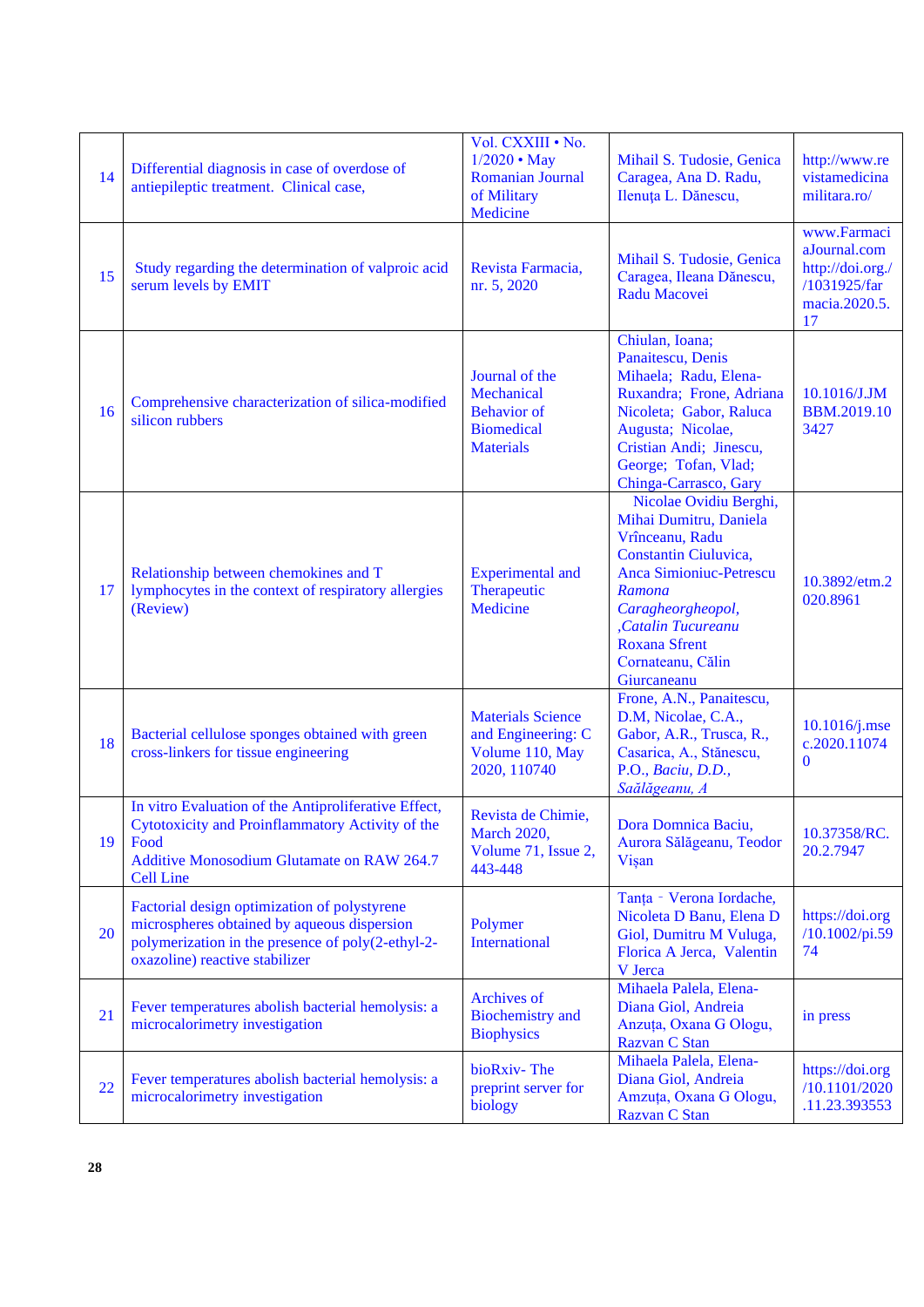| 23 | The Beneficial Mechanical and Biological<br><b>Outcomes</b><br>of Thin Copper-Gallium Doped Silica-Rich Bio-<br>Active<br><b>Glass Implant-Type Coatings</b> | <b>Coatings</b>                                                                                                                                                                        | George E. Stan, Teddy<br>Tite, Adrian-Claudiu<br>Popa, Iuliana Maria<br>Chirica,<br>Cătălin C. Negrilă,<br>Cristina Beșleagă, Irina<br>Zgura, Any Cristina<br>Sergentu,<br>Gianina Popescu-Pelin,<br>Daniel Cristea, Lucia E.<br><b>Ionescu</b> , Marius<br>Necsulescu,<br>Hugo R. Fernandes and<br>José M. F. Ferreira | doi:10.3390/c<br>oatings101111<br>19 |
|----|--------------------------------------------------------------------------------------------------------------------------------------------------------------|----------------------------------------------------------------------------------------------------------------------------------------------------------------------------------------|-------------------------------------------------------------------------------------------------------------------------------------------------------------------------------------------------------------------------------------------------------------------------------------------------------------------------|--------------------------------------|
| 24 | Composite nanogels based on zeolite -<br>poly(ethylene glycol) diacrylate for controlled<br>drug delivery                                                    | <b>Nanomaterials</b>                                                                                                                                                                   | Cătălina Paula Spătărelu,<br>Anita-Laura (Radu)<br>Chiriac, Bogdan Cursaru,<br>Tanța-Verona Iordache,<br>Ana-Mihaela Gavrilă,<br>Crina-Thea Cojocaru,<br>Razvan-Edward Botez,<br>Bogdan Trica, Andrei<br>Sârbu, Mircea Teodorescu,<br>Vlad Tofan, Francois-<br>Xavier Perrin, Anamaria<br>Zaharia                       | 10.3390/nano<br>10020195             |
| 25 | Antibiotherapy: latest current affairs – state of the<br>art 2019                                                                                            | Vol. CXXIII . No.<br>2/2020 • May •<br><b>Romanian Journal</b><br>of Military<br>Medicine                                                                                              | Viorel Ordeanu, Lucia E.<br>Ionescu, Victoria G.<br>Dumitrescu, Roxana G.<br>Pricop, Răzvan Neagu,<br>Diana M. Popescu                                                                                                                                                                                                  |                                      |
| 26 | The strategic need for the implementation of a<br>technological platform for the<br>microproduction of antidotes for the CBRN<br>medical protection          | Vol. CXXIII . No.<br>3/2020 • August •<br><b>Romanian Journal</b><br>of Military<br>Medicine                                                                                           | Viorel Ordeanu, Adrian<br>A. Andrieș, Lucia E.<br><b>Ionescu</b> , Marius<br>Necșulescu, Diana M.<br>Popescu                                                                                                                                                                                                            |                                      |
| 27 | Diabetic nephropathy associates with deregulation<br>of enzymes involved in kidney sulphur metabolism                                                        | Journal of cellular<br>and molecular<br>medicine, 24 (20),<br>12131-12140                                                                                                              | Elena Uyy, Viorel Iulian<br>Suica, Raluca Maria<br>Boteanu, Florentina<br>Safciuc, Aurel<br>Cerveanu - Hogas,<br>Luminita Ivan, Crina<br>Stavaru, Maya<br>Simionescu, Felicia<br>Antohe                                                                                                                                 | Online<br><b>ISSN:1582-</b><br>4934  |
| 28 | Implications of the one health concept in<br>agriculture                                                                                                     | Scientific Works.<br><b>Series C. Veterinary</b><br>Medicine. Vol.<br>LXVI (1), 2020<br>ISSN 2065-1295;<br>ISSN 2343-9394<br>(CD-ROM); ISSN<br>2067-3663 (Online);<br>ISSN-L 2065-1295 | Viorel Ordeanu, Marius<br>Necșulescu, Diana M.<br>Popescu, Lucia E. Ionescu                                                                                                                                                                                                                                             |                                      |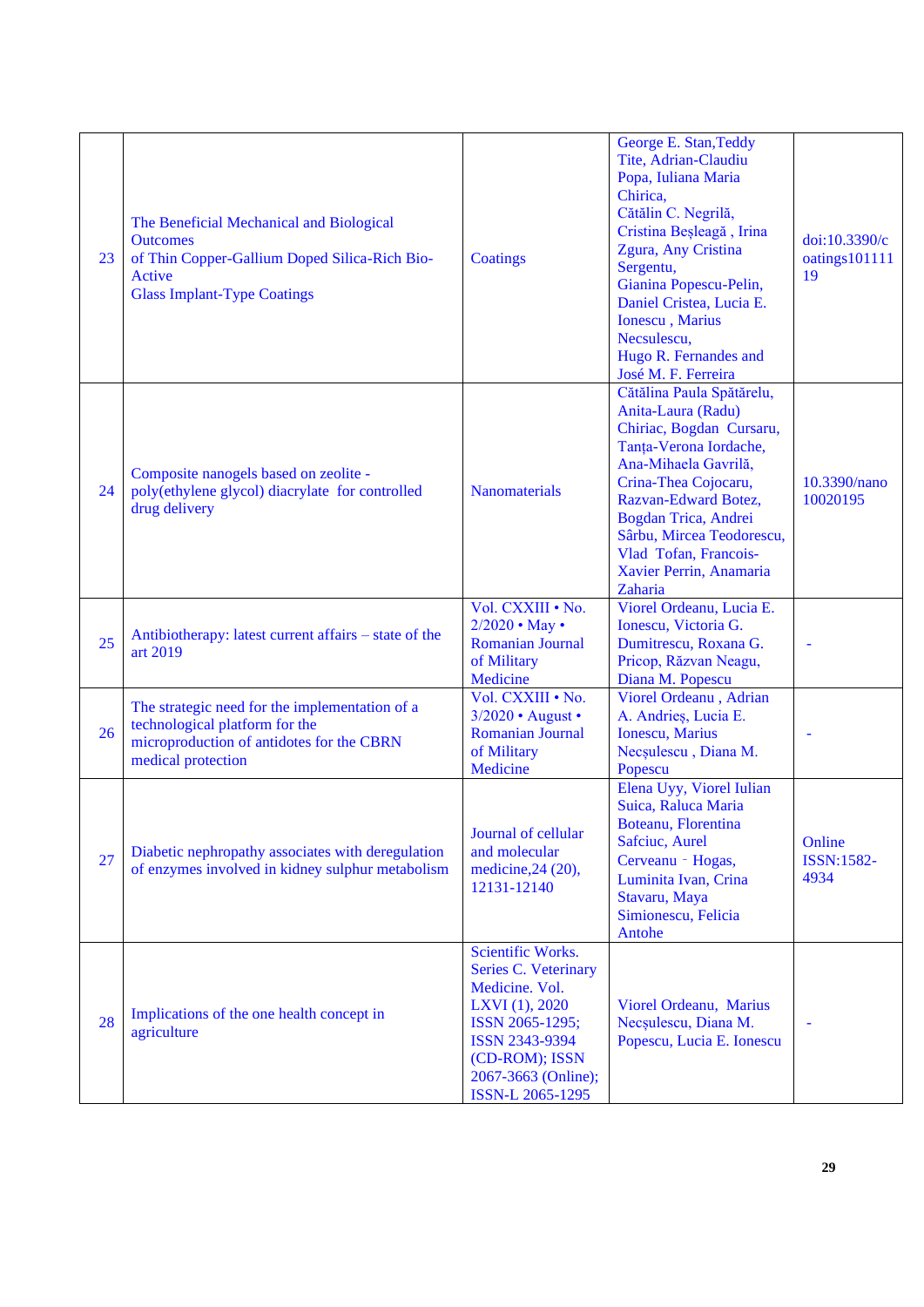| 29 | "To be or not to be" Cat de real este diagnosticul<br>infectiei COVID-19                                                                                               | Romanian Journal<br>of Infectious<br>Diseases 2020 23(2)                       | Sorin Bivolaru, Oana<br>Cristina Voinea, Manuela<br>Arbune                                                                                                                                                                                           | http://10.3789<br>7/RJID.2.16 |
|----|------------------------------------------------------------------------------------------------------------------------------------------------------------------------|--------------------------------------------------------------------------------|------------------------------------------------------------------------------------------------------------------------------------------------------------------------------------------------------------------------------------------------------|-------------------------------|
| 30 | Analysis of blood parameters in a study of<br>metabolic syndromes induction<br>by purified diets in mice                                                               | <b>Romanian Archives</b><br>of Microbiology<br>and Immunology                  | Simona Popoiu, Ana-<br>Maria Teodoru,<br>Nicolae Levandovschi,<br><b>Cristin Coman</b>                                                                                                                                                               |                               |
| 31 | The relationship between chemokine ligand 3 and<br>allergic rhinitis                                                                                                   | CureusApril 22,<br>2020, 12(4): e7783.<br>doi:10.7759/cureus.<br>7783          | Berghi O, Dumitru<br>M, Caragheorgheopol<br>Ramona, Tucureanu<br>Catalin, Simioniuc-<br>Petrescu A, Sfrent-<br>Cornateanu R,<br>Giurcaneanu C.                                                                                                       | 10.7759/cureu<br>s.7783       |
| 32 | Diferențierea genotipică a unor tulpini de S.<br>intermedius și S. pseudintermedius izolate de la<br>câini și pisici                                                   | Revista Romana de<br>Medicina<br>Veterinara, 30, 3:<br>81-84                   | Iulia Bucur, N. Cătana, M.<br>Necșulescu, K. Imre, V.<br>Herman, Ileana Nichita, E.<br><b>Tîrziu</b>                                                                                                                                                 |                               |
| 33 | The antibacterial and antibiofilm effects of<br>humulus lupulus l. esential oil                                                                                        | <b>Social Science</b><br><b>Research Network</b><br><b>SSRN</b>                | Gabriela Costache, Mona<br>Luciana Gălățanu,<br>Mariana Popescu, Lucia<br>Elena Ionescu, Roxana<br>Pricop, Răzvan Neagu,<br>Viorel Ordeanu.                                                                                                          |                               |
| 34 | The impact of the covid-19 pandemic on<br>national and international security                                                                                          | Proceedings                                                                    | Viorel Ordeanu, Lucia E.<br><b>Ionescu</b>                                                                                                                                                                                                           |                               |
| 35 | Concepția de realizare a unei platforme tehnologice<br>pentru antidoturi specifice de protecție medicală<br>cbrn                                                       | Revista de Stiințe<br><b>Militare</b>                                          | Viorel Ordeanu,<br><b>Constantin Mircioiu</b>                                                                                                                                                                                                        |                               |
| 36 | What do we owe to Henrietta Lacks?<br>Considerations on the ethics of biobanking"                                                                                      | <b>Romanian Archives</b><br>of Microbiology and<br>Immunology, 79(1):<br>54-67 | Alexandra-Maria<br>Nășcuțiu, Andreea-Roxana<br>Lupu,                                                                                                                                                                                                 |                               |
| 37 | Predominance of influenza virus A(H3N2) 3C.2a1b<br>and A(H1N1)pdm096B.1A5A genetic subclades in<br>the WHO European Region, 2018–2019                                  | Vaccine, Volume<br>38, Issue 35, 31 July<br>2020 (pg 5707-<br>5717)            | Angeliki Melidou, Olav<br>Hungnes, Dmitriy<br>Pereyaslov, Cornelia<br>Adlhoch, Hannah<br>Segaloff, Emmanuel<br>Robesyn, Pasi Penttinen,<br>Sonja J. Olsen, European<br>Region influenza<br>surveillance network<br>(Romania: Lazăr M,<br>Cherciu C.) |                               |
| 38 | Surveillance of medically-attended influenza in<br>elderly patients from Romania - data from three<br>consecutive influenza seasons (2015/16, 2016/17)<br>and 2017/18) | <b>Influenza and Other</b><br><b>Respiratory Viruses,</b><br>15 May 2020       | Pițigoi D, Streinu-Cercel<br>A, Ivanciuc A E, Lazăr M.<br>Cherciu C M, Mihai M.E.,<br>Nițescu M, Aramă V,<br>Crăciun M D, Streinu-<br>Cercel A, Săndulescu O.                                                                                        |                               |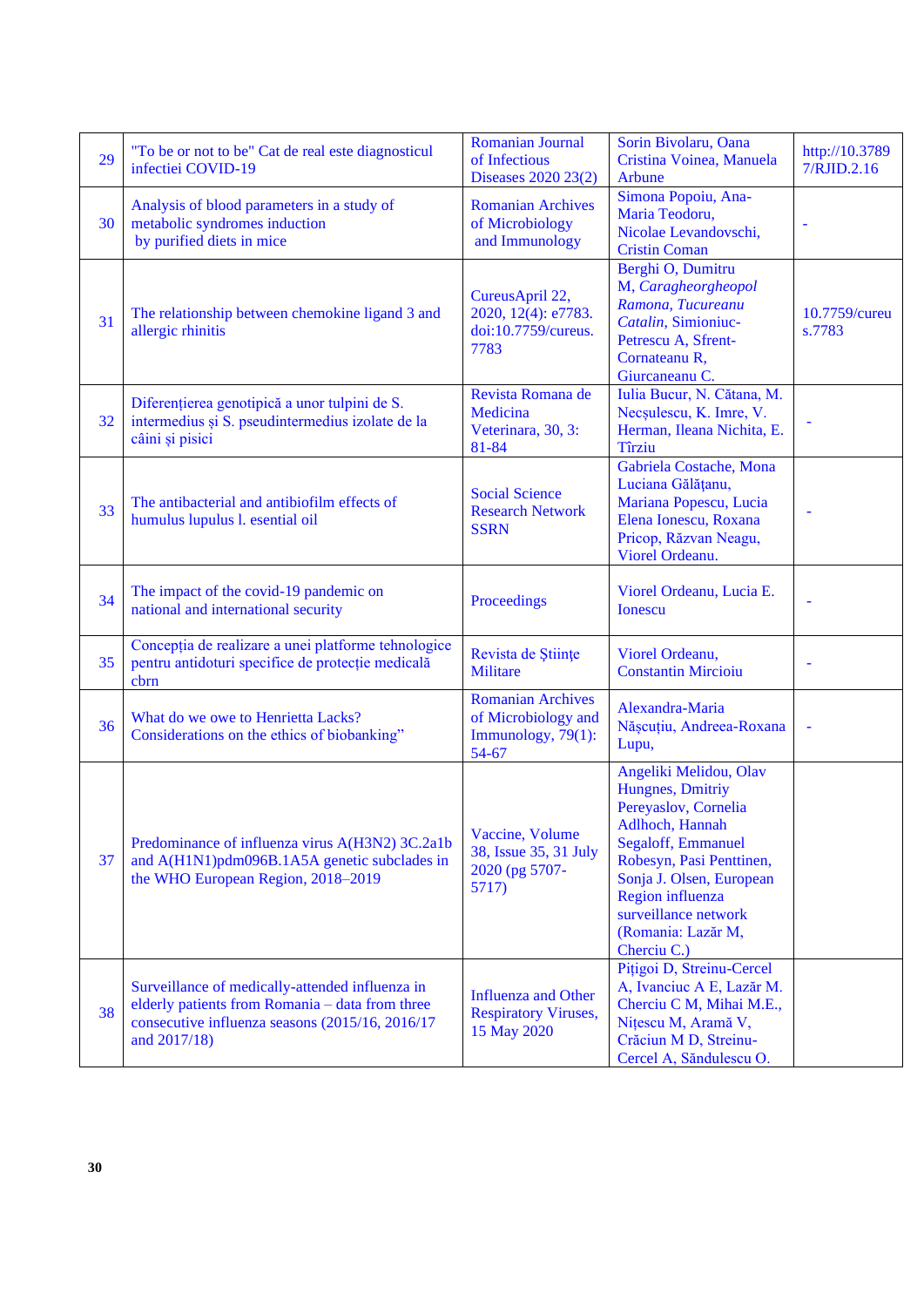#### • **Other scientific papers published in 2020 as a collaborative work of "Cantacuzino" NMMIRD with local and foreign institutions**

1. Rose A , Kissling E, Gherasim A, Casado I, Bella A, Launay O , Lazăr M, Marbus S, Kuliese M, Syrjänen R, Machado A, Kurečić Filipović S, Larrauri A, Castilla J, Alfonsi V, Galtier F, Ivanciuc A, Meijer A, Mickiene A, Ikonen N, Gómez V, Lovrić Makarić Z, Moren A, Valenciano M, I-MOVE Hospital study team Vaccine effectiveness against influenza A(H3N2) and B among laboratory confirmed, hospitalised older adults, Europe, 2017-18: A season of B lineage mismatched to the trivalent vaccine, Influenza and Other Respiratory Viruses, 05 February 2020 https://doi.org/10.1111/irv.12714

2. Georgiana V. Tiron, Ioana G. Stancu, Sorin Dinu, Florian L. Prioteasa, Elena Fălcuță, Cornelia S. Ceianu, Ani I. Cotar. Characterization and host-feeding patterns of Culex pipiens s.l. taxa in an endemic West Nile virus area in southeastern Romania. Vector Borne and Zoonotic Diseases.

3. Corneliu P Popescu, Ani I Cotar , Sorin Dinu, Mihaela Zaharia, Grațiela Tardei, Emanoil Ceaușu, Daniela Bădescu, Simona Ruță, Cornelia S. Ceianu, Symin Aysel Florescu. Emergence of Toscana virus in Romania. Emerging Infectious Diseases. (IF 6.259)

4. Georgeta Cristina Oprea, Sorin Dinu, Maria Damian, Veronica Lazar. Methods use for direct detection of Bordetella pertussis infections in Romania. Rom Biotechnol Lett 25 (4): 1696-1700, 2020

5. Băicuș A, Joffret ML, Bessaud M, Delpeyroux F, Oprișan G. Reinforced poliovirus and enterovirus surveillance in Romania, 2015-2016. Arch Virol. 2020 Nov;165(11):2627- 2632. doi: 10.1007/s00705-020-04772-7

6. Oprea M, Militaru MC, Ciontea AS, Cristea D, Cristea V, Usein CR. Characterization of antibiotic resistance integrons harbored by Romanian Escherichia coli uropathogenic strains. Rev Romana Med Lab. 2020;28(3):331-40. DOI:10.2478/rrlm-2020- 0023.

7. Oprea M, Njamkepo, E, Cristea D. et al. The seventh pandemic of cholera in Europe revisited by microbial genomics. Nat Commun 11, 5347 (2020) https://doi.org/10.1038/s41467-020-19185-y

8. Elena Fălcuţă, Liviu Florian Prioteasa, Cintia Horváth, Ioana Raluca Păstrav, Francis Schaffner, Andrei Daniel Mihalca. The invasive Asian tiger mosquito Aedes albopictus in Romania: towards a country-wide colonization? Parasitology Research (2020) 119:841–845

9. Romeo Bellinia, Antonios Michaelakisb, Dušan Petrićc, Francis Schaffnerd, Bulent Alten, Paola Angelinif, Carles Arandag, Norbert Beckeri, Marco Carrieria, Marco Di Lucaj, Elena Fălcuţă et al., Practical management plan for invasive mosquito species in Europe: I. Asian tiger mosquito (Aedes albopictus), April 2020, Travel Medicine and Infectious Disease 35, DOI: 10.1016/j.tmaid.2020.101691.

10. Dragomirescu CC, Lixandru BE, Coldea IL, Corneli ON, Pană M, Palade AM, Cristea CV, Suciu I, Suciu G, Manolescu LSC, Popa GL, Popa MI. Antimicrobial susceptibility testing for Corynebacterium species isolated from clinical samples in Romania. Antibiotics. 2020;9(1):31 doi:10.3390/antibiotics9010031 CA .

11. Leopold Tie, Mina Răileanu, Mihaela Bacalum, Irina Codita, Ștefania Mădălina Negrea, Costin Ștefan Caracoti, Elena-Carmina Drăgulescu, Andreea Campu, Simion Astilean, Monica Focsan. Versatile Polypeptide-Functionalized Plasmonic Paper as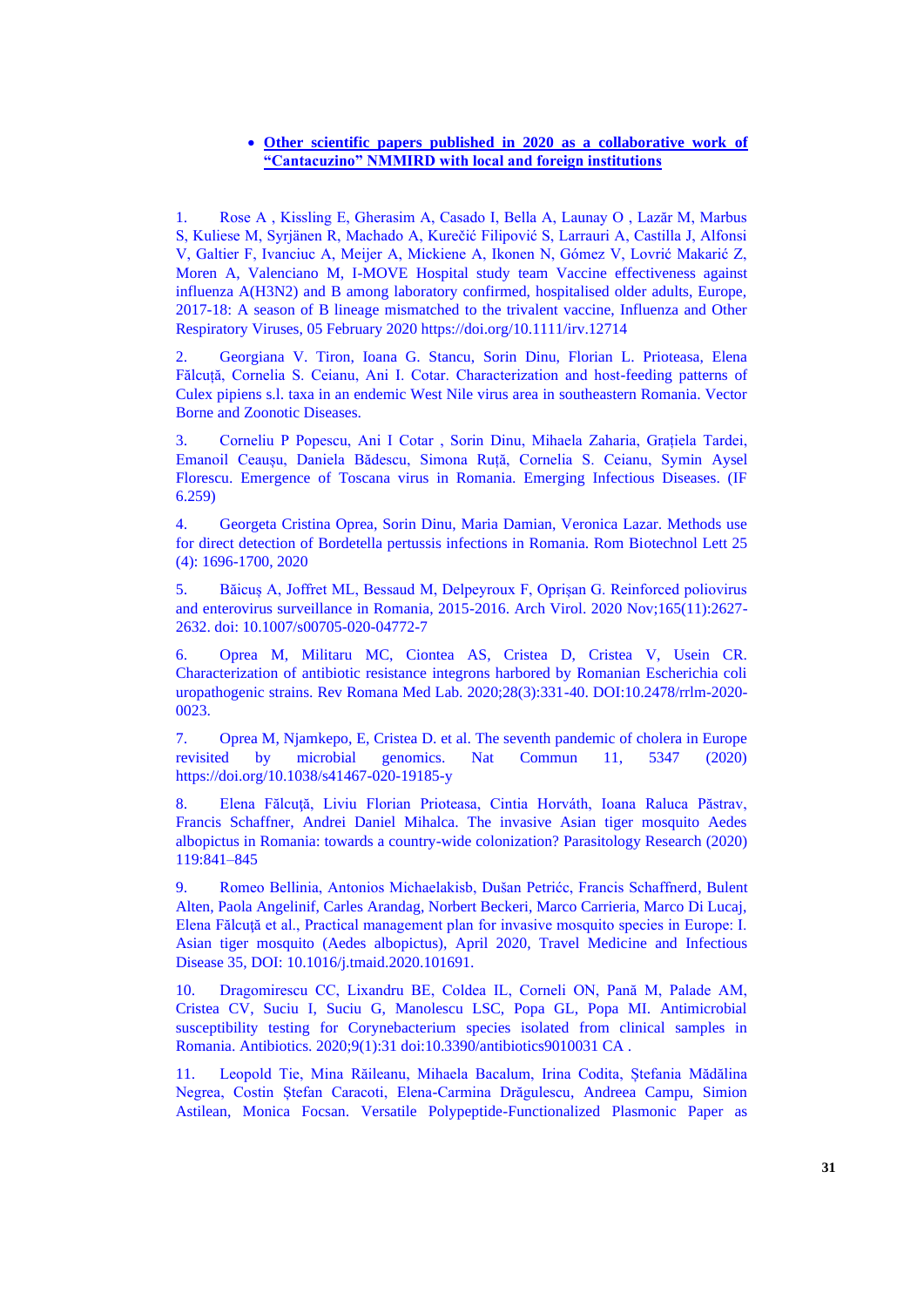Synergistic Biocompatible and Antimicrobial Nanoplatform. *Molecules*. 2020 Jul; 25(14): 3182, doi: 10.3390/molecules25143182.

12. Felix Lötsch, Barbara Albiger, Dominique L. Monnet, Marc J. Struelens, Harald Seifert , Anke Kohlenberg, European Antimicrobial Resistance Genes Surveillance Network (EURGen-Net) carbapenem-resistant *Acinetobacter baumannii* capacity survey group (....Romania – Irina Codiță....). Epidemiological situation, laboratory capacity and preparedness for carbapenem-resistant *Acinetobacter baumannii* in Europe, 2019. . Euro Surveill. 2020;25(45):pii=2001735.

13. Davies K, Lawrence J, Berry C, Davis G, Yu H, Cai B, Gonzalez E, Prantner I, Kurcz A, Macovei I, Pituch H, Nováková E, Nyc O, Gärtner B, Berger FK, Oleastro M, Cornely OA, Vehreschild MJGT, Pedneault L and Wilcox M, 2020. Risk factors for primary *Clostridium difficile* infection; results from the observational study of risk factors for *Clostridium difficile* infection in hospitalized patients with infective diarrhea (ORCHID). *Frontiers in Public Health*, 8: 293. https://doi.org/10.3389/fpubh.2020.00293.

14. Băncescu G, Dabu B, Băncescu A. Detectarea producerii de ß-lactamază la izolatele de Prevotella cu pigment negru din orofaringele adulţilor tineri [abstract]. Rev Romana Med Lab 2020;28(4) suppl 1:S22.

15. Georgeta Cristina Oprea- "The virulence factors involved in Bordetella pertussis pathogenesis and their genetic regulation"- articol acceptat spre publicare in revista Romanian Archives for Microbiology and Immunology nr. 2/2020.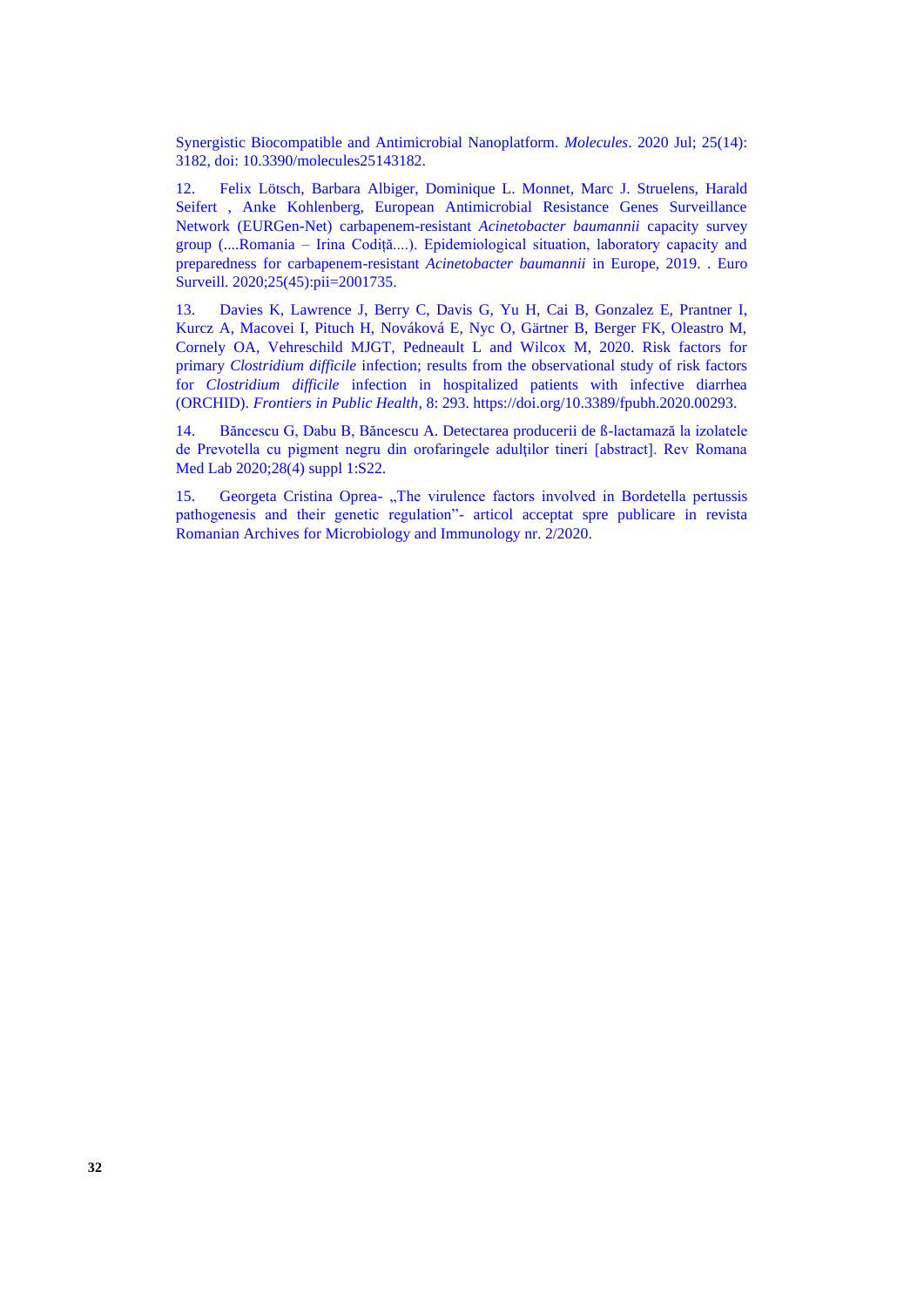### • **Published papers generated through research and development activities performed within The National Institute for Infectious Diseases "Matei Balș" (INBI MB) in 2020**

1. Surleac M, Casangiu C, Banica L, Milu P, Florea D, Sandulescu O, Streinu-Cercel A, Vlaicu O, Tudor A, Hohan R, Paraschiv S, Otelea D. Evidence of novel SARS-CoV-2 variants circulation in Romania. AIDS Res Hum Retroviruses. 2021 Feb 5. doi: 10.1089/AID.2021.0009. Online ahead of print. ISSN: 0889-2229, eISSN: 1931-8405. Factor de impact (2019): 1.823.

2. Popa LI, Gheorghe I, Barbu IC, Surleac M, Paraschiv S, Măruţescu L, Popa M, Pîrcălăbioru GG, Talapan D, Niţă M, Streinu-Cercel A, Streinu-Cercel A, Oţelea D, Chifiriuc MC. Multidrug Resistant Klebsiella pneumoniae ST101 Clone Survival Chain From Inpatients to Hospital Effluent After Chlorine Treatment. Front Microbiol. 2021 Jan 11;11:610296. doi: 10.3389/fmicb.2020.610296. PMID: 33584574; PMCID: PMC7873994. ISSN: 1664-302X. IF (2019): 4.236.

3. Arieti F, Göpel S, Sibani M, Carrara E, Pezzani MD, Murri R, Mutters NT, Lòpez-Cerero L, Voss A, Cauda R, Tacconelli E; ARCH working group (Ayola Akim Adegnika, Fabiana Arieti, Nithya Babu Rajendran, Julia Bielicki, Steffen Borrmann, Elena Carrara, Roberto Cauda, Monica Compri, Giulia De Angelis, Raquel Duro, Liliana Galia, Petra Gastmeier, Christian Giske, Siri Göpel, Herman Goossens, Gunnar Kahlmeter, Souha S Kanj, Tomislav Kostyanev, Leonard Leibovici, Jean-Christophe Lucet, Lorena López-Cerero, Rodolphe Mader, Fulvia Mazzaferri, Elena Mazzolini, Marc Mendelson, Rita Murri, Nico T Mutters, Mical Paul, Maria Diletta Pezzani, Elisabeth Presterl, Hanna R Enk, Oana Sandulescu, Le Huu Song, Remco Schrijver, Luigia Scudeller, Mike Sharland, Marcella Sibani, Evelina Tacconelli, Didem Torumkuney, Thirumalaisamy P Velavan, Andreas Voss). White Paper: Bridging the gap between surveillance data and antimicrobial stewardship in the outpatient sector-practical guidance from the JPIAMR ARCH and COMBACTE-MAGNET EPI-Net networks. J Antimicrob Chemother. 2020 Dec 6;75(Supplement\_2):ii42-ii51. doi: 10.1093/jac/dkaa428. ISSN: 0305-7453. eISSN: 1460- 2091. Impact factor (2019): 5.439.

4. Sibani M, Mazzaferri F, Carrara E, Pezzani MD, Arieti F, Göpel S, Paul M, Tacconelli E, Mutters NT, Voss A; ARCH working group (Adegnika AA, Gabon L, Arieti F, Rajendran NB, Bielicki J, Borrmann S, Carrara E, Cauda R, Compri M, De Angelis G, Duro R, Frost I, Galia L, Gastmeier P, Giske C, Göpel S, Goossens H, Kahlmeter G, Kanj SS, Kostyanev T, Leibovici L, Lucet JC, López-Cerero L, Mader R, Mazzaferri F, Mazzolini E, Mendelson M, Murri R, Mutters NT, Paul M, Pezzani MD, Presterl E, Renk H, Sandulescu O, Song LH, Sanguinetti M, Schrijver R, Scudeller L, Sharland M, Sibani M, Tacconelli E, Torumkuney D, Velavan TP, Voss A). White Paper: Bridging the gap between surveillance data and antimicrobial stewardship in long-term care facilitiespractical guidance from the JPIAMR ARCH and COMBACTE-MAGNET EPI-Net networks. J Antimicrob Chemother. 2020 Dec 6;75(Supplement\_2):ii33-ii41. doi: 10.1093/jac/dkaa427. ISSN: 0305-7453. eISSN: 1460-2091. Impact factor (2019): 5.439.

5. Pezzani MD, Carrara E, Sibani M, Presterl E, Gastmeier P, Renk H, Kanj SS, Velavan TP, Song LH, Leibovici L, Torumkuney D, Kostyanev T, Mendelson M, Tacconelli E; ARCH working group (Adegnika AA, Arieti F, Rajendran NB, Bovo C, Bielicki J, Borrmann S, Carrara C, Cauda R, Compri M, De Angelis G, Duro R, Frost I, Galia L, Gastmeier P, Giske C, Göpel S, Goossens H, Kahlmeter G, Kanj SS, Kostyanev T, Leibovici L, Lucet JC, López-Cerero L, Mader R, Mazzaferri F, Mazzolini E, Mendelson M, Murri R, Mutters NT, Paul M, Pezzani MD, Presterl E, Renk H, Sandulescu O, Song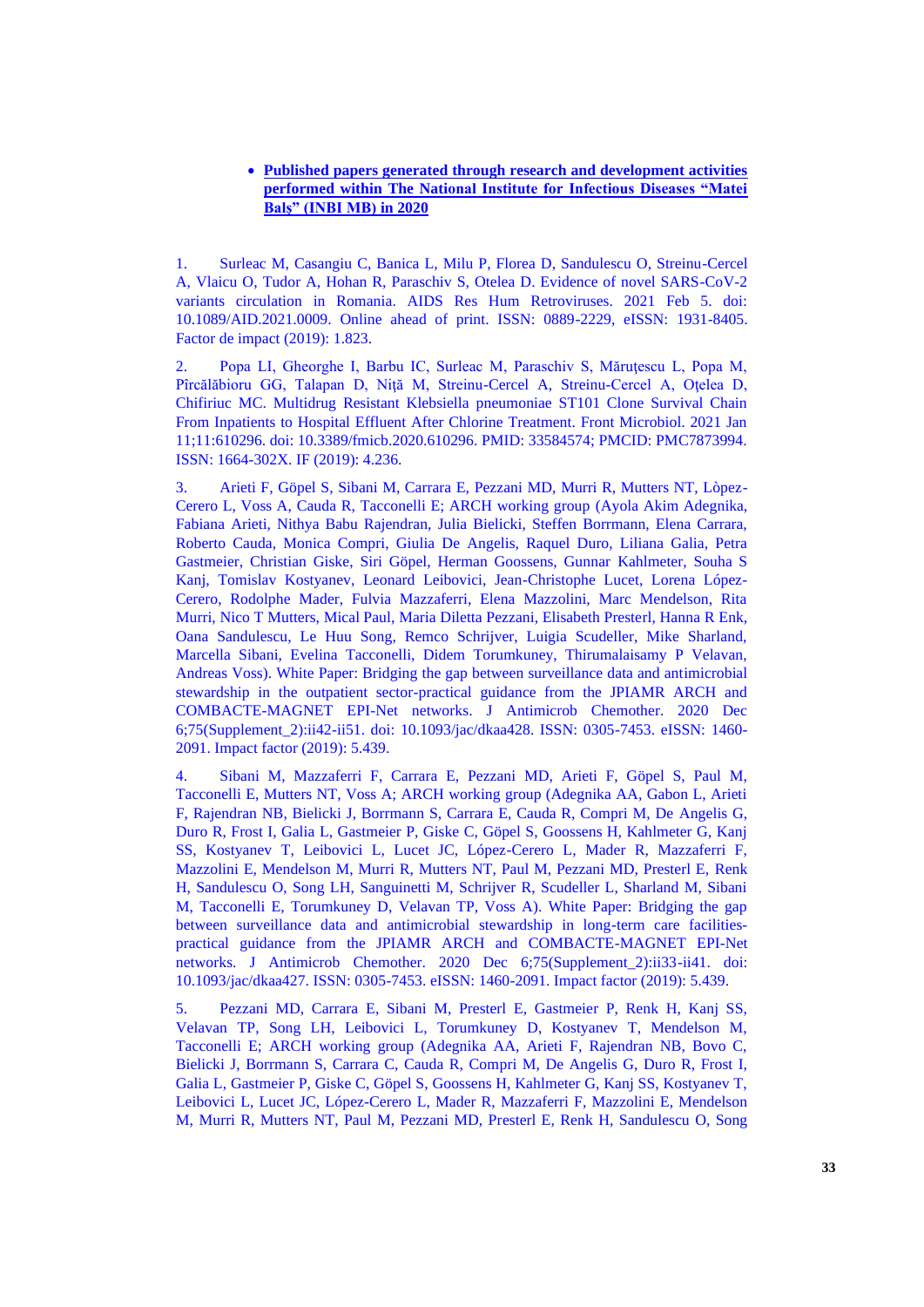LH, Sanguinetti M, Schrijver R, Scudeller L, Sharland M, Sibani M, Tacconelli E, Torumkuney D, Velavan TP, Voss A). White Paper: Bridging the gap between human and animal surveillance data, antibiotic policy and stewardship in the hospital sector-practical guidance from the JPIAMR ARCH and COMBACTE-MAGNET EPI-Net networks. J Antimicrob Chemother. 2020 Dec 6;75(Supplement\_2):ii20-ii32. doi: 10.1093/jac/dkaa426. ISSN: 0305-7453. eISSN: 1460-2091. Impact factor (2019): 5.439.

6. Keske Ş, Mutters NT, Tsioutis C, Ergönül Ö; EUCIC influenza vaccination survey team (Birgand G, Carrara E, Doting E, Horcajada JP, Mestrovic T, Pshenichnaya N, Sandulescu O). Influenza vaccination among infection control teams: A EUCIC survey prior to COVID-19 pandemic. Vaccine. 2020 Dec 14;38(52):8357-8361. doi: 10.1016/j.vaccine.2020.11.003. Epub 2020 Nov 5. PMID: 33183855. ISSN: 0264-410X. Impact factor (2019): 3.143.

7. Tsioutis C, Birgand G, Bathoorn E, Deptula A, Ten Horn L, Castro-Sánchez E, Săndulescu O, Widmer AF, Tsakris A, Pieve G, Tacconelli E, Mutters NT. Education and training programmes for infection prevention and control professionals: mapping the current opportunities and local needs in European countries. Antimicrob Resist Infect Control. 2020 Nov 9;9(1):183. doi: 10.1186/s13756-020-00835-1. ISSN: 2047-2994. eISSN: 2047-2994 Impact factor (2019): 3.594.

8. Săndulescu O. COVID-19 and cold season preparedness. Germs. 2020;10(3):149. doi: 10.18683/germs.2020.1199. ISSN: 2248-2997. Web of Science Core Collection.

9. Surleac M, Banica L, Casangiu C, Cotic M, Florea D, Sandulescu O, Milu P, Streinu-Cercel A, Vlaicu O, Paraskevis D, Paraschiv S, Otelea D. Molecular Epidemiology Analysis of SARS-CoV-2 Strains Circulating in Romania during the First Months of the Pandemic. Life (Basel). 2020 Aug 14;10(8):152. doi: 10.3390/life10080152. eISSN: 2075- 1729. Impact factor (2019): 2.991.

10. Stuurman AL, Bollaerts K, Alexandridou M, Biccler J, Díez Domingo J, Nohynek H, Rizzo C, Turunen T, Riera-Montes M; DRIVE Public Partners (Chironna M, Napoli C, Manini I, Pandolfi E, Icardi G, Panatto D, Mosca S, Lai PL, Orsi A, Mira-Iglesias A, Lópex-Obrador FX, Auvinen R, Skogberg K, Loginov R, Bellino S, Punzo O, Bella A, Redberger-Fritz M, Drăgănescu AC, Săndulescu O, Pițigoi D, Florea D, Vlaicu O, Oțelea D, Bilașco A, Streinu-Cercel A, Luminos MD, Aramă V, Streinu-Cercel A, De Smedt T, De Smedt N, de Lusignan S, Hoang U, Liyanage H, Baum U, Syrjänen RK, Ikonen N, Bonanni P, Ravaldi C, Vannacci A, Bonaiuti R, Levi M, del Amo Morán E, Rodrigo-Pendás JA, Antón A, Andrés C, Uriona-Tuma S. Vaccine effectiveness against laboratoryconfirmed influenza in Europe - Results from the DRIVE network during season 2018/19. Vaccine. 2020 Sep 22;38(41):6455-6463. doi: 10.1016/j.vaccine.2020.07.063. Epub 2020 Aug 7. ISSN: 0264-410X. eISSN: 1873-2518. Impact factor (2019): 3.143.

11. Bruno Lina, Alexandre Georges, Elena Burtseva, Marta C Nunes, Melissa K Andrew, Shelly A McNeil, Guillermo M Ruiz-Palacios, Luzhao Feng, Jan Kyncl, Philippe Vanhems, Justin R Ortiz, John Paget, Robert C Reiner, GIHSN 2017–2018 study collaborators (Sélilah Amour, Coulibaly Anderson N'Gattia, Victor Baselga Moreno, Elsa Baumeister, Jalila Ben Khelil, Daria Danilenko, Javier Diez-Domingo, Anca Cristina Drăgănescu, Gideon O Emukule, Zhetpisbayeva Gauhar, M Lourdes Guerrero, Ainara Mira-Iglesias, Lidija Kisteneva, Parvaiz A Koul, Ainagul Kuatbaeva, Victor Alberto Laguna Torres, Odile Launay, Nezha Lenzi, Shabir Madhi, Zdenka Mandakova, Snežana Medić, Mioljub Ristić, Hyder Mir, Aneta Nitsch-Osuch, Nancy Otieno, Daniela Pițigoi, Andrea Pontoriero, Estela Ramirez, Ben Salah, Oana Sandulescu, Natali Serafin, Wei Shan, Anna Sominina, Svetlana Trushakova, Andrzej Zalewski, Tao Zhang). Complicated hospitalization due to influenza: results from the Global Hospital Influenza Network for the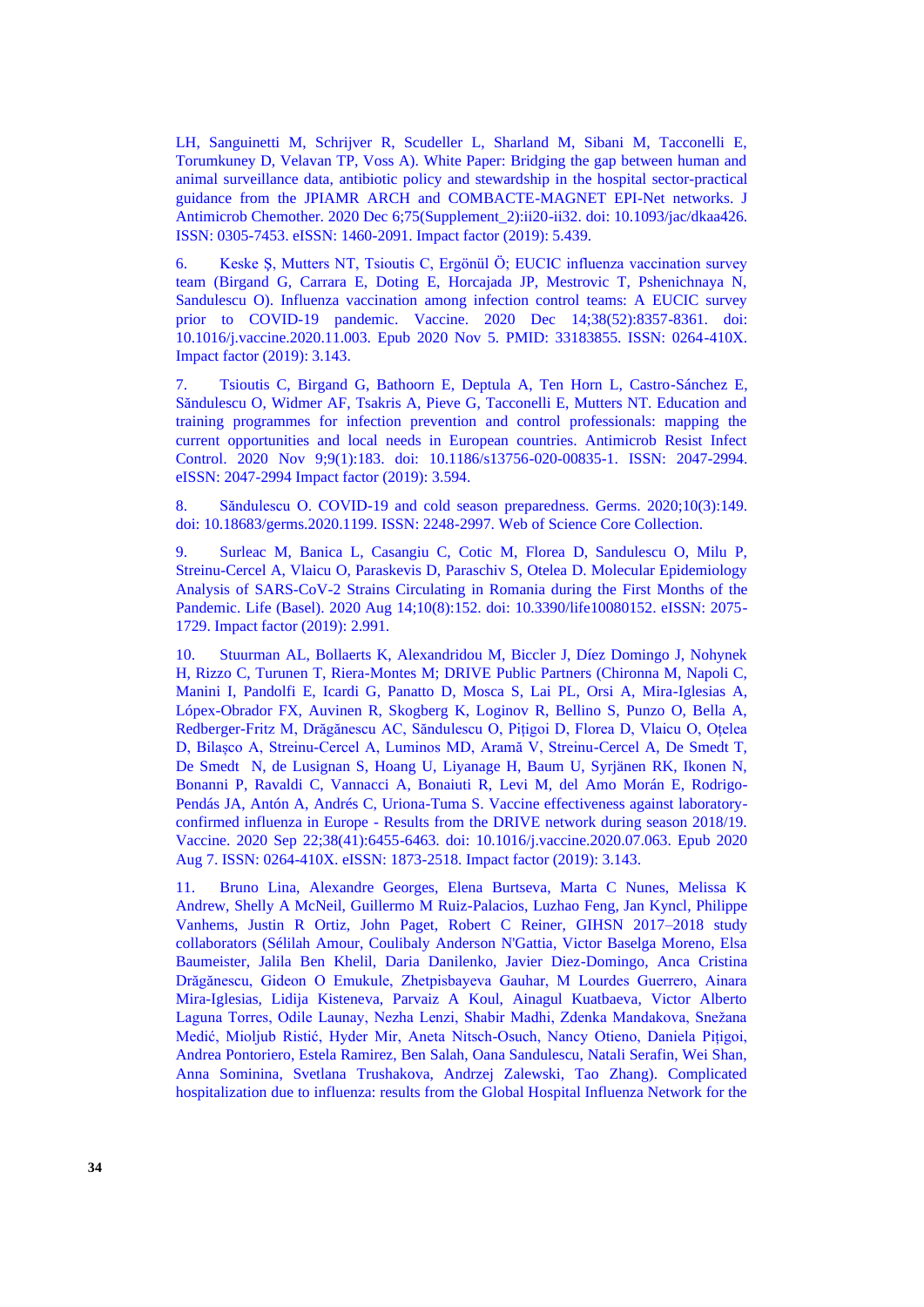2017-2018 season. BMC Infect Dis. 2020 Jul 2;20(1):465. doi: 10.1186/s12879-020-05167- 4. ISSN: 1471-2334. Impact factor (2019): 2.688.

12. Streinu-Cercel A, Apostolescu C, Săndulescu O, Oţelea D, Streinu-Cercel A, Vlaicu O, Paraschiv S, Benea OE, Bacruban R, Niţescu M, Rafila A, Şerban A, Pistol A, Piţigoi D. SARS-CoV-2 in Romania - analysis of the first confirmed case and evolution of the pandemic in Romania in the first three months. Germs. 2020 Jun 2;10(2):132-134. doi: 10.18683/germs.2020.1198. ISSN: 2248-2997. Web of Science Core Collection.

13. Pițigoi D, Săndulescu O, Crăciun MD, Drăgănescu A, Jugulete G, Streinu-Cercel A, Vișan A, Rîciu C, Rafila A, Aramă V, Luminos M, Streinu-Cercel A. Measles in Romania clinical and epidemiological characteristics of hospitalized measles cases during the first three years of the 2016-ongoing epidemic. Virulence. 2020;11(1):686-694. doi: 10.1080/21505594.2020.1771948. ISSN: 2150-5594. eISSN: 2150-5608. Impact factor (2018): 4.775.

14. Pițigoi D, Streinu-Cercel A, Ivanciuc AE, Lazãr M, Cherciu CM, Mihai ME, Nițescu M, Aramă V, Crăciun MD, Streinu-Cercel A, Săndulescu O. Surveillance of medically-attended influenza in elderly patients from Romania-data from three consecutive influenza seasons (2015/16, 2016/17, and 2017/18). Influenza Other Respir Viruses. 2020 Sep;14(5):530-540. doi: 10.1111/irv.12752. Epub 2020 May 15. doi: 10.1111/irv.12752. ISSN: 1750-2640. eISSN: 1750-2659. Impact factor (2019): 3.288.

15. Surleac M, Czobor Barbu I, Paraschiv S, Popa LI, Gheorghe I, Marutescu L, Popa M, Sarbu I, Talapan D, Nita M, Iancu AV, Arbune M, Manole A, Nicolescu S, Sandulescu O, Streinu-Cercel A, Otelea D, Chifiriuc MC. Whole genome sequencing snapshot of multi-drug resistant Klebsiella pneumoniae strains from hospitals and receiving wastewater treatment plants in Southern Romania. PLoS One. 2020;15(1):e0228079. doi: 10.1371/journal.pone.0228079. eISSN: 1932-6203. Impact factor (2019): 2.740.

16. Gurzu S, Satala CB, Melit LE, Streinu-Cercel A, Otelea D, Capalna B, Puiac CI, Szederjesi J, Jung I. COVID-19 Like Findings in a Fatal Case of Idiopathic Desquamative Interstitial Pneumonia Associated With IgA Glomerulonephritis in a 13-Month-Old Child. Front Pediatr. 2020 Nov 11;8:586666. doi: 10.3389/fped.2020.586666. PMID: 33262964; PMCID: PMC7686237. ISSN: 2296-2360. IF (2019): 2.634

17. Pană A, Pistol A, Streinu-Cercel A, Ileanu BV. Burden of influenza in Romania. A retrospective analysis of 2014/15 - 2018/19 seasons in Romania. Germs. 2020;10(4):201- 209. doi: 10.18683/germs.2020.1206. PMID: 33134198; PMCID: PMC7572209. eISSN: 2248-2997.

18. Orfanu A, Popescu C, Tiliscan C, Streinu-Cercel A, Arama V, Arama SS. The usefulness of neutrophil/lymphocyte count ratio in the diagnosis and prognosis of bacterial sepsis - An old parameter with new implications. Revista Romana de Medicina de Laborator. 2020;28(1):39-48. ISSN: 1841-6624, eISSN: 2284-5623. IF (2019): 0.945

19. Raben D, Hoekstra M, Combs L, Sullivan AK, Lazarus JV, Lambert J, Simoes D, Streinu-Cercel A, Rockstroh JK, HepHIV Conf Organizing Comm ; EuroTEST Steering Comm ; INTEGRATE Steering Comm. A call to action toward integrated testing and earlier care for viral hepatitis, HIV, STIs and TB. HIV Medicine. 2020;21(6):403-408. DOI: 10.1111/hiv.12844. ISSN: 1464-2662. eISSN: 1468-1293. IF (2019): 3.556.

20. Zoulim F, Lenz O, Vandenbossche JJ, Talloen W, Verbinnen T, Moscalu I, Streinu-Cercel A, Bourgeois S, Buti M, Crespo J, Pascasio JM, Sarrazin C, Vanwolleghem T, Shukla U, Fry J, Yogaratnam JZ. JNJ-56136379, an HBV Capsid Assembly Modulator, is Well-Tolerated and Has Antiviral Activity in a Phase 1 Study of Patients with Chronic Infection. Gastroenterology. 2020 Apr 25:S0016-5085(20)30519-9. doi: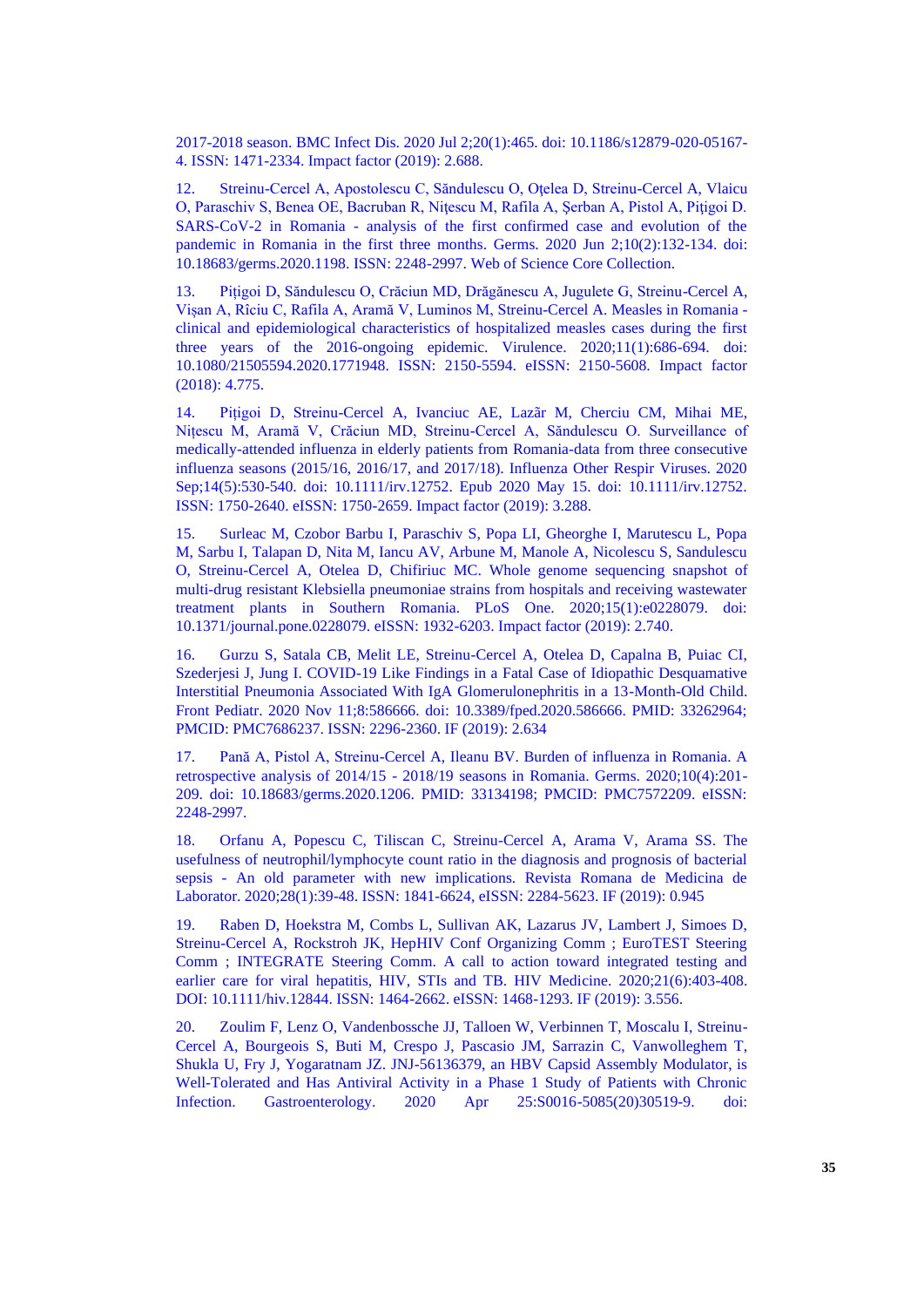10.1053/j.gastro.2020.04.036. ISSN / eISSN: 0016-5085 / 1528-0012. Impact factor 19.809.

21. Streinu-Cercel A. SARS-CoV-2 in Romania - situation update and containment strategies. Germs. 2020 Mar 2;10(1):8. ISSN: 2248-2997. doi: 10.18683/germs.2020.1179.

22. Hayes R, Schmidt AJ, Pharris A, Azad Y, Brown AE, Weatherburn P, Hickson F, Delpech V, Noori T; The ECDC Dublin Declaration Monitoring Network (…Mardarescu M, Streinu-Cercel A, Simic D…). Estimating the 'PrEP Gap': how implementation and access to PrEP differ between countries in Europe and Central Asia in 2019. Euro Surveill. 2019 Oct;24(41). doi: 10.2807/1560-7917.ES.2019.24.41.1900598. Erratum in: Euro Surveill. 2019 Nov;24(46).IF 2018:7.4

23. Hou JL, Zhao W, Lee C, Hann HW, Peng CY, Tanwandee T, Morozov V, Klinker H, Sollano JD, Streinu-Cercel A, Cheinquer H, Xie Q, Wang YM, Wei L, Jia JD, Gong G, Han KH, Cao W, Cheng M, Tang X, Tan D, Ren H, Duan Z, Tang H, Gao Z, Chen S, Lin S, Sheng J, Chen C, Shang J, Han T, Ji Y, Niu J, Sun J, Chen Y, Cooney EL, Lim SG. Outcomes of Long-term Treatment of Chronic HBV Infection With Entecavir or Other Agents From a Randomized Trial in 24 Countries. Clin Gastroenterol Hepatol. 2020 Feb;18(2):457-467.e21. doi: 10.1016/j.cgh.2019.07.010. IF (2019): 8.549. ISSN: 1542- 3565. eISSN: 1542-7714.

#### • **Scientific works of interest presented at national and international congresses during 2020**

1. Streinu-Cercel A, Bazinet M, Elsner C, Dittmer U, Vaillant A. Interferon free clearance of HDV RNA and HBsAg seroconversion in a cirrhotic subject with chronic HBV / HDV co-infection with TDF and REP 2165-mg. Meeting Abstract: 827. Liver Meeting of the American-Association-for-the-Study-of-Liver-Diseases (AASLD). Online. Nov 13-16, 2020. Abstract published in: Hepatology. 2020;72(S1):505A-506A. ISSN: 0270-9139. eISSN: 1527-3350. IF (2019): 14.679.

2. Lim YS, Choi J, Choi WM, Brunetto MR, Hou JL, Agarwal K, Chang TT, Ning Q, Lim SG, Streinu-Cercel A, Flaherty JF, Wang HY, Gao B, Gaggar A, Suri V, Coffin CS, Ferrety MAB, Chan, HLY. Impact of pre-treatment plasma HBV DNA levels on the rate of ALT normalization during antiviral therapy with tenofovir alafenamide (TAF) or tenofovir disoproxil fumarate (TDF) for chronic hepatitis B (CHB). Meeting Abstract: 796. Liver Meeting of the American-Association-for-the-Study-of-Liver-Diseases (AASLD). Online. Nov 13-16, 2020. Abstract published in: Hepatology. 2020;72(S1):485A-485A. ISSN: 0270-9139. eISSN: 1527-3350. IF (2019): 14.679.

3. Streinu-Cercel A, Săndulescu O, Oană AA\*, Manolache D, ISARIC author group, Streinu-Cercel A. Dynamic trends of the clinical profiles of patients hospitalized for COVID-19. (equal contributions). Oral presentation. 16th Edition of the Scientific Days of the National Institute for Infectious Diseases "Prof. Dr. Matei Balş". Online meeting. 26-30 October 2020. Abstract volume ISSN 2457-8525, pag 3-4.

4. Streinu-Cercel A, Săndulescu O, Gorgan C, Streinu-Cercel A. Treatment with favipiravir in patients hospitalized for COVID-19. (equal contributions). Oral presentation. 16th Edition of the Scientific Days of the National Institute for Infectious Diseases "Prof. Dr. Matei Balş". Online meeting. 26-30 October 2020. Abstract volume ISSN 2457-8525, pag 13.

5. Draganescu AC, Sandulescu O, Florea D, Vlaicu O, Streinu-Cercel A, Bilasco A, Miron VD, Otelea D, Arama V, Luminos ML, Streinu-Cercel A. Surveillance of the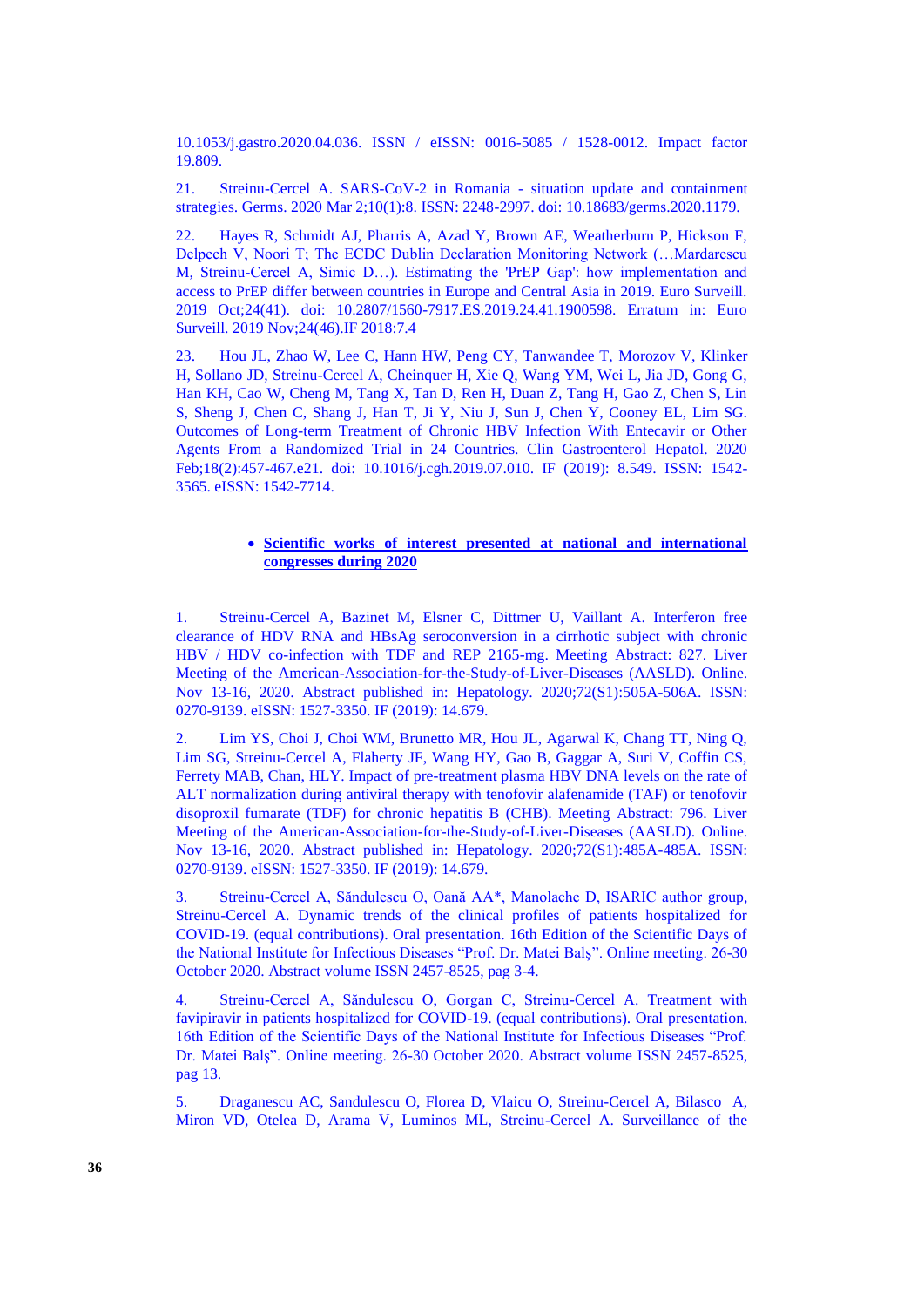circulation of influenza viruses in the 2019/20 season in National Institute of Infectious Diseases "Prof. Dr. Matei Balş". (equal contributions). Oral presentation. 16th Edition of the Scientific Days of the National Institute for Infectious Diseases "Prof. Dr. Matei Balş". Online meeting. 26-30 October 2020. Abstract volume ISSN 2457-8525, pag 17-18.

6. Georgescu I, Streinu-Cercel A, Bradu LM, Sandulescu O, Motoi MM, Apostolescu C, Manu B, Camburu C, Streinu-Cercel. Covid-19, severe and prolonged form of disease – case report. Oral presentation. 16th Edition of the Scientific Days of the National Institute for Infectious Diseases "Prof. Dr. Matei Balş". Online meeting. 26-30 October 2020. Abstract volume ISSN 2457-8525, pag 27-28.

### • **Research projects performed in INBI MB during 2020 with topics related to the BWTC**

1. 2020-2021. University Medical Center Utrecht. Multi-centre EuRopean study of MAjor Infectious Disease Syndromes (MERMAIDS) – Acute Respiratory Infections (MERMAIDS ARI) 2.0. Funded from the European Union's Horizon 2020 research and innovation programme under grant agreement No 101003589.

2. 2018-2020. "Development of Robust and Innovative Vaccine Effectiveness (DRIVE)", finance3d through Innovative Medicines Initiative (IMI) 2 Grant Agreement No. 777363. (INBI MB was partner, project coordinator was Fundación Para el Fomento de Investigación Sanitaria y Biomédica de la Comunitat Valenciana - FISABIO, Valencia, Spain).

3. 2016-2020. "GIHSN prospective epidemiological active surveillance study in Romania". Global Influenza Hospital Surveillance Network (GIHSN) 2018-2019. Financed through Foundation for influenza epidemiology, Fondation de France, Sanofi Pasteur.

4. 2018-2021 "Selecția și diseminarea genelor de rezistență la antibiotice de la nivelul stațiilor de epurare a apelor uzate în mediul acvatic și sectorul clinic". (Selection and dissemination of antibiotic resistance genes from waste water facilities to aquatic medium and clinical sector) PN-III-P4-ID-PCCF-2016-0114. Financed through national budget PNCDI III, Programme 4 "Cercetare fundamentală și de frontieră", Proiecte complexe de cercetare de frontieră. (INBI MB is partner, project coordinator is University of Bucharest).

5. april 2018 –present. "Surveillance of Hepatitis C Antiviral Resistance, Epidemiology and MethoDologies" (SHARED), part of the international research grant "Development, Validation and Worldwide Dissemination of a Standard and Next Generation Deep Sequence Assay of HCV, and Application to a Longitudinal Analysis in a Very Well Characterized PWID Cohort" financed by Genome BC. (coordinated by Dr. Anita Howe, British Columbia Center for Excellence in HIV/AIDS, Vancouver, British Columbia, Canada).

6. 2018-2021 Project POCU/91/4/8/108129: "Competență și calitate în serviciile medicale prioritare prin formarea specifică a personalului medical în domeniul bolilor infecțioase". (Competence and quality in priority medical services through targeted training of medical staff in infectious diseases) Cod SMIS 2014+: 108129. Financed through the Social European Fund, Human Capital Operational Programme (POCU) 2014-2020.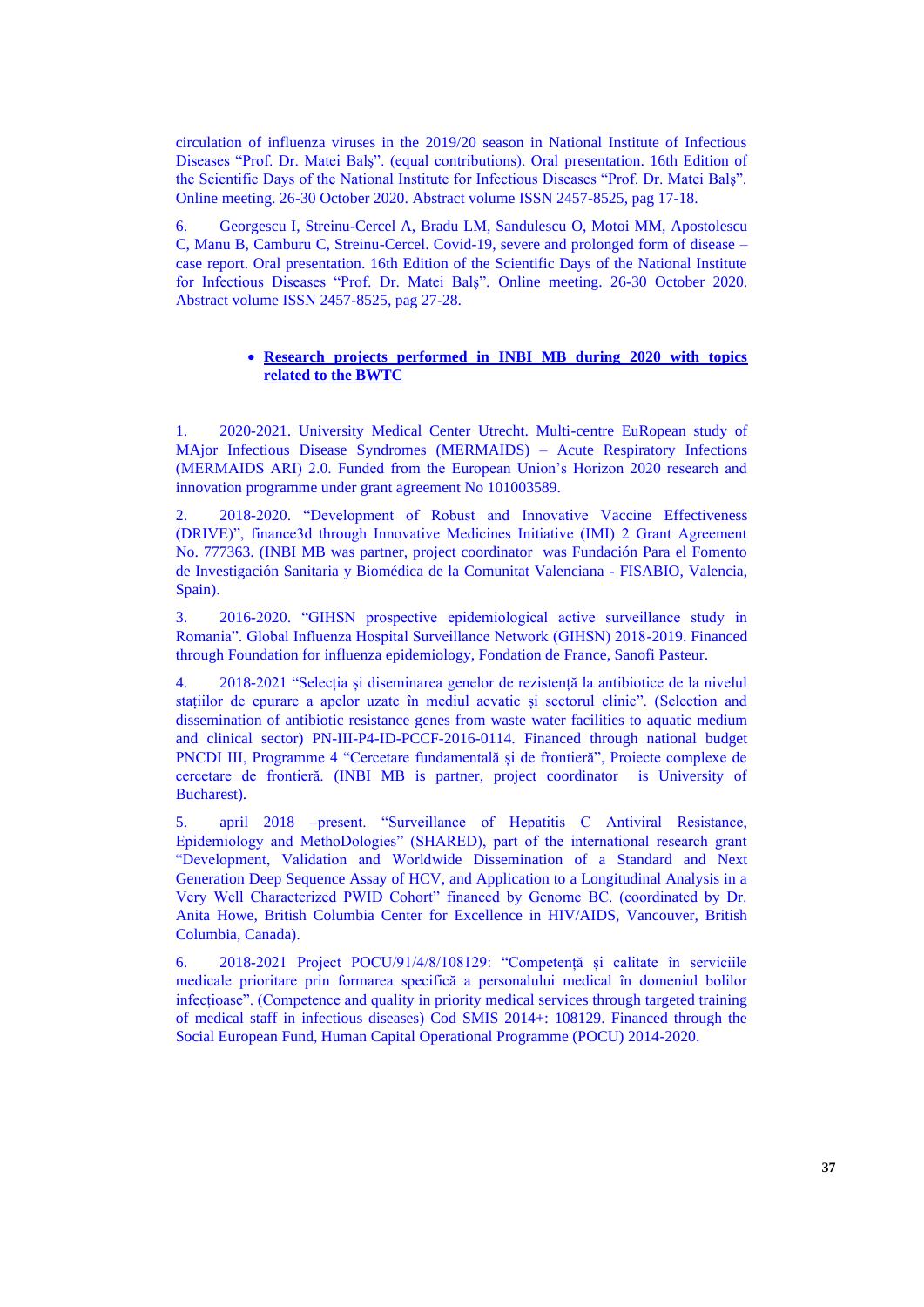# **Confidence-Building Measure "D"**

(Deleted)

# **Confidence-Building Measure "E"**

#### **Declaration of legislation, regulations and other measures**

At the Third Review Conference the States parties agreed to implement the following, later amended by the Seventh Review Conference:

As an indication of the measures which they have taken to implement the Convention, States parties shall declare whether they have legislation, regulations or other measures:

(a) To prohibit and prevent the development, production, stockpiling, acquisition or retention of the agents, toxins, weapons, equipment and means of delivery specified in Article I of the Convention, within their territory or anywhere under their jurisdiction or under their control anywhere;

(b) In relation to the export or import of micro-organisms pathogenic to man, animals and plants or of toxins in accordance with the Convention;

(c) In relation to biosafety and biosecurity.

States parties shall complete the attached form (Form E) and shall be prepared to submit copies of the legislation or regulations, or written details of other measures on request to the Implementation Support Unit (ISU) within the United Nations Office for Disarmament Affairs or to an individual State party. On an annual basis States parties shall indicate, also on the attached form, whether or not there has been any amendment to their legislation, regulations or other measures.

## **Form E**

## **Declaration of legislation, regulations and other measures**

| <b>Relating to</b>                                                                                                                                                                                         | <b>Legislation</b> | <b>Regulations</b> | <b>Other</b><br>measures <sup>30</sup> | <b>Amended since</b><br>last year |
|------------------------------------------------------------------------------------------------------------------------------------------------------------------------------------------------------------|--------------------|--------------------|----------------------------------------|-----------------------------------|
| Development,<br>(a)<br>production stockpiling,<br>acquisition or retention of<br>microbial or other biological<br>agents, or toxins, weapons,<br>equipment and means of<br>delivery specified in Article I | <b>Yes</b>         | <b>Yes</b>         | <b>Yes</b>                             | N <sub>0</sub>                    |
| Exports of micro-<br>(b)<br>organisms $31$ and toxins                                                                                                                                                      | <b>Yes</b>         | <b>Yes</b>         | N <sub>0</sub>                         | <b>Yes</b>                        |

<sup>30</sup> Including guidelines.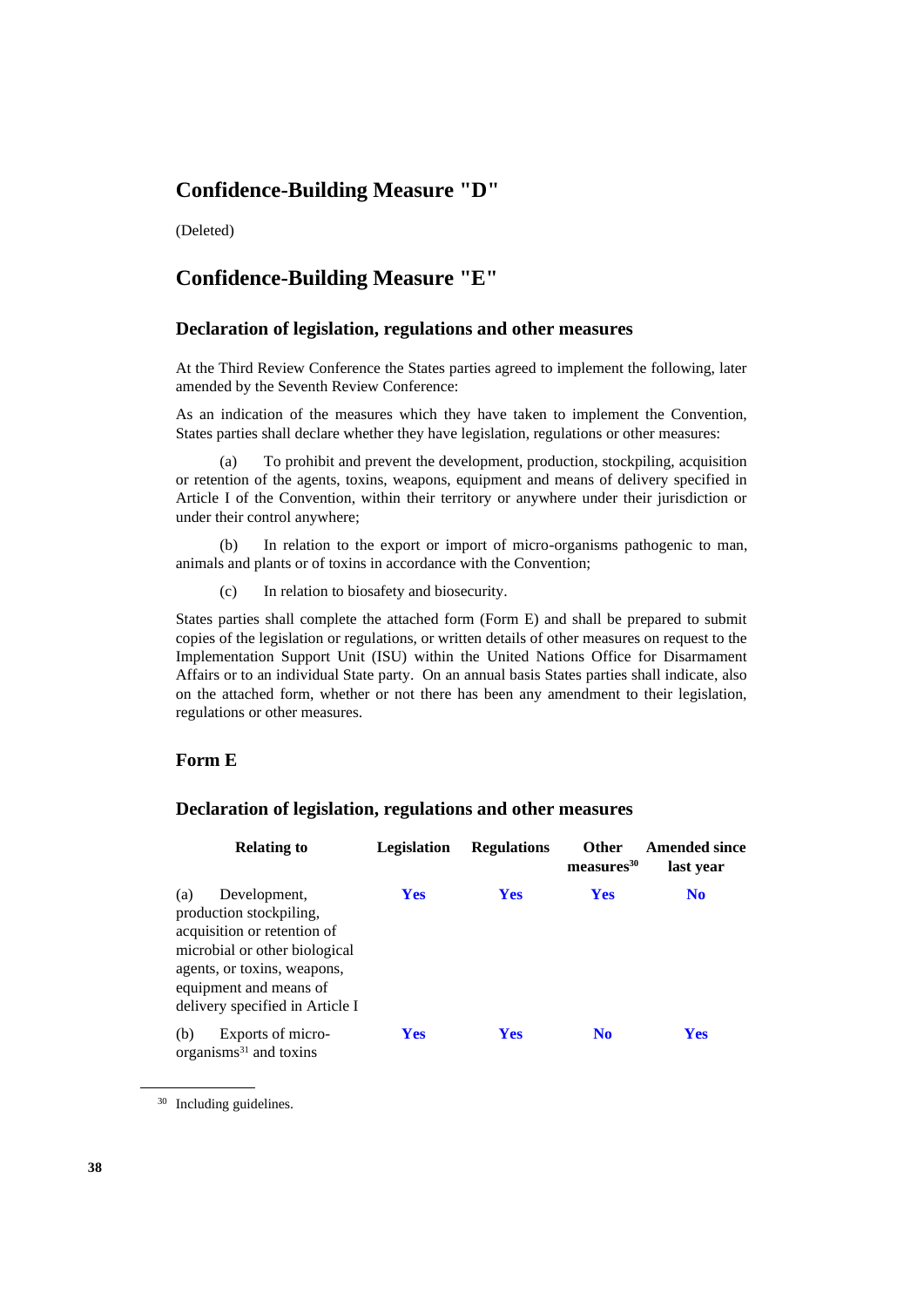| (c)                              | Imports of micro-<br>organisms $^{11}$ and toxins | <b>Yes</b> | Yes        | N <sub>0</sub> | <b>Yes</b> |
|----------------------------------|---------------------------------------------------|------------|------------|----------------|------------|
| (d)<br>biosecurity <sup>33</sup> | Biosafety <sup>32</sup> and                       | <b>Yes</b> | <b>Yes</b> | <b>Yes</b>     | No         |

| N <sub>0</sub> | Specification                                                      | N <sub>o</sub> | Year | Topic                                                                                                                                                                              |
|----------------|--------------------------------------------------------------------|----------------|------|------------------------------------------------------------------------------------------------------------------------------------------------------------------------------------|
|                | <b>Council Regulation (EC)</b>                                     | 428            | 2009 | Setting up a Community regime for the control of exports, transfer,<br>brokering and transit of dual-use items                                                                     |
| 2              | <b>Commission Delegated</b><br><b>Regulation (EU)</b><br>2019/2199 | 1749           | 2020 | Amending Council Regulation (EC) No 428/2009 setting up a<br>Community regime for the control of exports, transfer, brokering and<br>transit of dual-use items                     |
| 3              | <b>Council Regulation (EU)</b><br>2015/1861                        | 1861           | 2015 | Modifying Council Regulation (EU) 267/2012 regarding restrictive<br>measures against Iran                                                                                          |
| $\overline{4}$ | <b>Government Ordinance</b>                                        | 119            | 2010 | Regarding the control regime of dual use operations                                                                                                                                |
| 5              | Law                                                                | 197            | 2011 | Approving Government Ordinance No 119/2010                                                                                                                                         |
| 6              | <b>Government Ordinance</b>                                        | 12             | 2012 | Modifying Government Ordinance No 119/2010                                                                                                                                         |
| 7              | Law                                                                | 35             | 2013 | Approving Government Ordinance No 12/2012                                                                                                                                          |
| 8              | Order of the Minister of<br><b>Foreign Affairs</b>                 | 914            | 2012 | Approving the regulation for implementing the provisions of<br>Government Ordinance No 119/2010 regarding the control regime of<br>dual-use operations                             |
| 9              | Order of the Minister of<br><b>Foreign Affairs</b>                 | 358            | 2016 | Approving the methodological norms for applying the provisions of<br>Council Regulation (EU) 2015/1861 modifying Reg. (EU) 267/2012<br>regarding restrictive measures against Iran |

<sup>&</sup>lt;sup>31</sup> Micro-organisms pathogenic to man, animals and plants in accordance with the Convention.

 $32$  In accordance with the latest version of the WHO Laboratory Biosafety Manual or equivalent national or international guidance.

<sup>&</sup>lt;sup>33</sup> In accordance with the latest version of the WHO Laboratory Biosecurity Guidance or equivalent national or international guidance.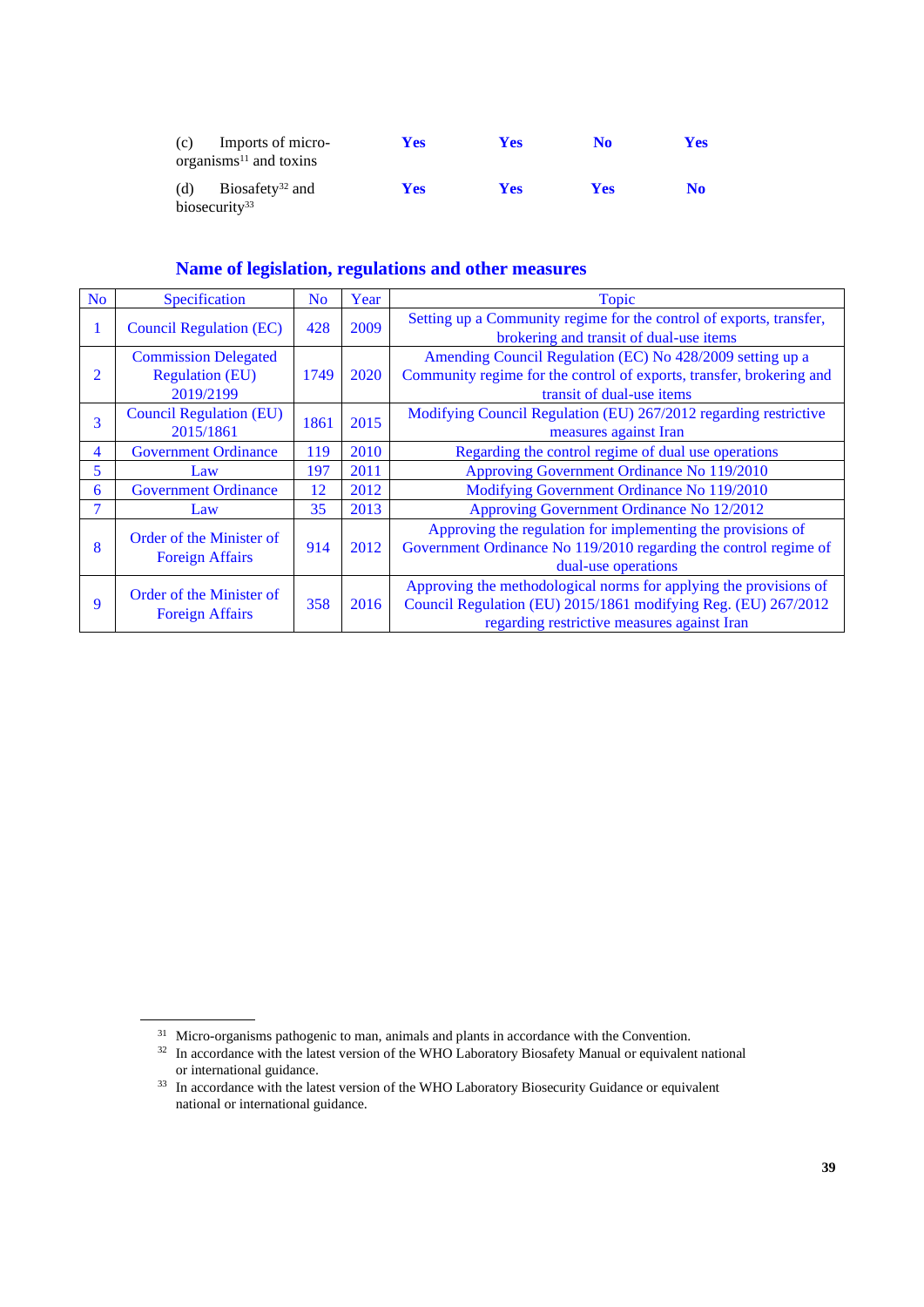# **Confidence-Building Measure "F"**

# **Declaration of past activities in offensive and/or defensive biological research and development programmes**

In the interest of increasing transparency and openness, States parties shall declare whether or not they conducted any offensive and/or defensive biological research and development programmes since 1 January 1946.

If so, States parties shall provide information on such programmes, in accordance with Form F.

# **Form F**

# **Declaration of past activities in offensive and/or defensive biological research and development programmes**

- 1. Date of entry into force of the Convention for the State Party.
- 2. Past offensive biological research and development programmes:
- Yes/No
- Period(s) of activities

Summary of the research and development activities indicating whether work was performed concerning production, test and evaluation, weaponization, stockpiling of biological agents, the destruction programme of such agents and weapons, and other related research.

- 3. Past defensive biological research and development programmes:
- Yes/No
- Period(s) of activities

Summary of the research and development activities indicating whether or not work was conducted in the following areas: prophylaxis, studies on pathogenicity and virulence, diagnostic techniques, aerobiology, detection, treatment, toxinology, physical protection, decontamination, and other related research, with location if possible.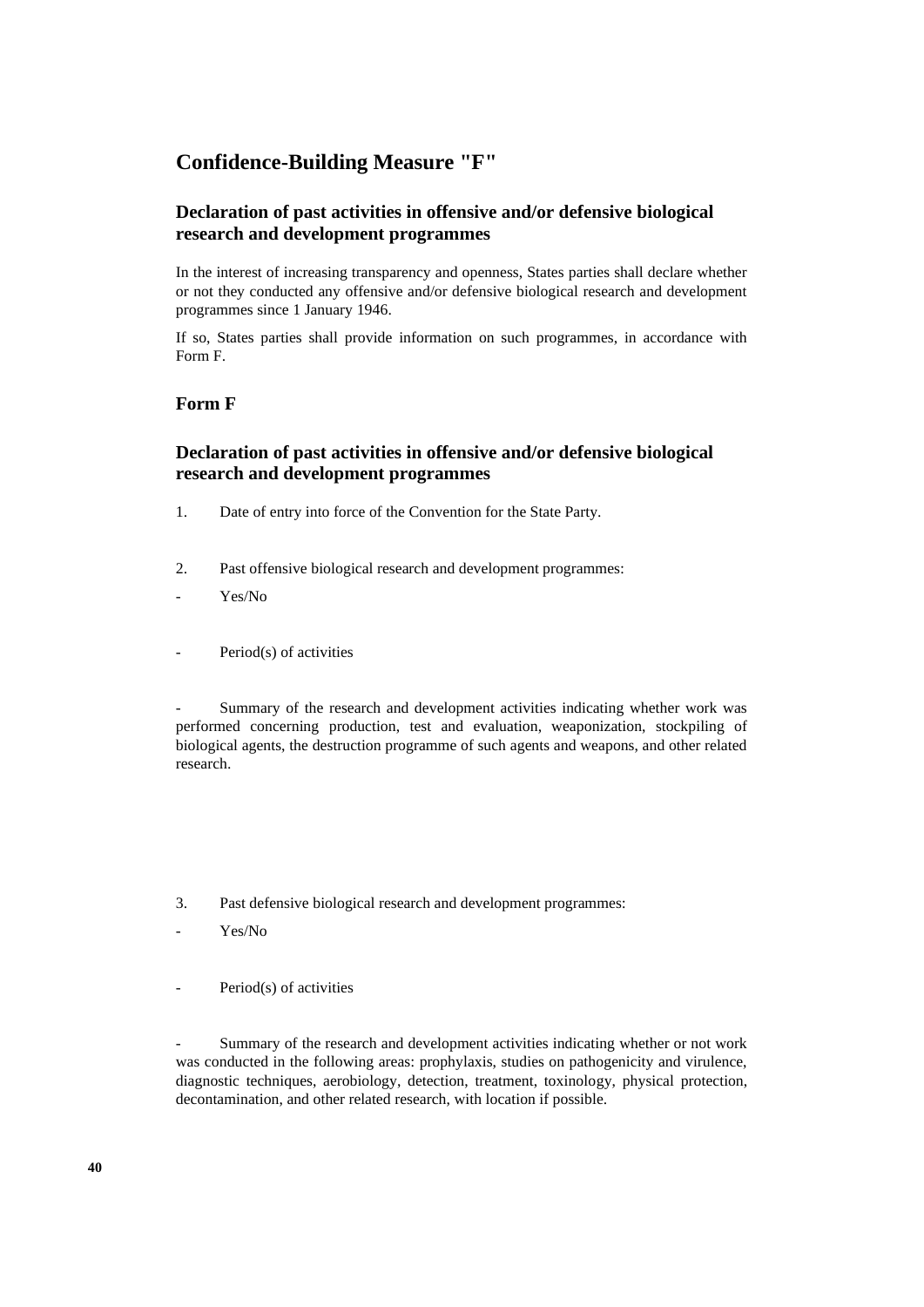# **Confidence-Building Measure "G"**

# **Declaration of vaccine production facilities**

To further increase the transparency of biological research and development related to the Convention and to broaden scientific and technical knowledge as agreed in Article X, each State party will declare all facilities, both governmental and non-governmental, within its territory or under its jurisdiction or control anywhere, producing vaccines licensed by the State party for the protection of humans. Information shall be provided on Form G attached.

# **Form G**

## **Declaration of vaccine production facilities**

1. Name of facility: The "Cantacuzino" National Medico-Military Institute for Research and Development, Bucharest

2. Location (mailing address): Splaiul Independentei 103 – 105, 050096, Sector 5, Bucharest, Romania

3. General description of the types of diseases covered:

While the "Cantacuzino" NMMIRD has a production facility and has, in the past, produced several vaccines, the facility is not currently operational. A Trivalent Northern Hemisphere Influenza Vaccine (egg-adapted influenza virus) was manufactured at this facility, as was a monovalent vaccine for the pandemic A/H1N1v strain. A BCG vaccine was also manufactured at the facility.

# **Form G**

**Declaration of vaccine production facilities**

1. Name of facility: SC Pasteur – Filiala Filipesti Srl, working point Bucharest

2. Location (mailing address): 333 Giulesti Str., 060269 Bucharest, sector 6, Romania; Phone: +40212209909; fax: +40212206915; email: [office@pasteur.ro](mailto:office@pasteur.ro)